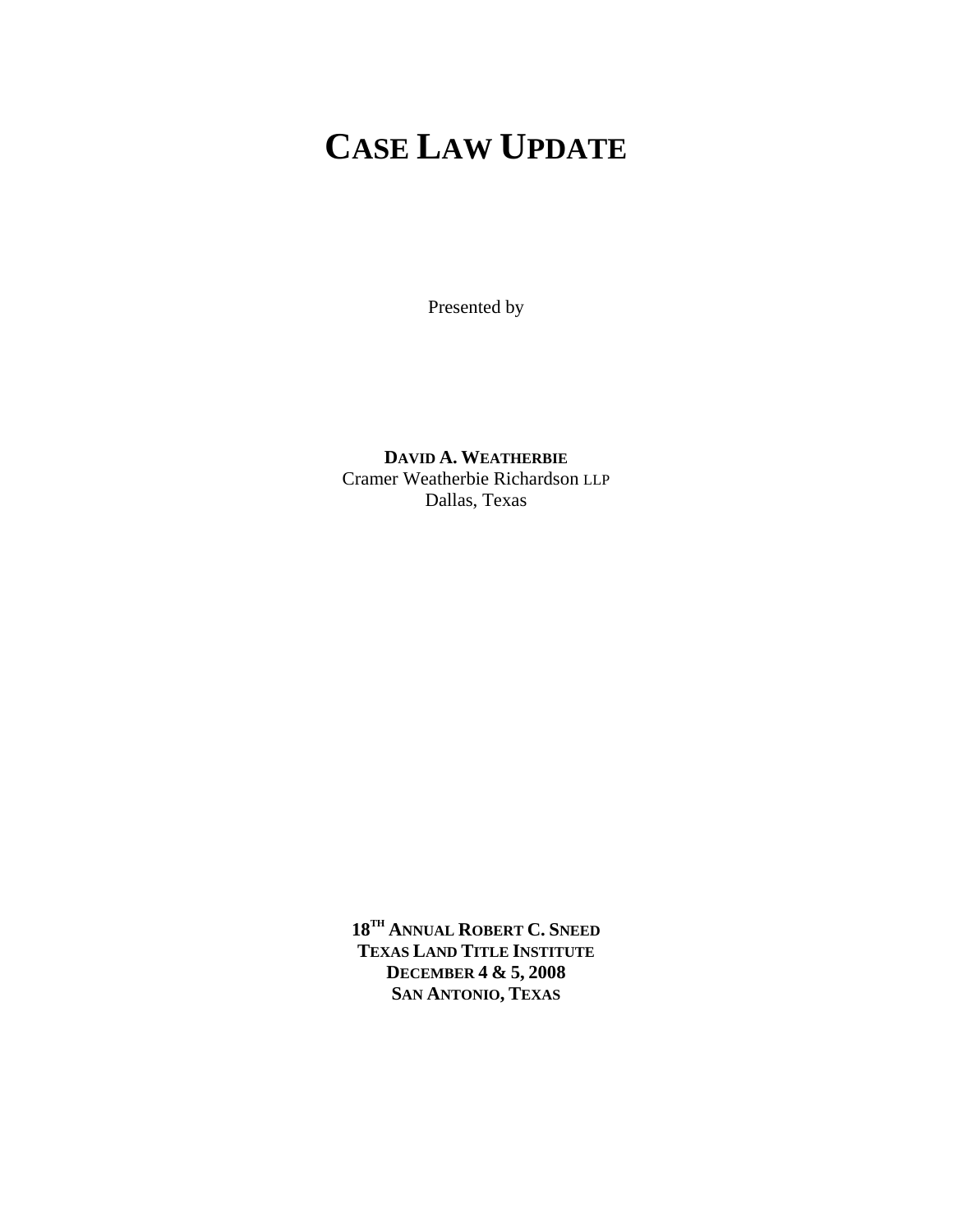## **DAVID A. WEATHERBIE CRAMER WEATHERBIE RICHARDSON LLP**

## **EDUCATION**:

- B.A., Southern Methodist University 1971
- M Juris Doctor, *cum laude*, Southern Methodist University 1976
- $\bullet$  Order of the Coif
- Research Editor, Southwestern Law Journal

## **PROFESSIONAL ACTIVITIES**:

- $\bullet$  Licensed to practice in the State of Texas
- **M Partner Cramer Weatherbie Richardson LLP, Dallas, Texas**

## **ACADEMIC APPOINTMENTS, PROFESSIONAL ACTIVITIES, AND HONORS**

- **M Adjunct Professor of Law, Southern Methodist University School of Law / Real Estate** Transactions - 1986 to 1995
- Former Council Member, Real Estate, Probate & Trust Section, State Bar of Texas
- Treasurer, Real Estate, Probate & Trust Section, State Bar of Texas 2008-2009
- M Member, American College of Real Estate Lawyers
- M Listed as 2003, 2004, 2005, 2006, 2007, and 2008 *Texas Monthly* "Super Lawyer"
- Listed in *Best Lawyers in America* and *Who's Who Legal*

## **LAW RELATED PUBLICATIONS AND PRESENTATIONS**:

- Author *Weatherbie's Texas Real Estate Law Digest* (James Publishing, 1999)
- Course Director for the State Bar of Texas, Advanced Real Estate Law Course 1995
- Course Director for the University of Texas at Austin Mortgage Lending Institute 2002 and 2007
- M Author/Speaker for the State Bar of Texas, Advanced Real Estate Law Course 1987 to present
- M Author/Speaker for the University of Texas at Austin Mortgage Lending Institute 1992 to present
- Author/Speaker for Texas Land Title Institute 1992 to present
- **Multiply Author/Speaker for Southern Methodist University Leases in Depth 1992 to 2000**
- **Muthor/Speaker for Southern Methodist University Transactions in Depth 1992 to 2000**
- Author/Speaker for the State Bar of Texas, Advanced Real Estate Drafting Course<br>● Author/Speaker for the State Bar of Texas. Residential Real Estate Construction La
- M Author/Speaker for the State Bar of Texas, Residential Real Estate Construction Law Course
- **O** Panel Member for State Bar of Texas, Advanced Real Estate Transactions Course 1997
- Panel Member for State Bar of Texas, Advanced Real Estate Strategies Course 2007
- Author of "Annual Survey of Texas Law -- Real Estate," 51 SMU L. Rev. 1321 (1998) and 52 SMU L. Rev. 1393 (1999)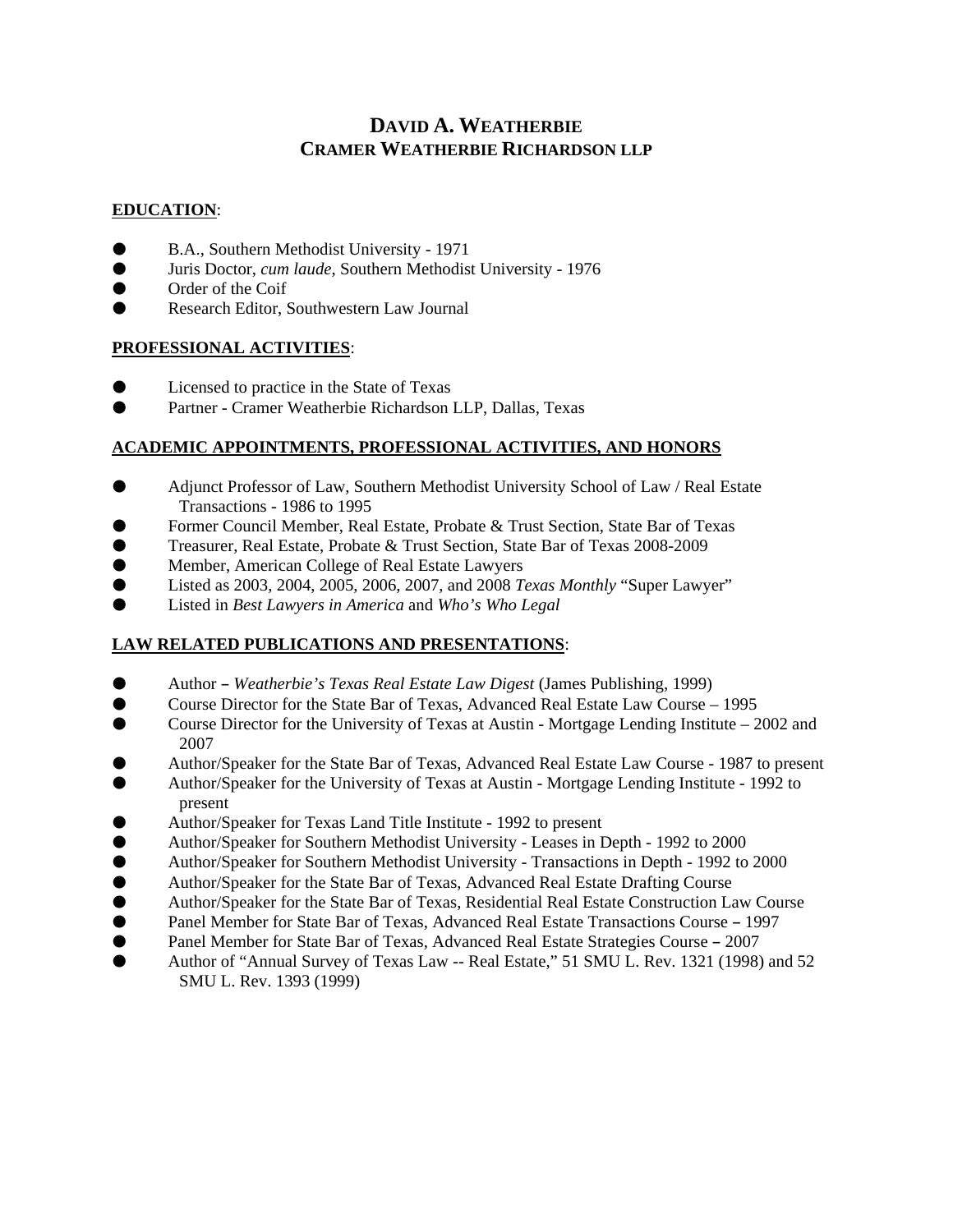## **CASE LAW UPDATE DAVID A. WEATHERBIE CRAMER WEATHERBIE RICHARDSON LLP DALLAS, TEXAS**

 The case selection for this episode of Case Law Update, like all of them in the past, is very arbitrary. If a case is not mentioned, it is completely the author's fault.

 In an effort to streamline the case discussions, various statutory and other references have been reduced to a more convenient shorthand. The following is an index of the more commonly used abbreviations.

"Bankruptcy Code" – The Federal Bankruptcy Code, 11 U.S.C.A. §§ 101 et seq.

 "DTPA" – The Texas Deceptive Trade Practices Act, Texas Business and Commerce Code, Chapter 17.

 "UCC" – The Texas Uniform Commercial Code, Texas Business and Commerce Code, Chapters 1 through 9.

"Prudential" – *Prudential Insurance Co. of America* **v***. Jefferson Associates*, 896 S.W.2d 156 (Tex.1995), the leading case regarding "as-is" provisions in Texas.

 The Texas Property Code and the other various Texas Codes are referred to by their respective names. The references to various statutes and codes used throughout this presentation are based upon the cases in which they arise. You should refer to the case, rather than to my summary, and to the statute or code in question, to determine whether there have been any amendments that might affect the outcome of any issue.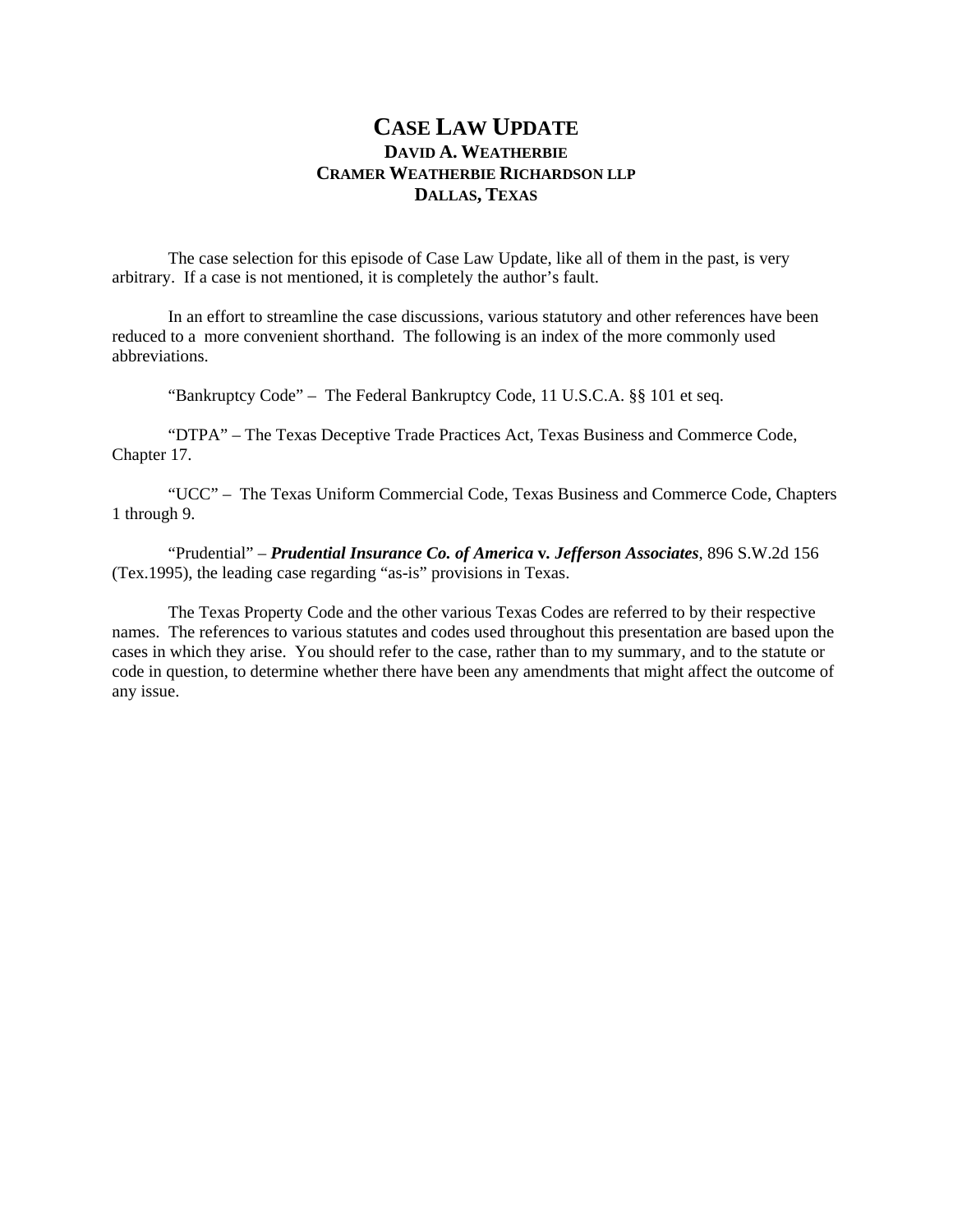# **TABLE OF CONTENTS**

| PART III PROMISSORY NOTES, LOAN COMMITMENTS, LOAN AGREEMENTS 9 |  |
|----------------------------------------------------------------|--|
|                                                                |  |
|                                                                |  |
|                                                                |  |
|                                                                |  |
|                                                                |  |
|                                                                |  |
|                                                                |  |
|                                                                |  |
|                                                                |  |
|                                                                |  |
|                                                                |  |
|                                                                |  |
|                                                                |  |
|                                                                |  |
|                                                                |  |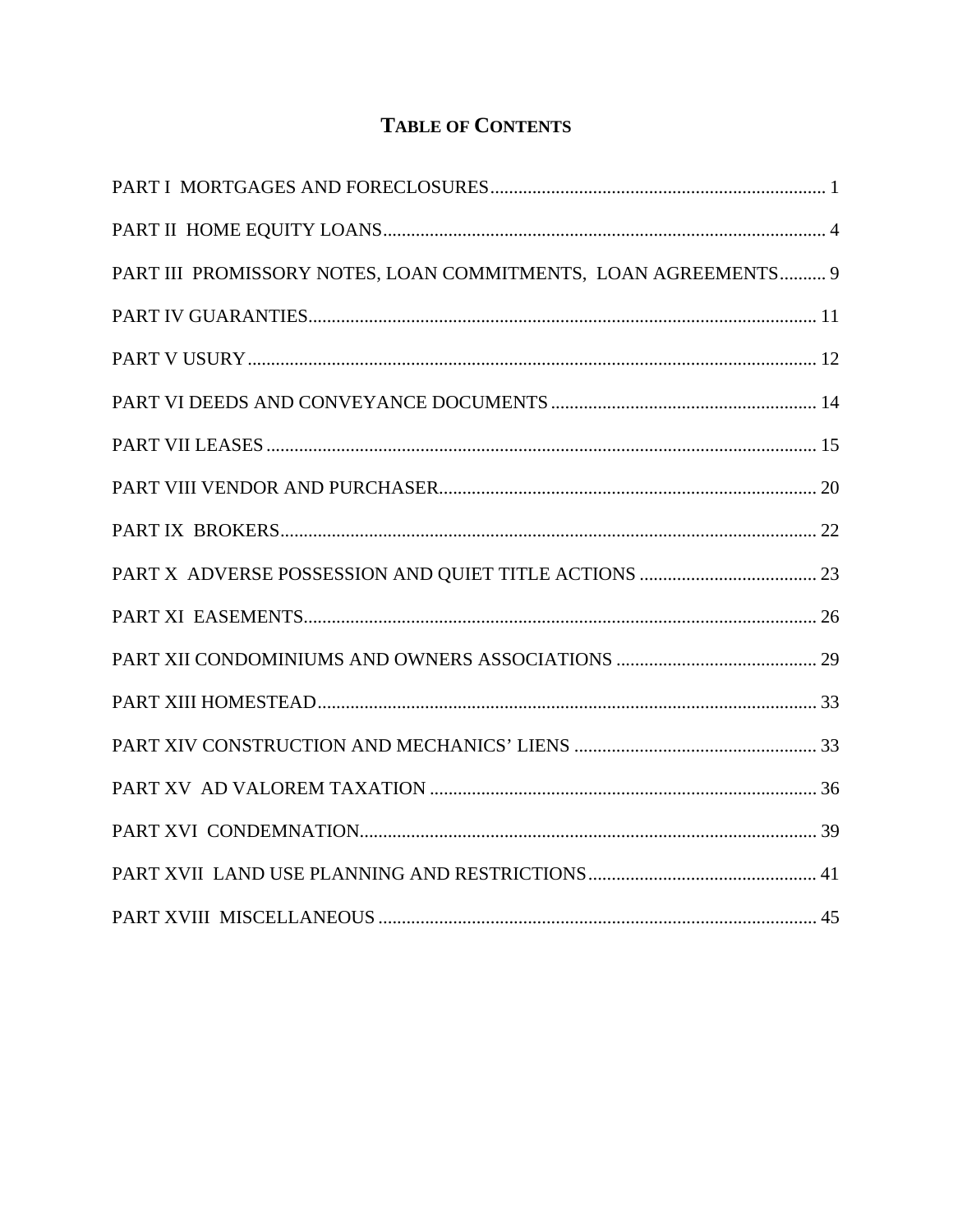## **CASE UPDATE**

#### **DAVID WEATHERBIE CRAMER WEATHERBIE RICHARDSON LLP DALLAS, TEXAS**

#### **PART I MORTGAGES AND FORECLOSURES**

*Myrad Properties, Inc.* **v.** *LaSalle Bank National Association*, 252 S.W.3d 605 (Tex.App.—Austin 2008, pet. pending). Myrad financed two apartment complexes in Killeen with a loan. The deed of trust contained two property descriptions, one for each parcel of land. The deed of trust also covered improvements, fixtures, personal property, and various other rights and interests related to the land. LaSalle acquired the loan.

Myrad subsequently defaulted. LaSalle's lawyer sent Myrad a notice of default, demand for immediate cure and notice of intent to accelerate the indebtedness due under the note. This document referenced the correct book, page number and date of the recorded deed of trust, covering the real and personal property more particularly described therein and referenced the two apartment complexes by name and noting the street addresses of each apartment complex. Myrad admitted that it received this notice of default and was aware that it referenced both parcels. Later, the lawyer sent Myrad a notice of acceleration of the indebtedness due under the note. As with the notice of default, this document referenced the correct book, page number and date of the recorded Deed of Trust and the names and street addresses of the two complexes Myrad admitted receiving this document and was aware that it referenced both parcels.

LaSalle then filed an Appointment of Substitute Trustees and Notice of Substitute Trustee's Sale and mailed a copy to Myrad. The documents referenced the correct recording information and stated that the property covered by the documents was "The real property described on Exhibit A attached hereto and

made a part hereof for all purposes, together with all improvements and personal property described in the Deed of Trust." Unfortunately, the Exhibit A attached to the Appointment and the Notice of Substitute Trustee's Sale included a legal description of only one of the apartment complexes.

The substitute trustee attended and foreclosed the properties. At the sale, he read the notice and the recording information on the deed of trust, but read out loud only the metes and bounds of the one property described in the Notice. LaSalle was the only bidder and it bid its entire indebtedness. The substitute trustee executed a Substitute Trustee's Deed, that purported to convey the "Property," again defined as "[t]he real property described on Exhibit A attached hereto and made a part hereof for all purposes, together with all improvements and personal property described in the Deed of Trust." As with the Notice of Substitute Trustee's Sale, Exhibit A to the Substitute Trustee's Deed contained only a legal description of the one parcel. This deed was recorded on the same day.

Myrad took the position that the sale covered only the one parcel, that the bid extinguished the entire debt, and that it continued to own the other parcel free and clear. LaSalle filed a Correction Substitute Trustee's Deed, this time attaching both property descriptions.

A notice of a foreclosure sale must provide a description or other identification of the property to be sold. Myrad's position was that the Notice of Substitute Trustee's Sale gave no notice complying with the Deed of Trust and Property Code § 51.002 that the second parcel would be sold. But the Notice of Substitute Trustee's Sale also included the following statement: "The Deed of Trust may encumber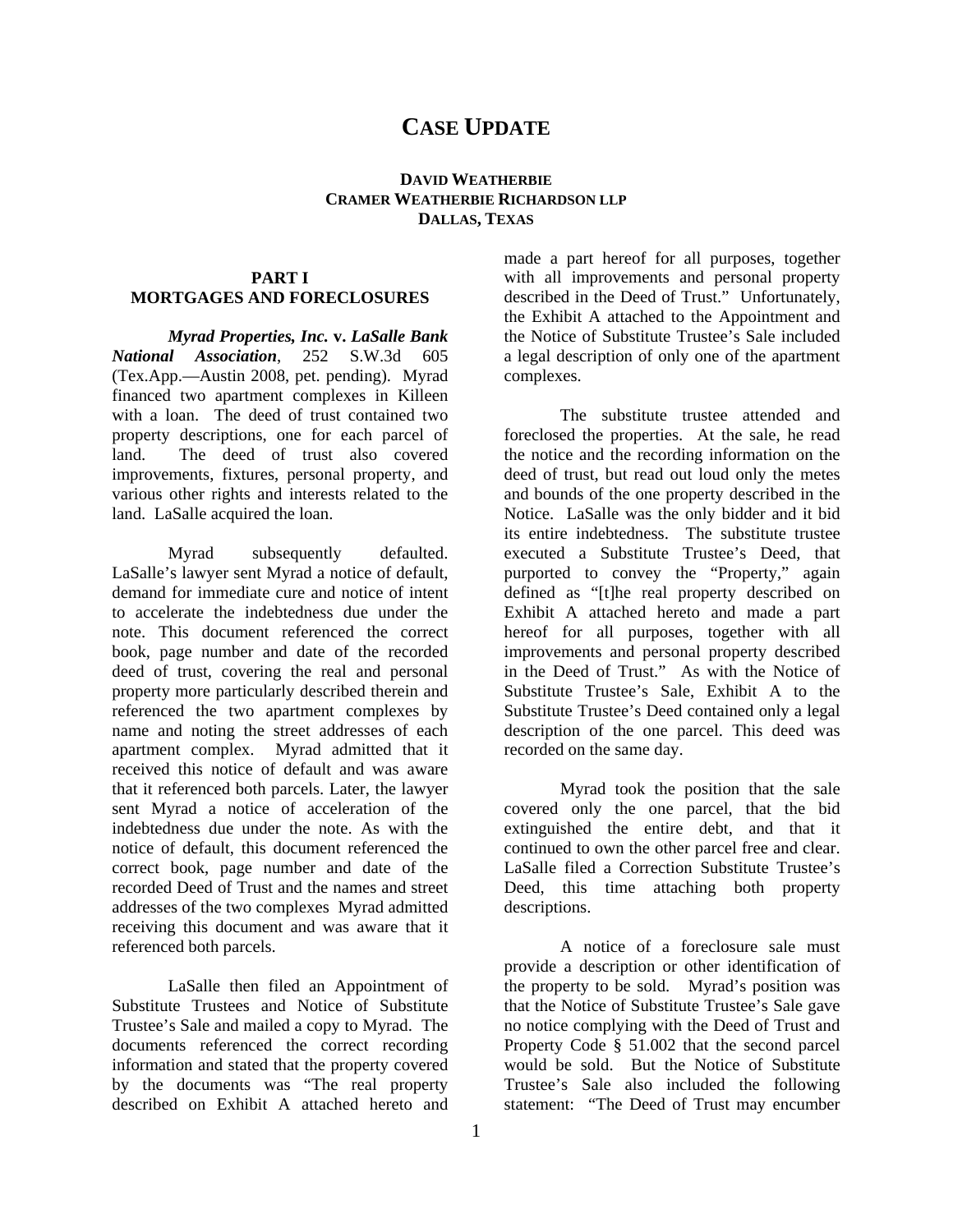both real and personal property. Notice is hereby given of Holder's election to proceed against and sell both the real property and any personal property described in the Deed of Trust in accordance with the Holder's rights and remedies under the Deed of Trust and Section 9.604 of the Texas Business and Commerce Code." According to the court, these statements unequivocally notify the reader that LaSalle would be proceeding against and selling the real property and any personal property described in the Deed of Trust. The real and personal property described in the Deed of Trust included both apartment complexes, and any improvements, fixtures, personal property, and various other rights and interests related to them. Other portions of the Notice of Substitute Trustee's Sale provide detailed information regarding the Deed of Trust, including where it was recorded. These components of the Notice of Substitute Trustee's Sale provide notice sufficient under the Deed of Trust and section 51.002 that both parcels would be sold.

Myrad insists that any reader put on inquiry notice by the notice's cross-references to the Deed of Trust would review that instrument and ascertain that it permits LaSalle to sell for cash or upon credit the Property (defined therein as both apartments complexes) or any part thereof at one or more sales, as an entity or in parcels. From this, Myrad suggests, a reasonable person would conclude that LaSalle was foreclosing on only the described parcel. However, the fact that LaSalle had the right to partially foreclose that Property-or to foreclose on all of that Property, for that matter-would imply nothing about which of these remedies it had elected. That information would instead come from the notice itself, which advised the reader that LaSalle would sell the real property and any personal property described in the Deed of Trust.

The problem with the Notice of Substitute Trustee's Sale, in other words, is not the absence of any notice that both the apartments would be sold, but that the notice is internally inconsistent regarding what property would be sold. Texas courts have not regarded similar inconsistencies in foreclosure sale

property descriptions to be fatal.

A foreclosure sale may also be rendered invalid based on affirmative acts by the mortgagee that deter or "chill" bidding and adversely affect the sale price. Myrad appears to assert such a theory, contending that erroneous property description would have confused or deterred any prospective bidders interested in purchasing both the apartments. At least one court has held that, under Texas law, a similar under-inclusion of property in a notice of foreclosure sale could be actionable under such a theory. But, while the court concludes that the inconsistent property description incorporated into the Notice of Substitute Trustee's Sale is the sort of irregularity in the foreclosure process that could potentially have some propensity to confuse or deter potential bidders interested in purchasing both the apartments, for the substitute trustee's sale of both parcels to be invalid under a "chilled bidding" theory, however, Myrad also had the burden of proving that (1) the price or consideration received in the sale was grossly inadequate, and (2) such inadequacy was caused by the complained-of irregularity. It had not done so.

*Lewis* **v.** *Wells Fargo Home Mortgage, Inc.*, 248 S.W.3d 828 (Tex.App.—Texarkana 2008, no pet.). Two weeks after she bought it, Lewis' house burned down. The insurance company paid her mortgage company, Wells Fargo, which, instead of paying off the note, used the money to build a house on the foundation remaining from the residence. After the house burned, Lewis made no payments on the note, and Wells Fargo foreclosed on the property. Lewis sued Wells Fargo, seeking a declaratory judgment, complaining that, despite the loan being paid in full by the insurer, Wells Fargo had continued to report negative information on her credit report, and complaining because the defendant, rather than applying the insurance proceeds to the note and releasing her from liability, had instead constructed a new house on the property-which was substantially different from the original house.

Based on these allegations, Lewis asked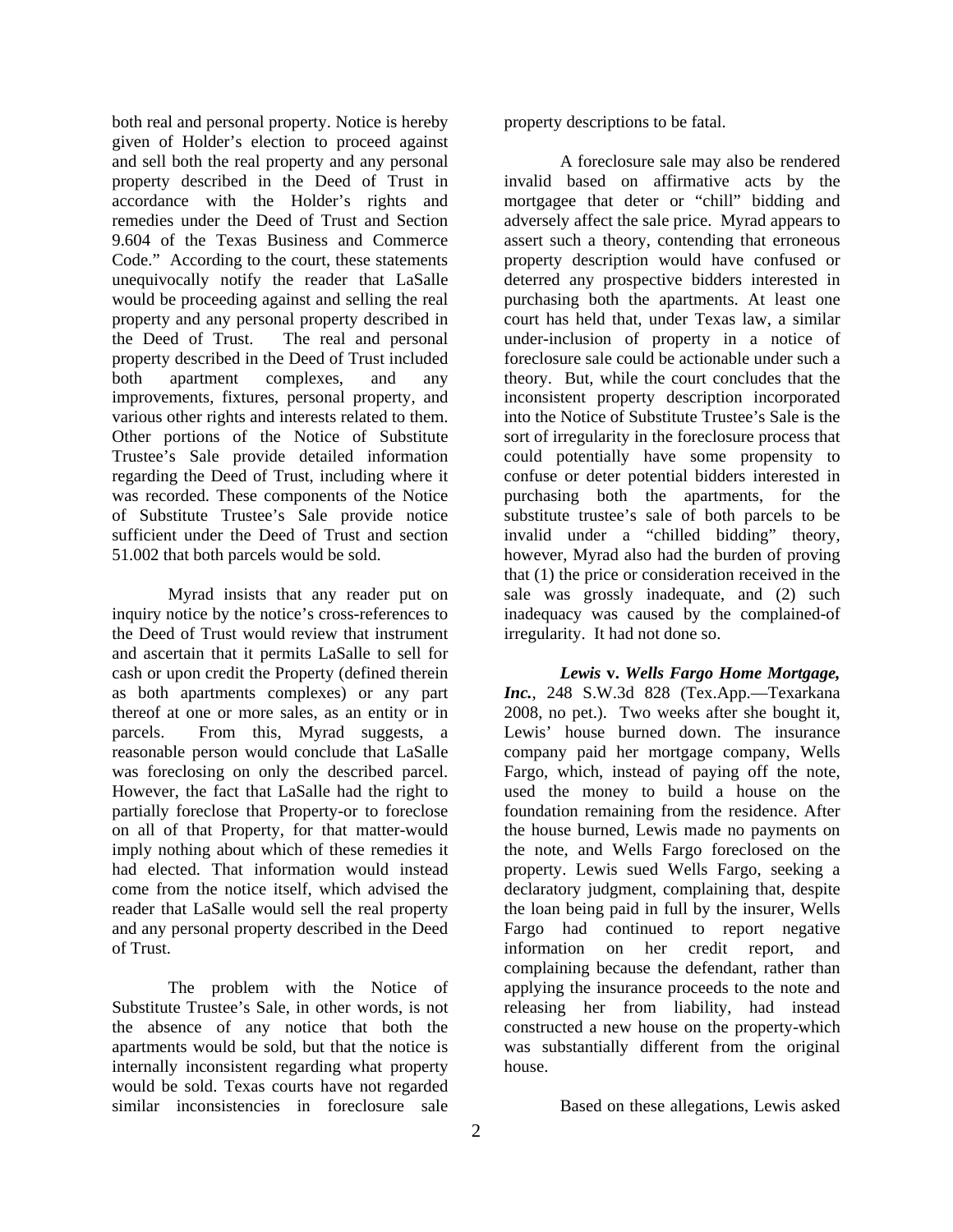the trial court to declare that the home had attached to the real property, thus it belonged solely to Lewis and she owed no debt on it, and Wells Fargo had no lien on the property. Lewis also asked the court to declare that Wells Fargo had failed to foreclose in the manner required by law and that the foreclosure was void. Finally, Lewis alleged that Wells Fargo had breached its contract, apparently by building a new residence rather than extinguishing the loan.

The deed of trust provided that Lewis was to insure the premises; in the event of a loss, the insurance company was to pay the lender; all or any amount of the proceeds could be applied by the lender, at its option, to either: (a) the reduction of the indebtedness under the note or (b) the restoration or repair of the damaged property. The court held for Wells Fargo. The contract of the parties authorized the mortgagee to make that election. Having that contractual right, it is not the prerogative of Lewis or this Court to require the mortgagee to apply the insurance proceeds to the debt.

Lewis argues that the insurance proceeds were not properly used because the house was not repaired or restored. She alleges Wells Fargo simply built another house on the property that in many important respects is inferior to the original one. The court held that this issue is a part of Lewis' contractual cause of action that was severed; it does not affect the ownership of the property. The parties' contract authorized the lender to determine whether to credit the note or repair or restore the property. The lender did restore the house that burned; whether Lewis is entitled to recover based on her allegations that it was not properly restored is a matter to be resolved in the remaining case.

*Burney I Citigroup Global Markets Realty Corp.*, 244 S.W.3d 900 (Tex.App.— Dallas 2008, no pet.). Burney executed a home equity note dated March 15, 1999 payable to Long Beach Mortgage Company in the principal amount of \$42,250. The note was secured by a deed of trust. On March 24, 1999, Long Beach Mortgage assigned the note to Norwest Bank Minnesota, N.A. Burney did not pay any of her monthly installments. Norwest sent a default

notice. Burney did not cure the default.

On April 5, 2000, Norwest Bank filed an application for expedited foreclosure proceeding. In the application, Norwest Bank sought a court order to sell the property under the deed of trust. This application was subsequently dismissed for want of prosecution. On October 21, 2004, Citigroup, as subsequent assignee of the loan, sent notice to Burney that it had accelerated the maturity of the debt. On November 15, 2004, Citigroup filed a home equity foreclosure application. Burney filed her lawsuit on April 14, 2005 seeking a declaratory judgment that the statute of limitations had run on any attempted foreclosure on her property. In light of Burney's lawsuit, Citigroup's foreclosure application was dismissed. Citigroup filed a counterclaim for foreclosure. Both sides moved for summary judgment. The trial court granted Citigroup's motion for summary judgment and ordered that Citigroup be permitted to proceed with foreclosure of Burney's property. This appeal followed.

A four-year statute of limitations applies to a suit to recover real property under a real property lien or foreclose on a real property lien. Acceleration of a note requires both a notice of intent to accelerate and notice of acceleration. The property code provides that before a lender may post a notice of sale of real property under a contract lien, it must provide a notice of default and give the borrower at least twenty days to cure the default. The parties' home equity security instrument provides that lender must provide borrower with notice of default and allow at least thirty days to cure the default. It also provides that failure to cure the default by the designated date "will result in acceleration of the sums secured by this Security Instrument and sale of the Property."

Both Burney and Citigroup agree that the October 18, 1999 letter from Norwest Bank to Burney constituted notice of intent to accelerate the note. They disagree, however, as to notice of acceleration. Burney contends that Norwest Bank provided notice of acceleration when it filed the expedited application for foreclosure on April 5, 2000. Citigroup counters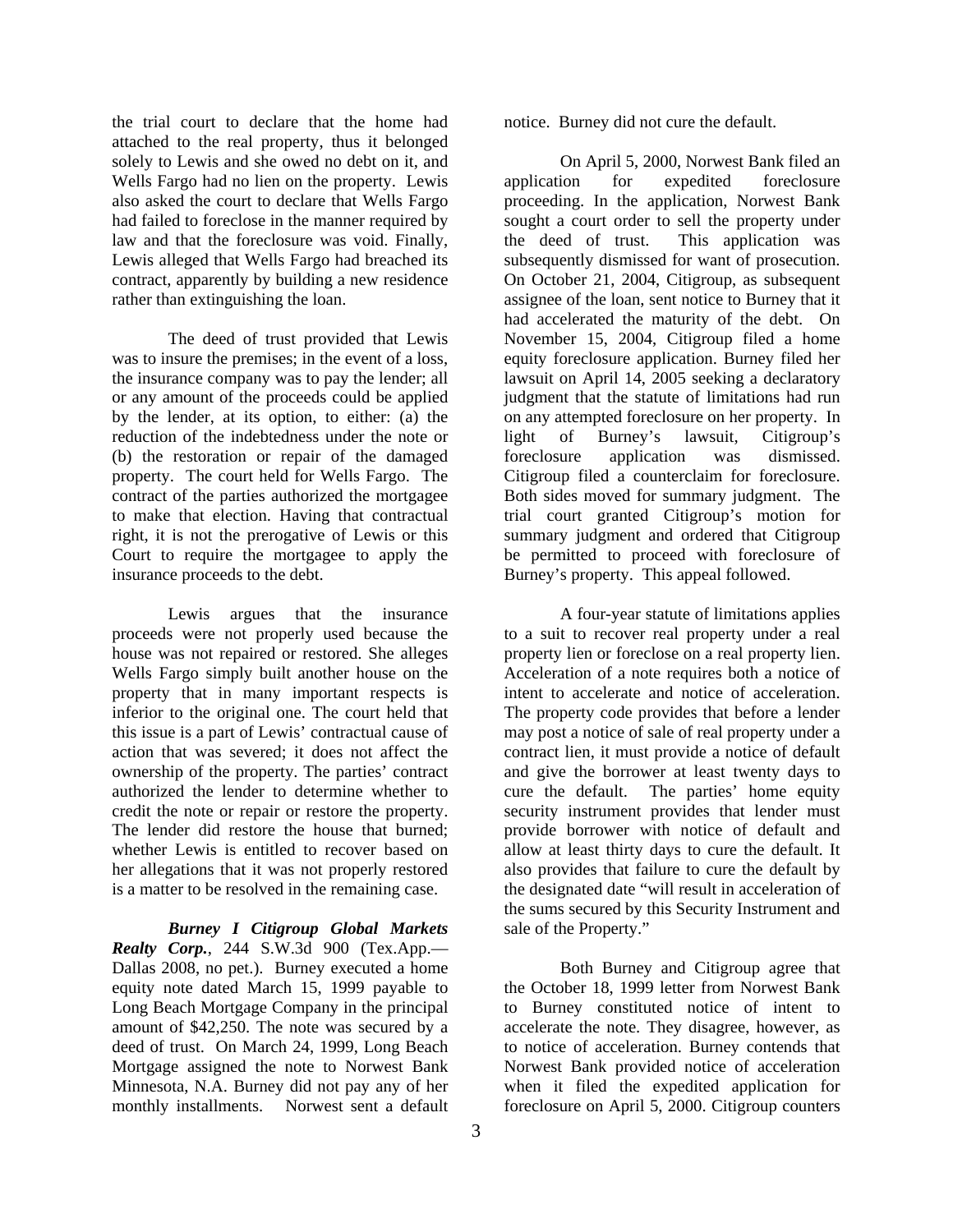that document failed to provide the requisite unequivocal notice of acceleration. Instead, Citigroup contends that it first provided the notice of acceleration on October 21, 2004 with a letter stating that it had accelerated the maturity of the debt.

Under the facts and circumstances of this case, notice of filing an expedited application for foreclosure after the requisite notice of intent to accelerate is sufficient to constitute notice of acceleration. Burney acknowledged that she received both the October 18, 1999 letter and notice of the filing of Norwest Bank's application for expedited foreclosure in the mail. The October letter constituted notice of intent to accelerate. Notice of the filing of the April 5, 2000 application for expedited foreclosure constituted notice of acceleration. Thus, the payment of the loan amount was accelerated on April 5, 2000, thereby triggering the running of the four-year statute of limitations.

*Reynolds* **v.** *Wells Fargo Bank, N.A.*, 245 S.W.3d 57 (Tex.App.—El Paso 2008, no pet.). Wells Fargo foreclosed on Reynolds's loan. Wells Fargo subsequently sent a notice to vacate to Reynolds, demanding that he and any other occupants vacate the property within three days. After Reynolds refused to leave, Wells Fargo brought a forcible entry and detainer action in Justice of the Peace Court. Both parties appeared at the proceeding. The Justice Court found that Reynolds had been duly served with process and ordered that Wells Fargo recover possession of the property. Reynolds appealed the Justice Court decision to the County Court. At trial, Shirley Reynolds argued that she and her husband did not receive notice of the foreclosure sale.

On appeal, Reynolds argues cryptically that the trial court made an "error of law" because he did not receive proper notice and because Wells Fargo did not list the proper address for the property.

To the extent that Reynolds is arguing that notice of foreclosure was not proper, the issue is beyond the scope of the proceedings

below. The only issue in a forcible detainer action is the right to actual possession. The merits of title are not to be adjudicated.

Wells Fargo established (1) that it is the owner of the property by virtue of a deed from the substitute trustee following the foreclosure sale, (2) that a landlord-tenant relationship was created between it and Reynolds by virtue of the deed of trust, and (3) that Reynolds was a tenant at sufferance. Accordingly, the trial court could determine the issue of immediate possession, and the court properly refused to consider any evidence concerning the notice of foreclosure. A claim for wrongful foreclosure may be brought in district court and is independent of county court's determination in a forcible detainer proceeding.

#### **PART II HOME EQUITY LOANS**

 *LaSalle Bank National Association* **v.** *White*, 246 S.W.3d 616, 51 Tex. Sup. Ct. J. 259 (Tex. 2007). White borrowed a home equity loan from Alliance Funding, which assigned the note to LaSalle Bank. The note was secured by a lien against 10.147 acres of land, which was a portion of a 53.722 acre tract owned by White. At the time the note was executed, a third party held a valid purchase money lien against the 53.722 acre tract. The debt to the lender was paid off with a portion of the home equity loan proceeds. In addition, outstanding property taxes were paid. The remaining balance was advanced directly to White.

 White did not make her first payment under the note for several months. She made a few additional payments, but then she quit making payments altogether. LaSalle Bank filed an application for a home equity loan foreclosure. White filed a separate lawsuit seeking a declaratory judgment that LaSalle Bank had forfeited all principal and interest because the loan violated the Texas Constitution. White also sought a declaration that the lien against the property was invalid.

 The trial court found that the property was designated for agricultural use and,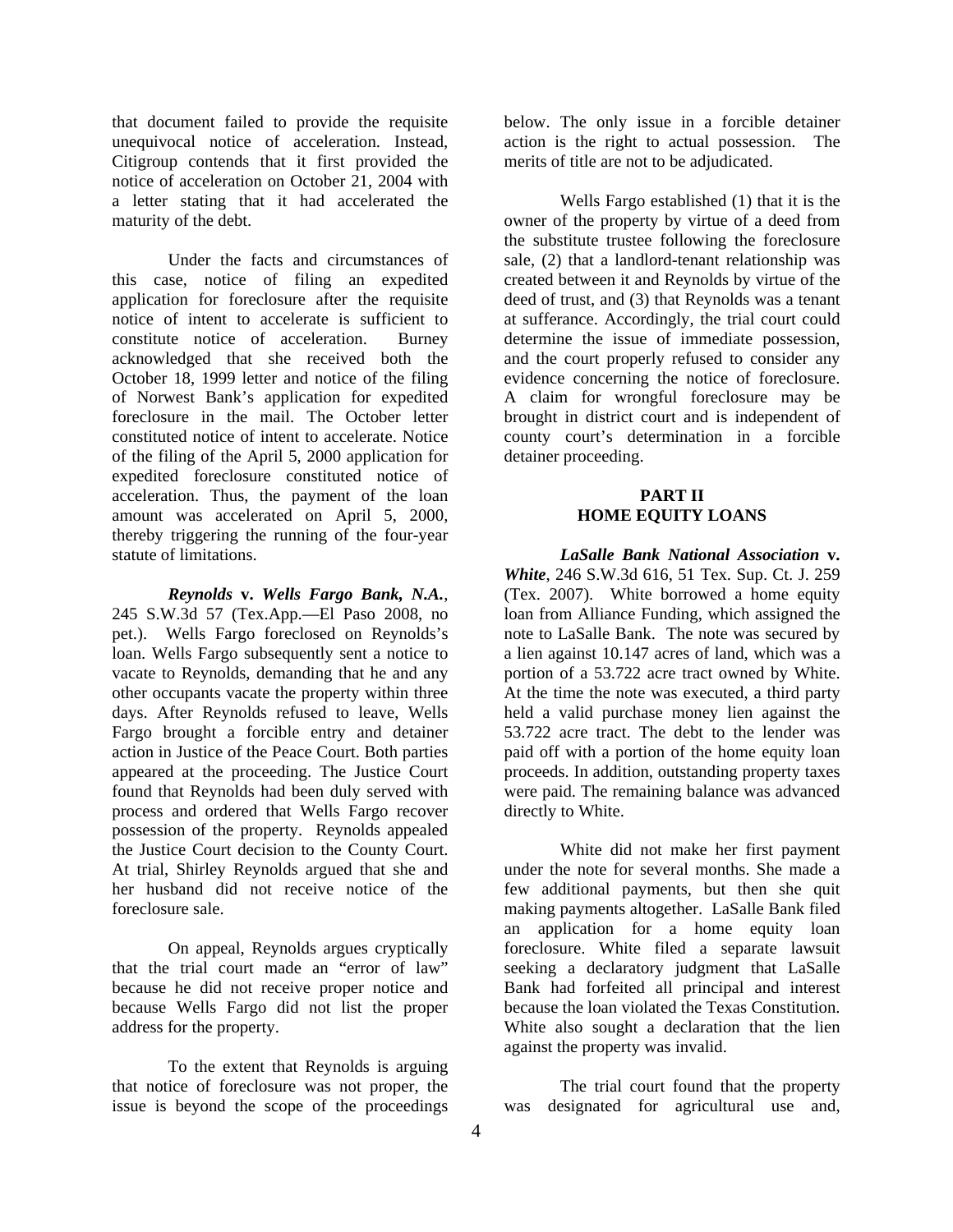therefore, the Constitution prohibited it from being used as security for a home equity loan.

 The Texas Constitution prohibits "homestead property designated for agricultural use as provided by statutes governing property tax" from being pledged to secure a home equity loan unless the property "is used primarily for the production of milk." White did not use her property for the production of milk. Therefore, the issue is what constitutes "property designated for agricultural use as provided by [t]he statutes governing property tax."

 With the exception of one acre, White's land was valued for agricultural use based on the 1998 and 1999 tax rolls. The land valued for agricultural use included the property described in the deed of trust securing LaSalle Bank's note. Smith testified that all appraised land in Mason County valued pursuant to an agriculture use exemption, including White's, was based on Subchapter D of the Texas Property Tax Code. Evidence was introduced to show that a copy of a tax certificate relating to White's property that identified the property as receiving a special valuation based on its use was located in the files of LaSalle Bank and the title company that closed the transaction. The chief appraiser and tax collector for Mason County in 1998 and 1999, agreed that White's land was valued under Subchapter D with the exception of one acre. The chief appraiser also agreed that the tax certificate in LaSalle Bank's files reflected that White's land was receiving a special valuation. The chief appraiser also testified that when White was applying for the loan in question, both the chief appraiser and the lender contacted her and asked that ten acres of White's land be changed from agricultural value to market value. The chief appraiser informed White and the lender that the valuation could only be changed on the following January 1. Because White's land was designated for agricultural use as provided by subchapter D of the property tax code, the Texas Constitution prohibited it from being used as security for a home equity loan.

 LaSalle Bank argued in the alternative that if the loan failed to comply with the constitutional requirements, it was equitably

subrogated to the liens held by the third parties who were paid the balance of the existing purchase money lien and the accrued ad valorem taxes. Accordingly, LaSalle Bank contended that its rights were not forfeited with regard to the portion of the loan to which its equitable subrogation rights extended.

 The trial court found that a portion of the loan proceeds were used to pay the purchase money indebtedness to the existing lender and to pay outstanding taxes. The trial court concluded, however, that LaSalle Bank was not entitled to equitable subrogation for the amount paid to the existing lender or for the taxes because Article XVI, section 50(e) bars any lien based upon equitable subrogation.

 LaSalle Bank did not contend that it met the conditions imposed by section 50(e). Instead, LaSalle Bank asserted that the doctrine of equitable subrogation is not eliminated by section 50(e). The court of appeals disagreed, saying that the home equity loan in this case is not simply a "contract" but only exists by means of a constitutional amendment. The court of appeals said the constitution imposes specific restrictions and requirements on home equity loans, and the failure to comply with the constitutional restrictions and requirements results in forfeiture if the lender fails to comply with its obligations within a reasonable time after the lender is notified of the lender's failure to comply.

 The Supreme Court reversed. Texas has long recognized a lienholder's common law right to equitable subrogation. The doctrine allows a third party who discharges a lien upon the property of another to step into the original lienholder's shoes and assume the lienholder's right to the security interest against the debtor. The doctrine of equitable subrogation has been repeatedly applied to preserve lien rights on homestead property. If applied in this case, LaSalle's payment of the balance of the purchase-money mortgage and the accrued taxes on White's property would entitle it to assume those lienholders' security interests in the homestead.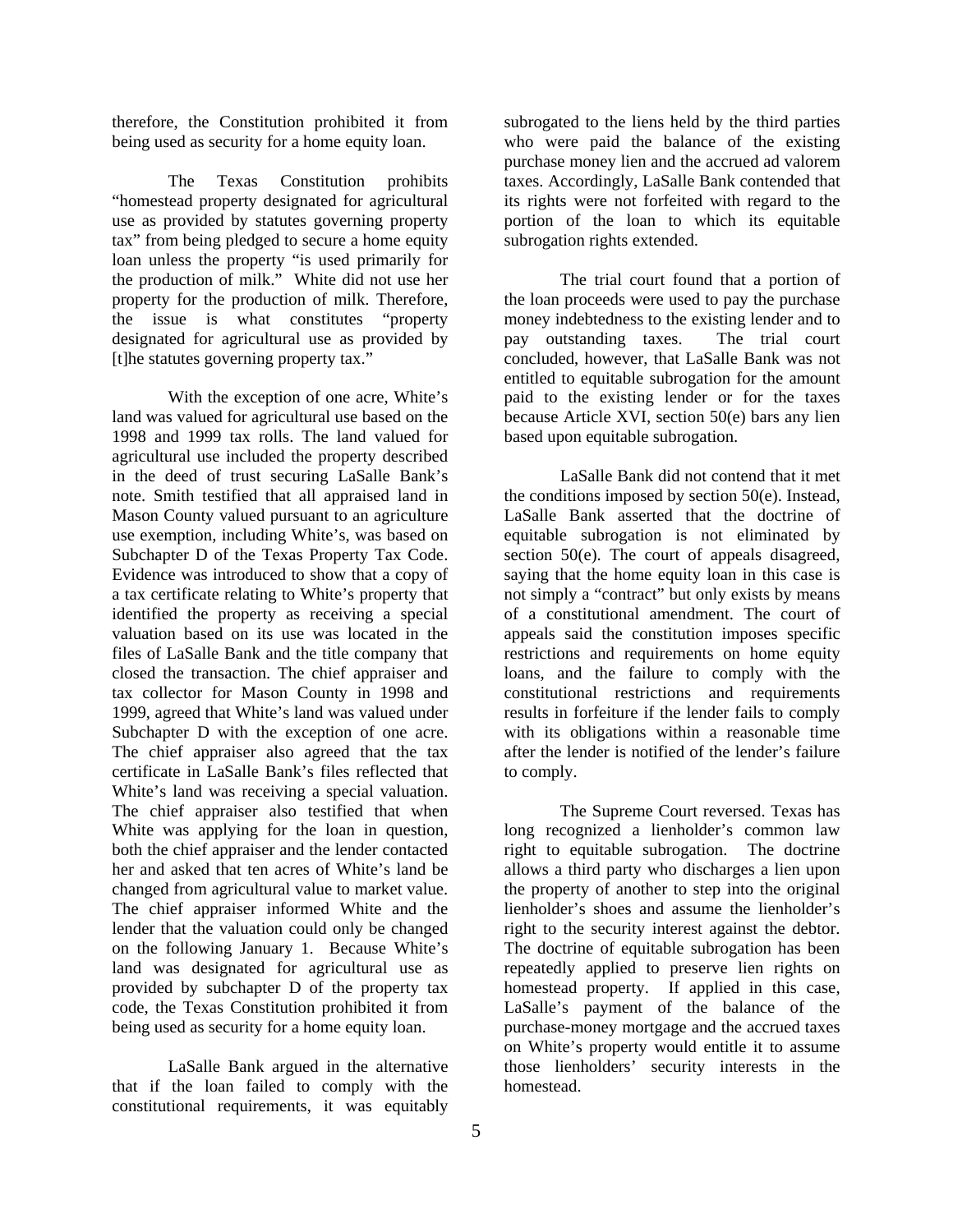The home equity provisions contain no language that would indicate displacement of equitable common law remedies was intended, and the court declined to engraft such a prohibition onto the constitutional language. LaSalle's equitable subrogation claim does not derive from its contractually refinanced debt and accompanying lien, for which section 50(e) of the Constitution mandates forfeiture. Instead, LaSalle's claim arises in equity from its prior discharge of constitutionally valid purchasemoney and tax liens. By definition, equitable remedies apply only when there is no remedy at law, and the legal forfeiture that article 50(e) imposes does not destroy the well-established principle of equitable subrogation. The Supreme Court has often honored equitable subrogation claims against homestead property when a refinance, even though unconstitutional, was used to pay off valid liens.

*AMC Mortgage Services, Inc.* **v.** *Watts*, 260 S.W.3d 582 (Tex.App.—Dallas 2008, no pet.). Lillie bought and house with a combination of a first lien mortgage to Long Beach Mortgage and a second lien mortgage to the seller. The seller sold his note and second mortgage to HSH. Lillie later refinanced the first lien mortgage with a new loan from Ameriquest. The original Ameriquest deed of trust said that it was in renewal and extension of the Long Beach loan. Later, Ameriquest filed a release of the Long Beach loan.

 A year after that, Lillie borrowed a home equity loan from Ameriquest. The home equity loan documents did not say they were in renewal and extension of its original refinancing loan, and right after the home equity loan was made, Ameriquest filed a release of lien specifically stating that it was releasing the original refinancing loan and also stating that it was releasing the property from all other liens it held against the property.

 A couple of years later, Lillie borrowed yet another home equity loan from Ameriquest, and Ameriquest released its prior liens after the new loan was made.

Both of the home equity loans included

a subrogation provision which stated that Americquest was subrogated to any liens paid off by its loans.

 Lillie defaulted on the second lien and HSH, the second lienholder, foreclosed. Watts bought the house at the foreclosure sale. Ameriquest then foreclosed on its home equity loan. After Ameriquest sought to evict Watts from the house, Watts brought an action for trespass to try title, action to quiet title, wrongful foreclosure, and declaratory judgment, claiming that the HSH lien was superior to the Ameriquest lien.

 Ameriquest argued that its home equity deeds of trust, although later in time, are superior to the Smith deed of trust under doctrine of equitable subrogation. Equitable subrogation provides that a third party will succeed to the rights of the original lender when the third party satisfies the borrower's obligation to the original lender. Ameriquest asserted it had a valid first lien against the property under the 1999 refinance deed of trust and that the proceeds from the 2003 loan transaction were used to pay off the 2000 loan. It then concluded that its title interest is superior to Watts. The settlement statements for the home equity loans attached to Ameriquest's motion for summary judgment show the bulk of the funds from both home equity loans were disbursed to Ameriquest Mortgage for slightly more than the amount of the refinance loan and the home equity extension of credit.

 Watts claimed, however, that he was a BFP who bought the property at foreclosure without notice of the equitable subrogation claim of Ameriquest. To qualify as a good faith purchaser, the party must demonstrate that the purchase was made (1) in good faith, (2) for valuable consideration, and (3) without actual or constructive knowledge of any outstanding claims of a third party. A party has constructive notice of instruments properly recorded in the proper county. A party claiming title through principles of equity has the burden of proving that a subsequent assignee of legal title is not a good faith purchaser.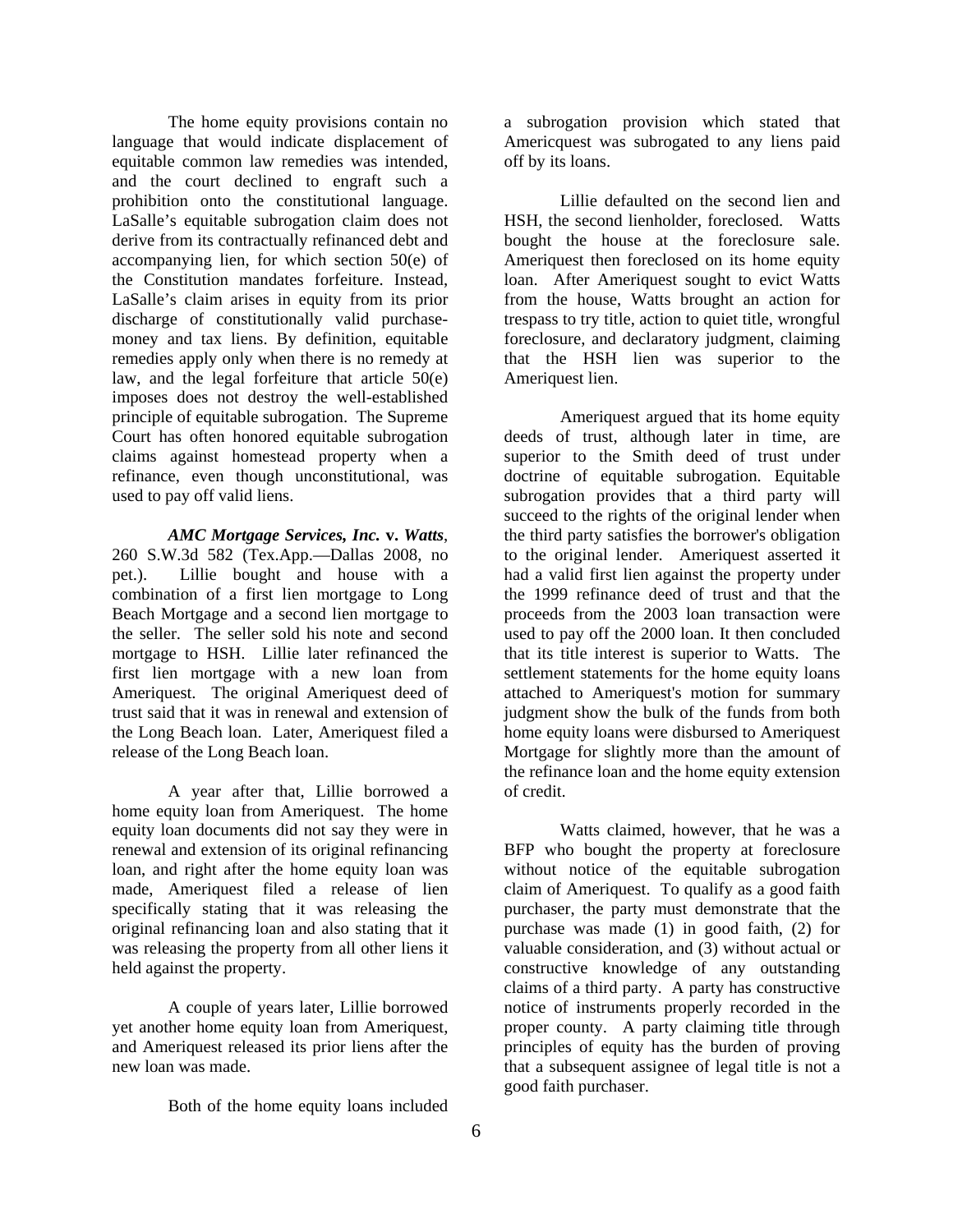Ameriquest did not contend that Watts and HSH lacked good faith or failed to give valuable consideration. Instead, they assert that Watts and HSH had actual or constructive knowledge of Ameriquest's claim of superior title. The court disagreed.

 Nothing in the documents filed in the real estate records indicates the debt secured by the refinancing deed of trust was paid with the proceeds of the home equity extensions of credit. Instead, the records show the refinancing deed of trust was released. When Ameriquest released the refinance deed of trust, the second lien deed of trust appeared to become the superior lien because the home equity deeds of trust were later in time and did not appear to relate to the refinance deed of trust. When HSH foreclosed on the second lien deed of trust, all liens inferior to its deed of trust were extinguished. Nothing in the records gave HSH or Watts actual or constructive notice of Ameriquest's claim that the home equity deed of trust was not extinguished by the foreclosure of the HSH deed of trust or that equitable subrogation made the home equity deed of trust superior to the HSH deed of trust.

*Rivera* **v.** *Countrywide Home Loans*, Inc., 262 S.W.3d 834 (Tex.App.—Dallas 2008, no pet.). This is a case involving the statute of limitations for forfeiture of a home equity loan. The constitution provides that the cap on the amount of the home equity loan must not exceed eighty percent of the fair market value of the homestead "on the date the extension of credit is made." Under the constitutional amendment, when a lender makes a loan in violation of the eighty-percent cap, the borrower has a right to bring suit for forfeiture of all principal and interest resulting from the extension of credit at any time after the loan closes. Thus, the Riveras' cause of action for Countrywide's violation of the eighty-percent loan cap resulting in forfeiture of all principal and interest accrued September 28, 2001, the date of closing of the Riveras' home equity loan.

 In reaching this conclusion, the court rejects the Riveras' argument that the cause of action did not accrue until the "maturity date of

the last note, obligation, or installment." The Riveras claim it would be "manifestly unjust to permit a lender to force the sale of a property up to four years after the due date of the last payment (or acceleration) while limiting a borrower's defense against such action to four years after the making of the note." A lenders's right to foreclose is based on a borrower's breach of the underlying note. This is not analogous to a suit for the constitutional violation of the eighty percent cap on a home equity loan. A borrower may make payments on the note for many years, but the lender's suit for breach of contract only accrues when the borrower fails to make a scheduled payment. The borrower's obligations under the note are only extinguished upon the "maturity date of the last note, obligation, or installment." In contrast, a borrower could sue a lender for a constitutional violation of the eighty percent cap on a home equity loan the day after closing on the loan.

*Fix* **v.** *Flagstar Bank, FSB*, 242 S.W.3d 147 (Tex.App.—Ft. Worth 2007, pet. denied). In March 2002, the Fixes obtained a \$288,000 home equity loan from Liberty Lending, LLC, which was later assigned to Flagstar. Less than one year later, in January 2003, the Fixes refinanced the first loan with a conventional loan through Flagstar in a transaction closed by First American Title. It is undisputed, however, that the second loan violated two provisions of the Texas constitution. First, it was executed within less than one year's time after the first loan was executed. Second, it was in the form of a conventional loan, with provisions allowing for personal liability against the Fixes and nonjudicial foreclosure.

 Several months after the second loan was executed, in December 2003, Mr. Fix and the vice president of Flagstar had a phone conversation about the legality of the second loan. Mr. Fix alleges that he told the vice president that the loan violated the two provisions of the Texas constitution discussed above.

 About three weeks later, after a slew of correspondence between the parties and the title company, Flagstar sent a letter to Mr. Fix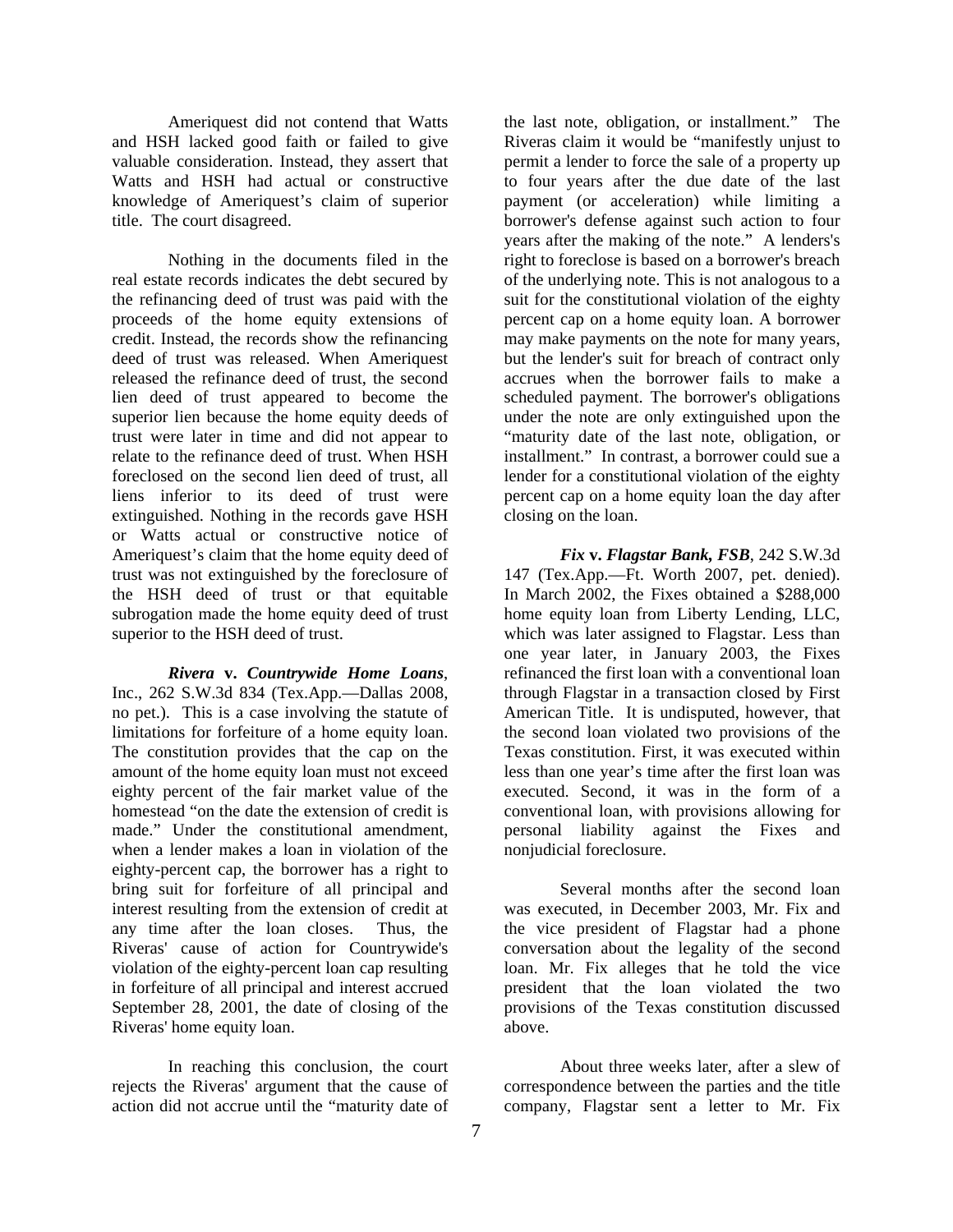offering to cure the constitutional violations via a new home equity loan reclosed at a rate equal to or better than the rate of the second loan at no cost to the Fixes and to pay the Fixes \$1,000. The letter also stated that First American would draft the new loan instrument and close the transaction for free. The Fixes refused, in writing, Flagstar's and First American's offer to cure and instead asked Flagstar to forfeit the entire amount of the second loan, the principal of which was approximately \$287,000, in addition to all interest.

 Flagstar and First American declined the Fixes' offer, and the Fixes brought suit to compel forfeiture. The Fixes also claimed that Flagstar and First American violated the DTPA. The trial court granted Flagstar and First American's motions for summary judgment.

 The court first had to determine which version of the constitution applied. When the second loan was made, the constitution provided that the lender would forfeit principal and interest if it failed to cure defects in the loan within a reasonable time after being notified by the borrower. This provision did not set out any specific means for the lender to accomplish its cure. Later, the constitution was amended to provide specific ways by which a lender or holder could cure a home equity loan's constitutional violations, and the amendment changed the "reasonable time" period standard to require curing action within a more specific, sixty-day time period.

 After examining the amendments and the legislative history, the court determined that the version in effect at the time the second loan was made applied. Generally, constitutional amendments and statutes operate prospectively. They may operate retroactively, however, when it is apparent that the makers and adopters intended retroactive application of the amendment, provided retroactive application does not impair vested rights. Without such clear intent, retroactive application is commonly regarded with disfavor and should occur only where the public policy is so clearly and broadly stated as to be unmistakable.

 It is well-established that laws in effect at the time a contract is entered into should govern the fulfillment of the contract. This doctrine is based on the presumption that the parties to a contract knew and took into consideration the law in effect at the time of contract. herefore, courts are reluctant to change the rights and obligations of parties from those originally agreed to by retroactively applying a change in the original law.

 In determining whether retroactive application of the 2003 amendment is appropriate in the case at bar, the court will first look at the literal language of the amendment. The face of the amendment nowhere indicates that the makers and adopters intended retroactive application. Furthermore, the legislative history of the constitutional amendment in this case indicates that the makers meant it as nothing more than a clarification of the cure process. Furthermore, there is no overriding social policy in favor of retroactive application. Therefore, retroactive application of the 2003 amendment is not warranted, and instead, the court applied the version of the constitution in force at the time the Fixes and Flagstar entered into the second loan.

 As noted, the Texas constitution in effect at the time the Fixes and Flagstar executed the loan agreement mandated that a lender forfeit the principal and interest of a home equity loan that contained constitutional defects if the borrower notified the lender of the lender's failure to comply with its obligations under the constitution, and the lender did not correct the defects within a reasonable time. The Texas Supreme Court analyzed the pre-2003 amendment version in *Doody* **v.** *Ameriquest Mortgage Co.*, 49 S.W.3d 342 (Tex.2001). In that case, the court, answering certified questions from the United States Court of Appeals for the Fifth Circuit, evaluated a home equity loan entered into in January 1998. Approximately three months after the parties executed the loan, the lender discovered that it had violated a provision of the Texas constitution by charging too much in closing costs. To cure this error, the lender refunded the excess amount to the borrower.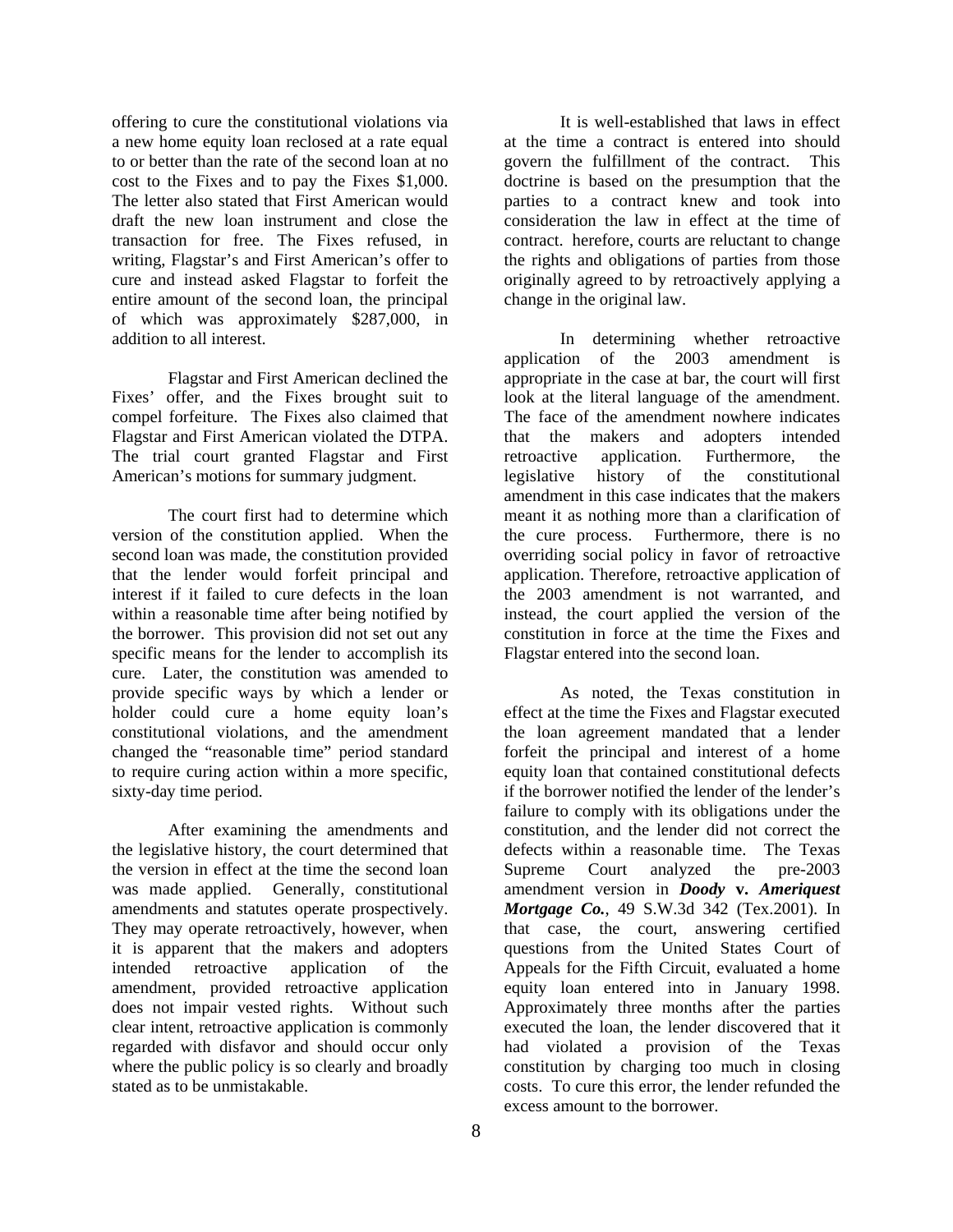Assuming that the December phone call between Fix and the vice president of Flagstar constituted sufficient notice of the loan's constitutional violations, Flagstar and First American responded within, at the latest, approximately three months of receiving notice, that is, within the same three-month time period in which the lender in *Doody* acted to cure the Doody's home equity loan defect. The Supreme Court determined that the lender in *Doody* had cured within a reasonable time. Same here.

*Meador* **v.** *EMC Mortgage Corporation*, 236 S.W.3d 451 (Tex.App.— Amarillo 2007, pet. denied). The Meadors tried to get an unsecured loan from EMC. As a condition to getting the unsecured loan, EMC required the Meadors to refinance their home loan with a home equity loan. The two loans were separately documented, with separate loan applications for each. They were not cross defaulted. After the loans were made, the unsecured loan was sold to another lender.

 The Meadors sought to have the principal and interest on the unsecured loan owned forfeited because the loan transaction failed to comply with the homestead lien provisions in the Texas Constitution.

Under the Texas Constitution a refinance of debt secured by a homestead that includes the advance of additional funds may not be secured by a valid lien against the homestead unless the refinance of the debt is a qualified home equity loan or the advance of all the additional funds is for reasonable costs necessary to refinance the debt. The Meadors contended that the unsecured loan was an advance of additional funds with respect to the refinance of their homestead loan, even though the advance was unsecured, and was not permitted by the Constitutional provisions. The court disagreed.

 The plain language of the Constitutional provisions talks about the "refinance of debt secured by a homestead and ... that includes the advance of additional funds...." The court said it was required to construe the phrase "the advance

of additional funds" to be a subset of the overall debt being refinanced and secured. In other words, "additional funds" are monies obtained in excess of the pre-existing debt being refinanced, and when the two are combined, the repayment of the total is to be secured by a lien on the homestead. This interpretation is not only reasonable and logical but finds support in the history and purpose of article XVI, § 50 of the Constitution. Through the latter, the Texas populace sought means to protect one's homestead against loss due to an inability to pay debt. Thus, the homestead could be encumbered only for limited purposes. That historical concept remains the focus of § 50, the concept being the regulation and limitation of liens against the homestead.

 In this instance, two separate loan applications were submitted, and two separate loans were made. Only one loan was secured by a lien on the homestead. The mere fact that the lender required that both be obtained from it does not, as the Meadors contend, render the two loans inseparable. So, the court could not but conclude that the phrase "advance of additional funds" contemplates additional funds the repayment of which is secured through a lien contemplated by the Constitution.

#### **PART III PROMISSORY NOTES, LOAN COMMITMENTS, LOAN AGREEMENTS**

*Deep Nines, Inc.* **v.** *McAfee, Inc.*, 246 S.W.3d 842 (Tex.App.—Dallas 2008, no pet.). After a lawsuit was filed by McAfee for failure to pay royalties on an oil and gas lease, the parties entered into a settlement agreement. Deep Nines agreed to pay \$345,000 in seven installments. The agreement provided that McAfee would give notice if a payment was late and Deep Nines had three days to cure. The agreement did not expressly state that time was of the essence.

 When Deep Nines was late, McAfee gave written notice. On the last day of the cure period, Deep Nines delivered a check. The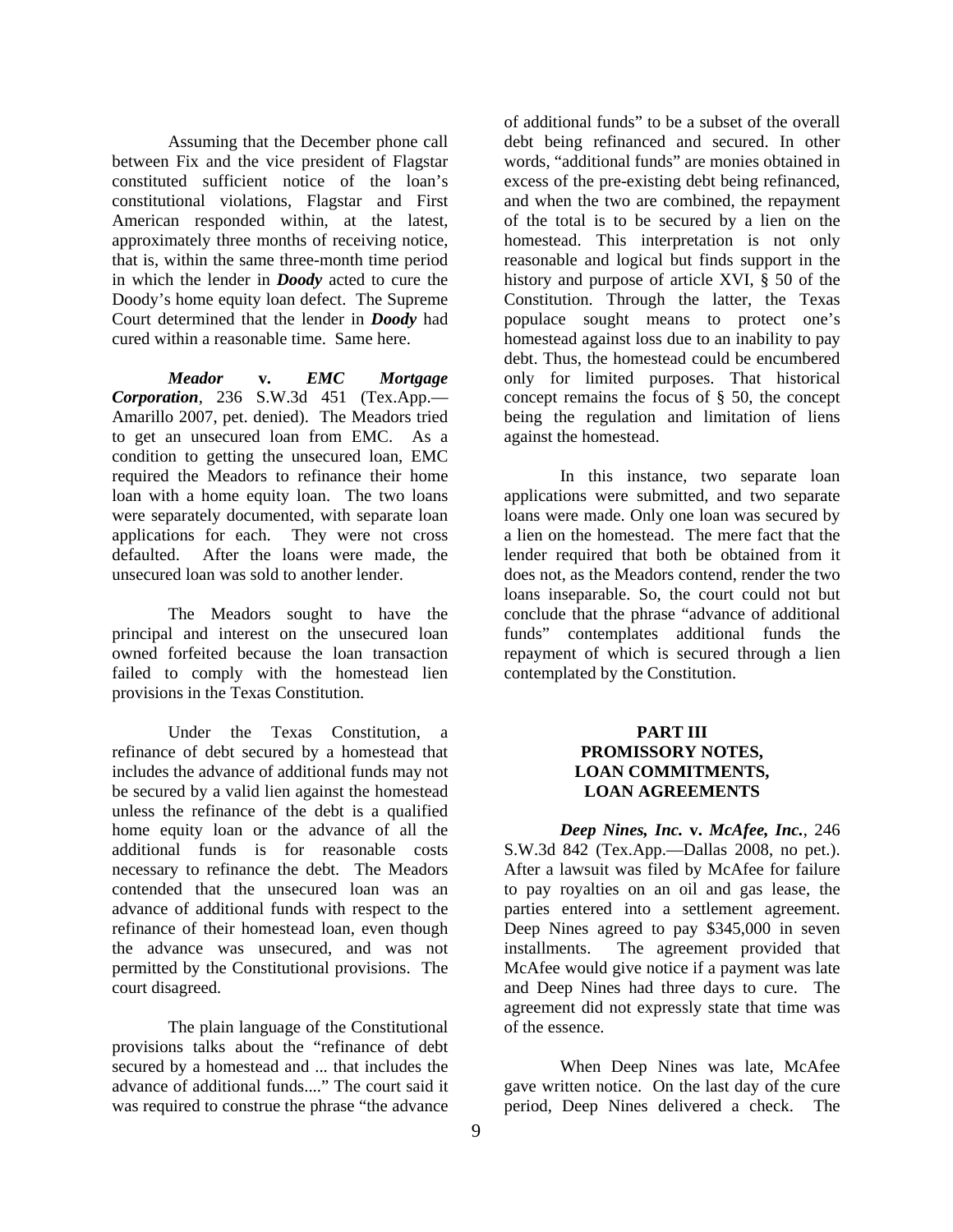check was returned NSF, apparently by mistake on the part of the bank. Some period of time after that, when Deep Nines learned that the check had bounced, it e-mailed McAfee, asking it to resubmit the check. Instead of doing that, McAfee insisted on modifying the settlement agreement to provide stricter terms or else it would declare a default and seek its remedies under the settlement agreement. Deep Nines refused to make the modifications McAfee requested. Approximately two weeks later, McAfee brought this suit alleging claims based on breach of the settlement agreement, anticipatory repudiation, and the dishonored check. McAfee sought actual damages and liquidated damages as well as attorney's fees. Summary judgment was awarded to McAfee.

 Deep Nines contends the trial court erred in granting summary judgment in favor of McAfee because there are genuine issues of material fact regarding which party materially breached the contract first. Deep Nines argues there is nothing in the contract that makes time of the essence with respect to the monthly payments. Accordingly, Deep Nines contends its late payment was not a material breach.

 For timely performance to be a material term of the contract, the contract must expressly make time of the essence or there must be something in the nature or purpose of the contract and the circumstances surrounding it making it apparent that the parties intended that time be of the essence. Ordinarily, time is not of the essence and, unless the contract expressly makes timely performance a material term, the issue of whether time is of the essence is a fact question for the jury.

 Deep Nines argues that because the settlement agreement does not contain an express provision stating that "time is of the essence," the issue of whether timely performance is a material term of the agreement is a fact question for a jury. The court disagreed. Although the agreement does not use the phrase "time is of the essence," courts do not construe contracts or decide cases based on the inclusion or omission of "magic words."

 The agreement in this case states specific dates and times for performance as well as provides a cure period if payment is not received when due. While a stated date of performance does not by itself make time of the essence, the settlement agreement does more than set forth a date of performance. In addition to providing a specific cure period if payment is not made when due, the agreement states that if payment is not received within the cure period, Deep Nines will be considered in default. To construe the agreement in a manner that does not make timely payment a material term would render the cure period and default provisions meaningless. The language of the contract clearly makes time of the essence, and Deep Nines's failure to pay in a timely manner was a material breach.

 Deep Nines contends it did not breach the agreement or, in the alternative, whether it breached the agreement is a question of fact because the late payment was due to a mistake by a third-party rather than any fault of Deep Nines. Deep Nines argues the bank mistakenly dishonored the check because the check was processed before its account deposits were credited. However, the court held that even if the check was dishonored in error such a mistake does not excuse Deep Nines's failure to perform under the agreement.

 By itself, an uncertified check is merely a conditional payment for an obligation owed to the payee. Tendering an uncertified check discharges an obligation to pay on a timely basis only if the check is subsequently honored by the bank. Where a party makes its payment by uncertified check, that party takes the risk that the check will not be honored and the payment obligation will not be fulfilled. This is true regardless of whether the paying party endeavors to have funds in the account sufficient to cover the check at the time payment is due.

 *Austin* **v.** *Countrywide Homes Loans*, 261 S.W.3d 68 (Tex.App.—Houston [1st Dist.] 2008, pet. denied). A maker of a promissory note has no standing to invoke the statute of frauds to invalidate the assignment of the note by the original holder to a subsequent holder.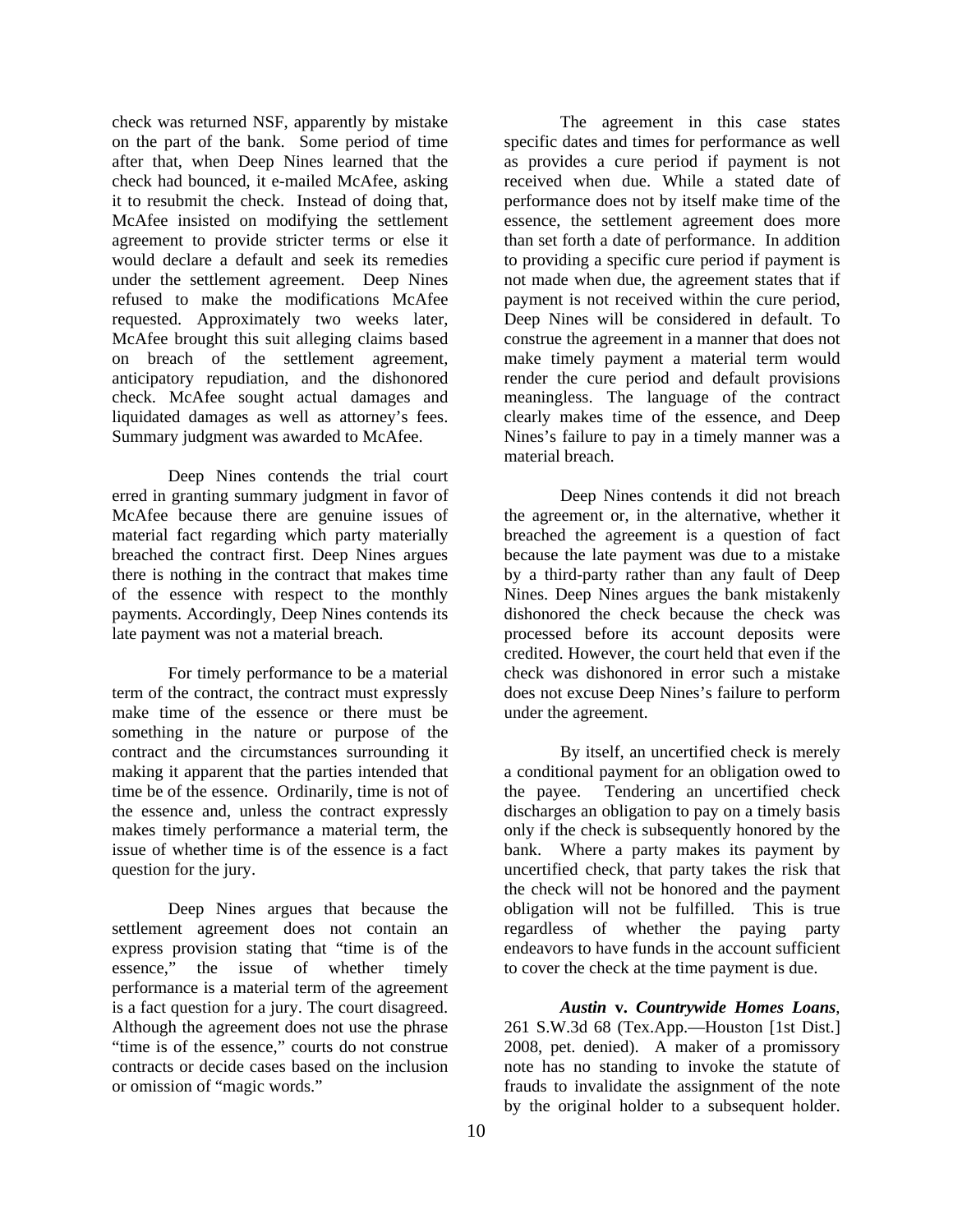The statute of frauds does not give third parties the right to interfere with others' contracts

*Garner* **v.** *Fidelity Bank*, N.A., 244 S.W.3d 855 (Tex.App.—Dallas 2008, no pet.). Garner signed a promissory note for a loan from Fidelity, and also signed a Notice of Final Agreement which stated that there were no other agreements between the parties. When Garner failed to pay the note when due, Fidelity tried to get him to sign an extension note, but Garner refused, so Fidelity filed suit.

 Garner claimed, among other things, that the parties had agreed to terms other than what was stated in the note.

 When, as here, the parties have concluded a valid integrated agreement, the parol evidence rule precludes enforcement of a prior or contemporaneous inconsistent agreement. Evidence that violates the rule is incompetent and without probative force, and cannot properly be given legal effect. The statements made before the note was signed were inadmissible parol evidence.

 With regard to statements made after the note was signed, the court recognized that the parol evidence rule does not bar evidence of a collateral agreement. A collateral agreement is one the parties might naturally make separately, i.e. one not ordinarily expected to be embodied in, or integrated with the written agreement and not so clearly connected with the principal transaction as to be part and parcel of it. This exception, however, does not permit parol evidence that varies or contradicts the express or implied terms of the written agreement. A written agreement will be enforced as written and cannot be added to, varied, or contradicted by parol testimony. This is particularly true where the written contract contains a recital that it contains the entire agreement between the parties or a similarly-worded merger provision. Because the evidence Garner sought to admit contradicted the express terms of the written agreement, the trial court did not err in excluding it.

#### **PART IV GUARANTIES**

*Smith* **v.** *Patrick W.Y. Tam Trust*, 235 S.W.3d 819 (Tex.App.—Dallas 2007, pet. granted). The guaranties stated that they were "given by" Lauri and Howard. The signature lines were blanks to be filled in, the first indicated "By:"; the second indicated "Name"; the third indicated "Title". Lauri signed hers, printed her name, and in the "Title" line wrote "sec./treasurer." Howard left the "Title" line blank.

 When they were sued on their guaranties, Lauri and Howard argued that the guaranties were corporate, rather than personal guaranties. First, they pointed out first that the guaranties did not say they were personal guaranties. Second, they noted that paragraph 10 of the guaranty began "If the Guarantor is a corporation or partnership" and goes on to state various representations and warranties of corporate or partnership authority. Howard also stated that he signed guaranties "Howard Smith" when they were corporate guaranties (to distinguish him from his son) and that he signs Michael Smith when they were personal guaranties. Lauri stated that she added her corporate titles because she was sure she was signing a corporate guaranty.

 The court noted that the evidence shows the Smiths signed the documents using their names and not the name of the corporation. Each document stated the guaranty was given by the individual to the landlord, and the lease agreement defined each individual as a guarantor. Although Lauri wrote her title below her name, Howard did not. The guaranty language included a conditional paragraph setting forth additional obligations that would arise only if the guarantor were a corporation. Thus, there is more than a scintilla of evidence that the Smiths were individual guarantors. The court also noted that, to conclude the Smiths signed the guaranties in their corporate capacity would render the guaranty meaningless. Because the obligation being guarantied was the obligation of the corporation, holding that the corporation was the guarantor would be a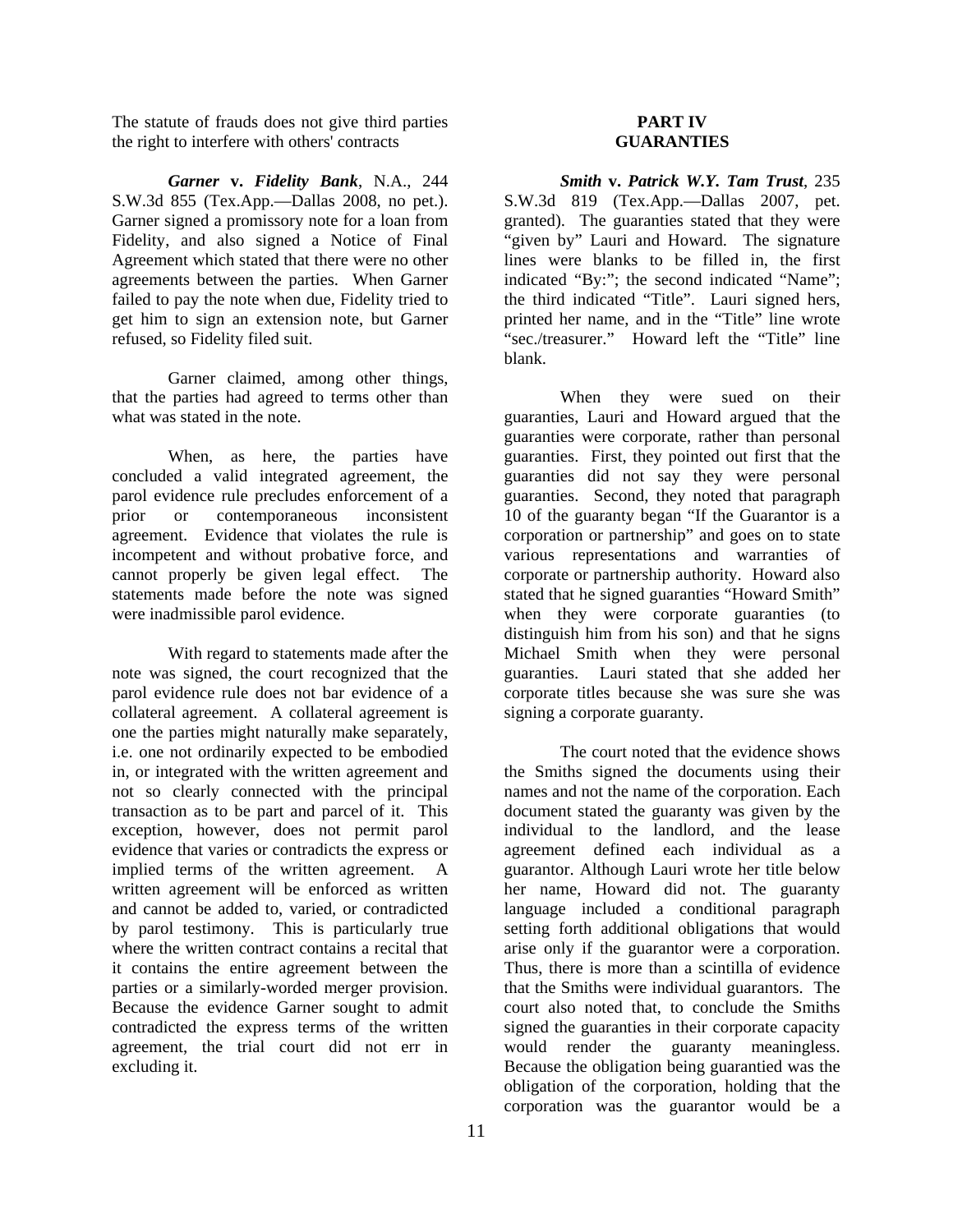holding that there was not a guaranty obligation at all.

 *Hasty* **v.** *Keller HCP Partners, L.P.*, 260 S.W.3d 666 (Tex.App.—Dallas 2008, no pet.). Keller, as landlord, leased space inside a medical center to At Home Pharmacy Keller, L.P.. Hasty, the Pharmacy's president, signed the lease on behalf of the Pharmacy. A representative of Keller's general partner, Keller MOB GP, LLC, signed the lease on behalf of Keller. On the same day, Hasty entered into a lease guaranty that was designated as a rider to the lease and was expressly "made a part of" the lease. Unlike the lease, however, the guaranty identifies Keller GP, not Keller, as the "Landlord." When the Pharmacy defaulted, Keller sued Hasty on his guaranty. Hasty argued that he is not liable to Keller under the guaranty because the guaranty states that it is "to and for the benefit of Keller [GP]," not Keller.

 Keller acknowledged that the guaranty identified its general partner, Keller GP, as the "Landlord," instead of Keller, but argued that "such an oversight will not provide the guarantor any defense where the parties are well aware of what lease the guaranty secures and which party is the true landlord."

 To obtain summary judgment on a guaranty agreement, a party must conclusively prove: (1) the existence and ownership of the guaranty contract, (2) the performance of the terms of the contract by plaintiff, (3) the occurrence of the condition on which liability is based, and (4) guarantor's failure or refusal to perform the promise. Hasty argued that Keller cannot demonstrate ownership of the guaranty as a matter of law because the name of the landlord in the lease is different from the name of the landlord in the guaranty. In response, Keller argued that it has sufficiently demonstrated ownership as matter of law and describes the difference between the lease and the guaranty as a "typographical error ... of little moment."

 Under Texas law, the court was required to construe the lease and the guaranty together because the guaranty states that "it is hereby made a part of that certain Lease." When one

document is incorporated into another by reference, the two documents must be construed together. The primary concern is to ascertain the true intentions of the parties. The doctrine is well established that written contracts will be construed according to the intention of the parties, notwithstanding errors and omissions, when, by perusing the entire document, the errors can be corrected and omissions supplied, and, to this end, words, names, and phrases misused may be omitted entirely, and words, names, and phrases obviously intended may be supplied.

 The court concluded that the reference to "Keller GP" as landlord instead of "Keller" is an error in the guaranty. There is no evidence, and Hasty does not contend, that the parties intended the guaranty to cover any lease or indebtedness other than the lease between the Pharmacy and Keller entered into the same day. Consequently, Keller demonstrated ownership of the guaranty as a matter of law and Hasty did not raise a fact issue on the element of ownership to defeat Keller's motion for summary judgment.

#### **PART V USURY**

*Bair Chase Property Company, LLC* **v.**  *S & K Development Company, Inc.*, 260 S.W.3d 133 (Tex.App.—Austin 2008, pet. pending). Bair Chase executed and delivered to S & K a promissory note for a loan of \$1.4 million, and a second promissory note for a loan of \$100,000. The \$1.4 million note provided that Bair Chase would pay interest on the unpaid principal balance at a rate equal to the lesser of 12% per annum or the maximum rate of interest permitted by applicable usury laws. The \$100,000 note included a similar provision, capping interest at a rate equal to the lesser of 6% per annum or the maximum rate permitted by law. S & K agreed to extensions of the \$1.4 million note's maturity date. After both notes matured, S & K brought suit to collect. Bair Chase counterclaimed for usury. S & K moved to abate for 60 days to permit it to cure the usury. During the abatement period, S & K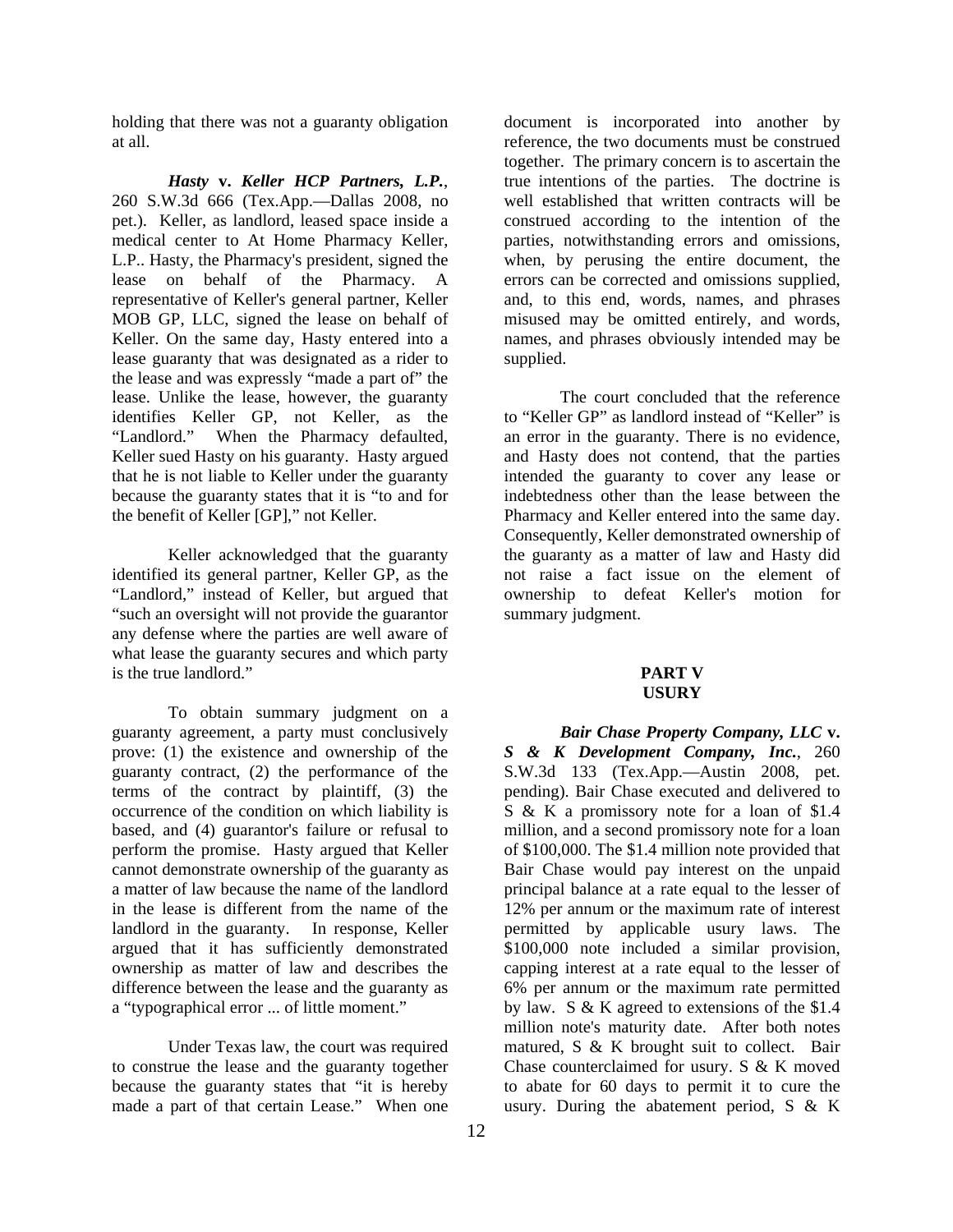declared the \$100,000 note void and took other actions to cure the usury. S & K then amended its pleadings to continue its action on the \$1.4 million note.

 Finance Code § 305.007 states that the penalties provided in the Finance Code are the only penalties available for a violation of the usury statute. Bair Chase argued that usury provisions of the Texas Constitution include a self-executing provision that renders usurious contracts illegal and void, but that the voiding of usurious contracts is not a "penalty" for usury and, therefore, § 305.007 does not apply. The voiding of the contract for usurious interest is, argued Bair Chase, merely a natural consequence of the Constitutional provision, not a penalty.

 Texas courts have historically treated the constitutional prohibition on usury as a selfexecuting provision. In *Allee* **v.** *Benser*, 779 S.W.2d 61 (Tex.1988), the Texas Supreme Court referred to constitutionally void interest as a "common law" remedy for usury. Finance Code § 305.007 specifically states that "Common law penalties do not apply." Therefore, the court held that constitutional voiding of interest has been precluded by the Finance Code.

 On another issue, Bair Chase argued that compounding of interest was not allowed under the \$1.4 million note because the parties did not expressly agree to do so. However, the note contains an express provision allowing for the compounding of interest, stating, "All past due principal and/or interest shall bear interest from and after maturity at a rate equal to the lesser of (a) eighteen percent (18%) per annum or (b) the Maximum Rate." Bair Chase took the position that this language merely provides for simple interest on accrued interest, distinguishable from "true" compound interest, as discussed above. However, a court must give language in a contract its plain meaning and construe it to avoid rendering any language meaningless.

 The \$1.4 million note specifically states that "past due principal and/or interest shall bear interest from and after maturity." Furthermore,

it must be presumed that the parties intended to enter into a legal contract, validating the contract as nonusurious if reasonably possible. Based on the plain language of the note stating that interest shall bear interest "from and after" maturity, the court held that the parties unambiguously agreed that interest on past due interest would be continuously incurred on that interest after maturity, so that any past due interest would be added to the principal. Bair Chase's construction would render the words "from and after" meaningless and would defeat the presumption that the parties agreed to a nonusurious contract. As a result, the court held that the parties expressly agreed to compound interest.

 Finally, Bair Chase argued that S & K was not entitled to take the corrective action to cure because the cure provisions of the Finance Code were enacted after the usurious transaction took place. The court disagreed. Courts generally presume that an amendment to a statute applies prospectively unless it is expressly made retroactive. However, this general rule for prospective operation does not apply to a statutory amendment that is merely procedural or remedial. Here the court said, that, while it is a close case, the amendment to 305.006(d) was remedial and curative in nature and therefore applies retroactively. As a result, S & K was not prohibited from taking corrective action under Finance Code § 305.006(d).

*C & K Investments* **v.** *Fiesta Group, Inc.***,** 248 S.W.3d 234 (Tex.App.—Houston [1st Dist.] 2007, no pet.). As a condition to making two loans (each of which bore interest at 18% per annum), the lender required the borrower to pay a "fee," "commission" or "equity" of 10% of the amount of each loan contemporaneously with funding. After the loans went into default, and the lender foreclosed on the property securing the loans, the borrower sued for usury. The trial court awarded separate statutory usury penalties for contracting for, charging, and receiving usurious amounts.

 The lender argued that, since the trial court had found that the notes were not usurious on their face and contained a savings clause,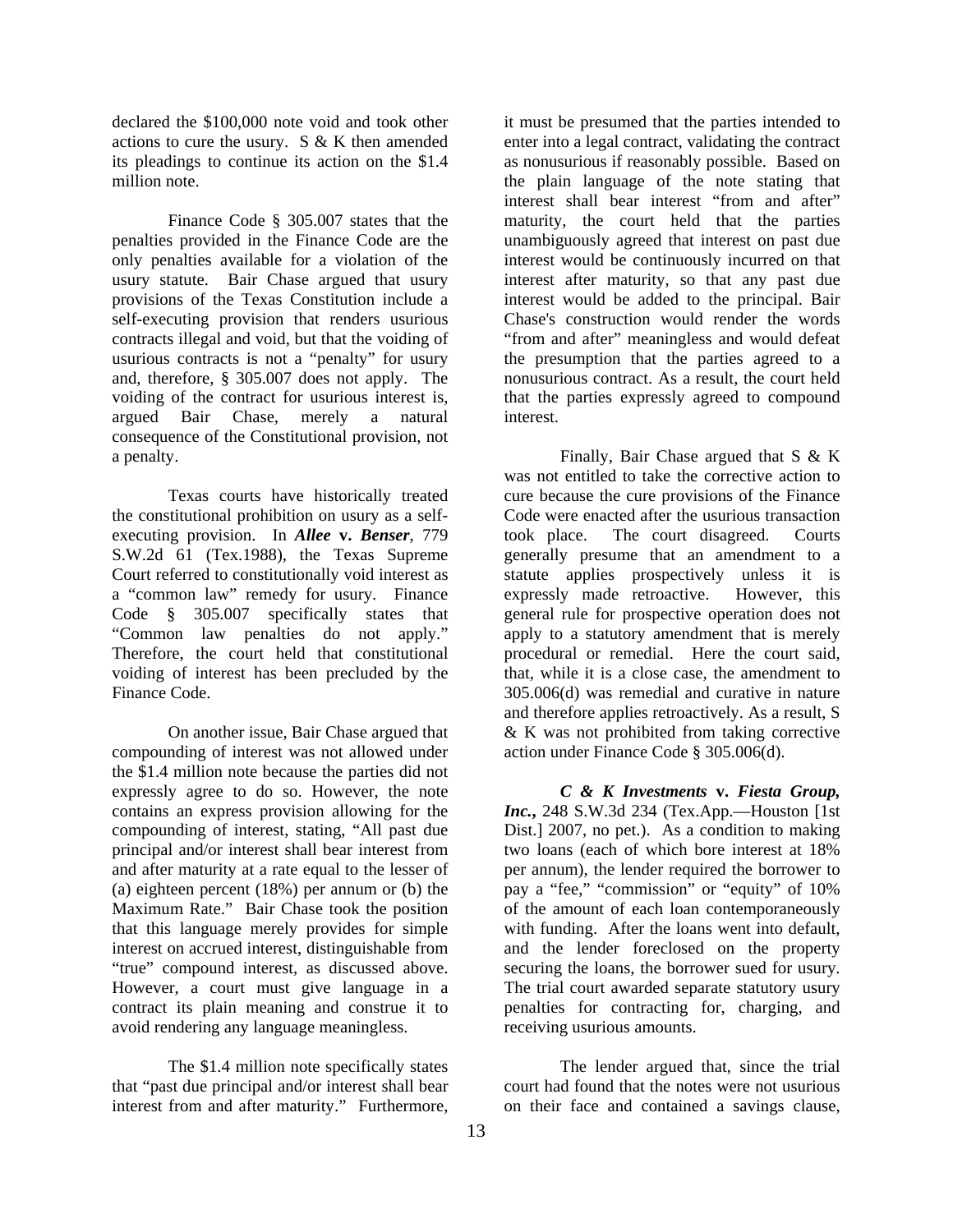there was not a violation of the "contracting for" element of the usury claim. The court disagreed. Although the notes in this case were nonusurious on their face, the borrower presented evidence that the loans were conditioned on the immediate payment of a fee of approximately 10% of the face amount of both loans, thus effectively reducing the true principal of the loans and increasing the effective interest rate above the maximum lawful rate of 18%, and resulting in a contract for usurious interest.

 Also, in regard to the lender's argument that the savings clauses in the notes preclude the award of damages against Ken for "contracting for" usurious interest, the court first noted that Texas courts have acknowledged the validity of usury savings clauses and, in appropriate circumstances, enforced such clauses to defeat a violation of the usury laws. However, the mere presence of a usury savings clause will not rescue a transaction that is necessarily usurious by its explicit terms. This rule prevents a creditor from freely contracting for usurious interest knowing that for the few debtors who complain, the creditor will escape penalty by mere reference to a savings clause and refund of the usurious amounts. Furthermore, the effect of a usury savings clause is largely a question of construing the terms of the clause as a whole and in light of the circumstances surrounding the transaction.

 Based on these guidelines, the court concluded that the savings clauses in the notes do not preclude judgment against the lender. First, although the notes are not usurious on their face, the borrower presented evidence that its payment of fees to the lender was contemporaneous with the parties' execution of the notes, and the jury found that the lender conditioned the loans on the payment of these fees. The borrower also presented evidence that the checks were signed on the date of the closings and were negotiated or presented by the lender shortly thereafter. Additionally, there is no evidence that the lender ever attempted to effectuate the savings clauses, and they cannot now seek the clauses' protection in this appeal.

Finally, the lender argues that the

amount of interest contracted for was wrongly "spread over the entire term of the loan" instead of spread through the date of the foreclosure sale. Section 302.101 of the Finance Code provides that the determination of whether a real estate loan is usurious is made by amortizing or spreading all of the interest during the entire stated term of the loan. In this case, involving "contracting for" usurious interest, the borrower presented evidence properly spreading the interest under the stated term of the loans, as those terms existed at the time the lender engaged in the penalized conduct, i.e., at the time he contracted for the loans.

#### **PART VI DEEDS AND CONVEYANCE DOCUMENTS**

*AIC Management* **v.** *Crews*, 246 S.W.3d 640, 51 Tex. Sup. Ct. J. 362 (Tex. 2008). To be valid, a conveyance of real property must contain a sufficient description of the property to be conveyed. A property description is sufficient if the writing furnishes within itself, or by reference to some other existing writing, the means or data by which the particular land to be conveyed may be identified with reasonable certainty. Like any other conveyance of property, a judgment for foreclosure of a tax lien upon real estate which fails to describe a definite tract of land is void. A tax judgment's property description must be sufficiently particular to allow a party to locate the specific land being identified.

 In this case, the court of appeals held that a heightened standard applies when gauging the sufficiency of property descriptions contained in constables' or sheriffs' deeds made by virtue of execution sales. However, that distinction has not been the law in Texas for more than a century.

 Texas law does not require courts to scrutinize the proceedings of a judicial sale with a view to defeat them; instead, every reasonable intendment will be made in their favor, so as to secure, if it can be done consistent with legal rules, the object they were intended to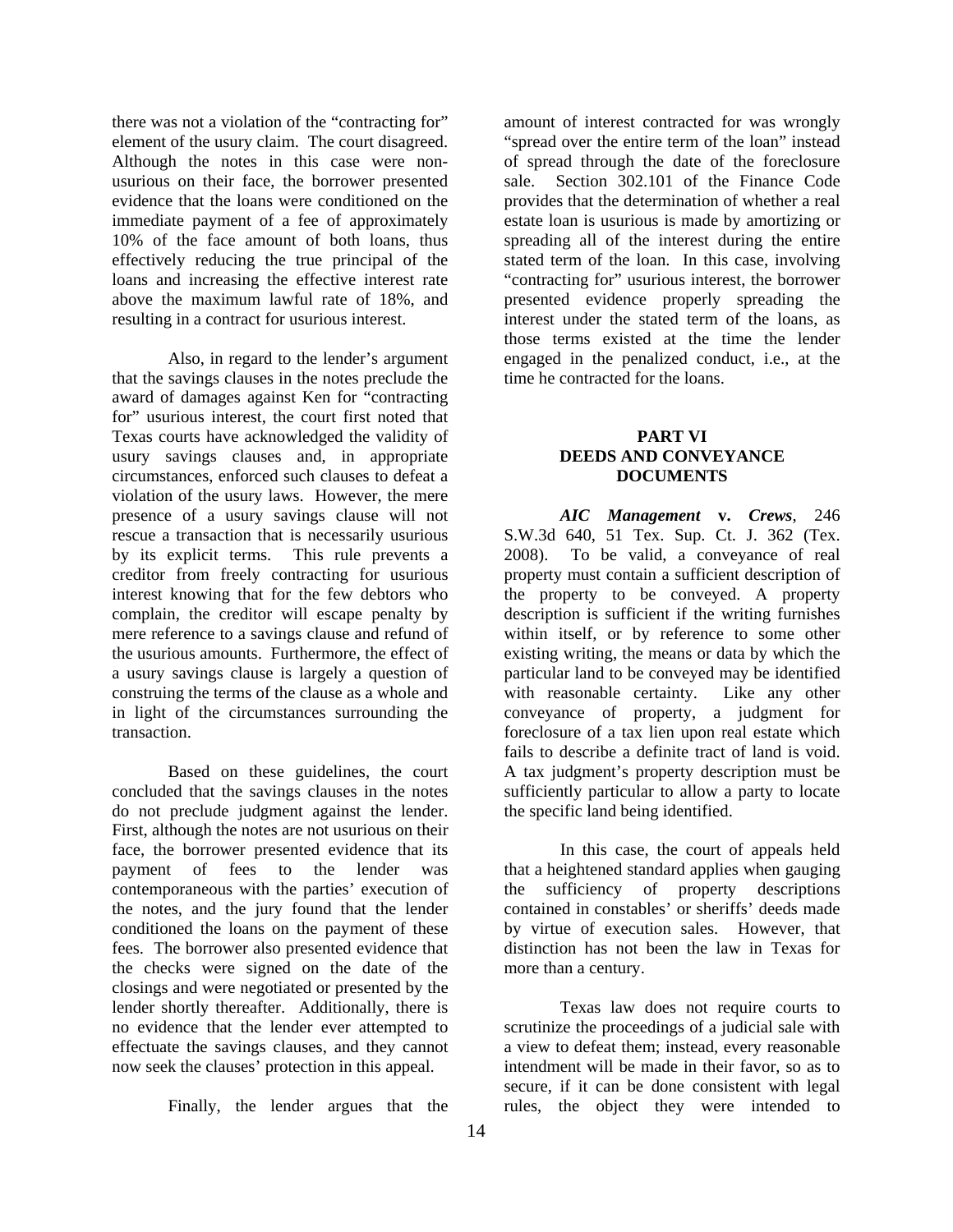accomplish. Both voluntary and involuntary conveyances of land require a property description that would allow an individual to locate the conveyed property with reasonable certainty.

#### **PART VII LEASES**

*Landry's Seafood House-Addison, Inc.*  **v***. Snadon*, 233 S.W.3d 430 (Tex.App.—Dallas 2007, pet. denied). A landlord has a duty to make reasonable efforts to mitigate damages when the tenant breaches the lease and abandons the property. However, the landlord is not required to simply fill the premises with any willing tenant; the replacement tenant must be suitable under the circumstances. The landlord's failure to use reasonable efforts to mitigate damages bars the landlord's recovery against the breaching tenant only to the extent that damages reasonably could have been avoided. The tenant properly bears the burden of proof to demonstrate that the landlord has mitigated or failed to mitigate damages and the amount by which the landlord reduced or could have reduced its damages.

 There was evidence that the market during the time after Landry's vacated the premises was "soft" meaning it would be difficult to find a new tenant. There was evidence that both Steinmann and Park submitted lease proposals. Although Park's proposed rent was slightly higher than Steinmann's, her proposal was "bare-boned." However, Steinmann intended to spend up to \$1 million to refurbish the premises. Snadon considered Steinmann's the better offer, as did Landry's realtor and Carl Cheaney, Landry's then-senior real estate manager. In addition, there was evidence that Snadon granted Steinmann free rent between November 2003 and August 2004 in lieu of Snadon paying anything for premise improvements. Sandon testified, "I got the best deal I could get at the time, in the current market conditions." This was enough to support the court's conclusion that the landlord had adequately mitigated his damages.

#### *Motiva Enterprises, LLC* **v.** *McCrabb*,

purpose of operating a gas station and convenience store. The lease contained a provision that stated the lease would terminate upon condemnation of the leased premises. The provision said the tenant would be entitled to receive from any condemnation proceeds the amount attributed to any of the following: buildings or other improvements installed on the premises by tenant; any damages to tenant's personal property resulting from said condemnation; removal or relocation costs of tenant's anticipated business proceeds lost to tenant; or any special damages of tenant. The State of Texas condemned a large portion of the land and awarded more than

248 S.W.3d 211 (Tex.App.—Houston [1st Dist.] 2007, pet. denied). Motiva entered into a longterm ground lease with the McCrabbs for the

\$1,700,000 in damages. The trial court concluded that the tenant owned the improvements to the land and was entitled to recover the \$1,401,000 of the compensation allocated for those improvements, the landlord was entitled to recover the remaining \$304,000 allocated for the land, and the tenant was not entitled to any compensation for its "leasehold advantage" under the terms of the lease. The socalled "leasehold advantage" is the difference between the rent provided for in the lease and the market rental value.

 Motiva argues that, based on its reservation of the right to recover its "special damages," it is entitled to "recover its damages for its lost leasehold," i.e., the market value of its leasehold interest in the property under the ground lease. The McCrabbs argue that because Motiva's leasehold rights terminated, Motiva is not entitled to compensation for future benefits under the lease. They also assert that the general reference in the lease to "special damages" in regard to Motiva's reserved rights upon the termination of the lease does not overcome Motiva's specific, contractual relinquishment of its leasehold rights that occurred upon condemnation.

 Under Texas law, parties have a right to contract for termination of a lease in the event of condemnation. A lessee is entitled, as a matter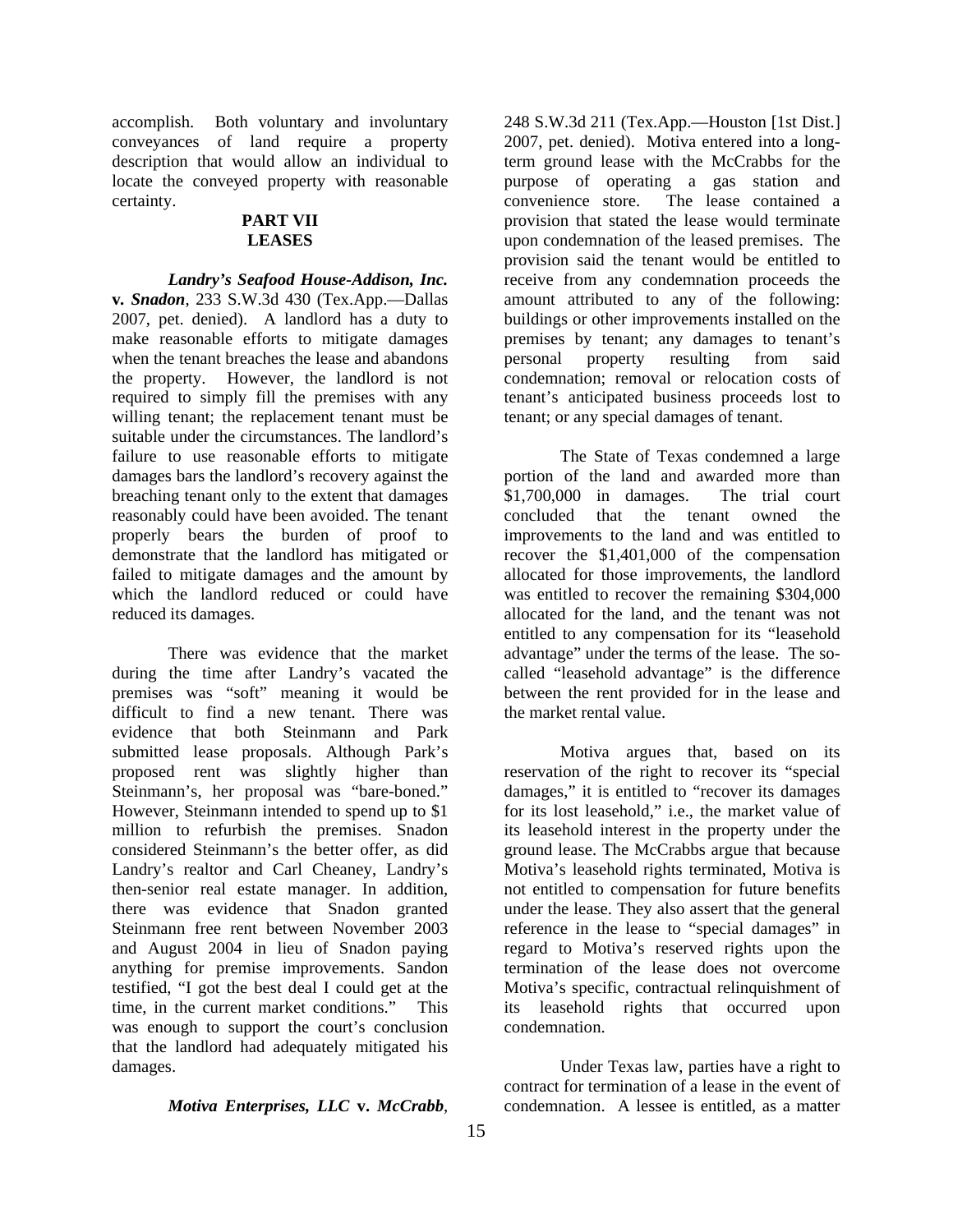of law, to share in a condemnation award when part of its leasehold interest is lost by condemnation. Unless a lease provides that it terminates upon condemnation, the tenant will recover compensation for the unexpired term. But, if a lease provides that it terminates upon condemnation, the lessee has no interest in the condemnation award. Here, the lease agreement specifically provided that the lease itself would "terminate as of the date when possession is required to be given" in condemnation. Because the lease automatically terminated upon condemnation, Motiva had no compensable interest in regard to the termination of the lease. Motiva's construction of the term "special damages" in reference to its reserved rights upon termination of the lease conflicts with the specific language in the lease providing that it actually terminated upon condemnation. Because the lease itself actually terminated upon condemnation, Motiva, as a matter of law, was not entitled to recover any damages for its "lost leasehold."

*Meridien Hotels, Inc.* **v.** *LHO Financing Partnership I, L.P.*, 255 S.W.3d 807 (Tex.App.—Dallas 2008, no pet.). LaSalle is the owner of the real property that included the Meridien Hotel in downtown Dallas. LaSalle leased the hotel space to a Meridien entity, Leasco. The hotel was operated by Meridien, and Leasco paid Meridien fees to manage the hotel.

 The lease contained a provision if Leasco's parent transferred its interest in Leasco to a third party, the transfer would be a "Permitted Transfer" only if it was in conjunction with the sale of all or substantially all of the parent's hotel-management businesses. The "Permitted Transfer" could be made only if the parent gave LaSalle written notice of the proposed Permitted Transfer, after which LaSalle would have thirty days to decide whether to purchase the parent's interest in Leasco for its fair market value.

 If LaSalle decided to purchase Leasco, then the closing had to occur within 60 days of the parent's delivery of notice of the transfer. If the parties could not agree on the fair market

value of the parent's interest in Leasco, the issue was to be submitted to binding arbitration, which "to the maximum extent practicable" was to be concluded within ninety days of filing the arbitration claim. If there was a change in control of Leasco other the Permitted Transfer, LaSalle had the right to terminate the lease on thirty days' notice and evict Leasco.

 Leasco's parent gave LaSalle notice that it was selling substantially all of its Meridien hotel-management businesses, including Leasco. LaSalle gave Leasco and Meridien notice of its intent to purchase Leasco and gave a schedule for transition to a new management company. LaSalle estimated the value of Leasco the be zero, because there was no market for such a short lease (there were six years remaining in the lease's term) and the hotel had been one of the worst performers in its class of hotels for the past few years.

 Leasco commenced an arbitration proceeding to determine its fair market value. The same day, it also filed suit in district court requesting the court declare that the closing on the sale of Leasco could not occur until determination of Leasco's fair market value and to declare that any provisions in the lease allowing LaSalle to enforce the purchase provision without paying any consideration were void for absence of mutuality. Also it sent a letter to LaSalle stating in light of LaSalle's failure to comply with the terms of the lease, "we do not anticipate being able to participate in a February 14, 2002 transition. Until the relevant terms of the Lease are satisfied, and determined to be enforceable, your demands are premature." The letter did not state which provisions of the lease were not followed or enforceable. LaSalle responded with a notice of default and termination of the lease. Under the lease, Leasco had thirty days from the notice of default and termination to cure the default before the lease would be terminated.

 At trial, the court granted partial summary judgment holding: (1) the transfer provision and purchase provisions of the lease were enforceable, and a closing on the purchase pursuant may occur prior to the determination of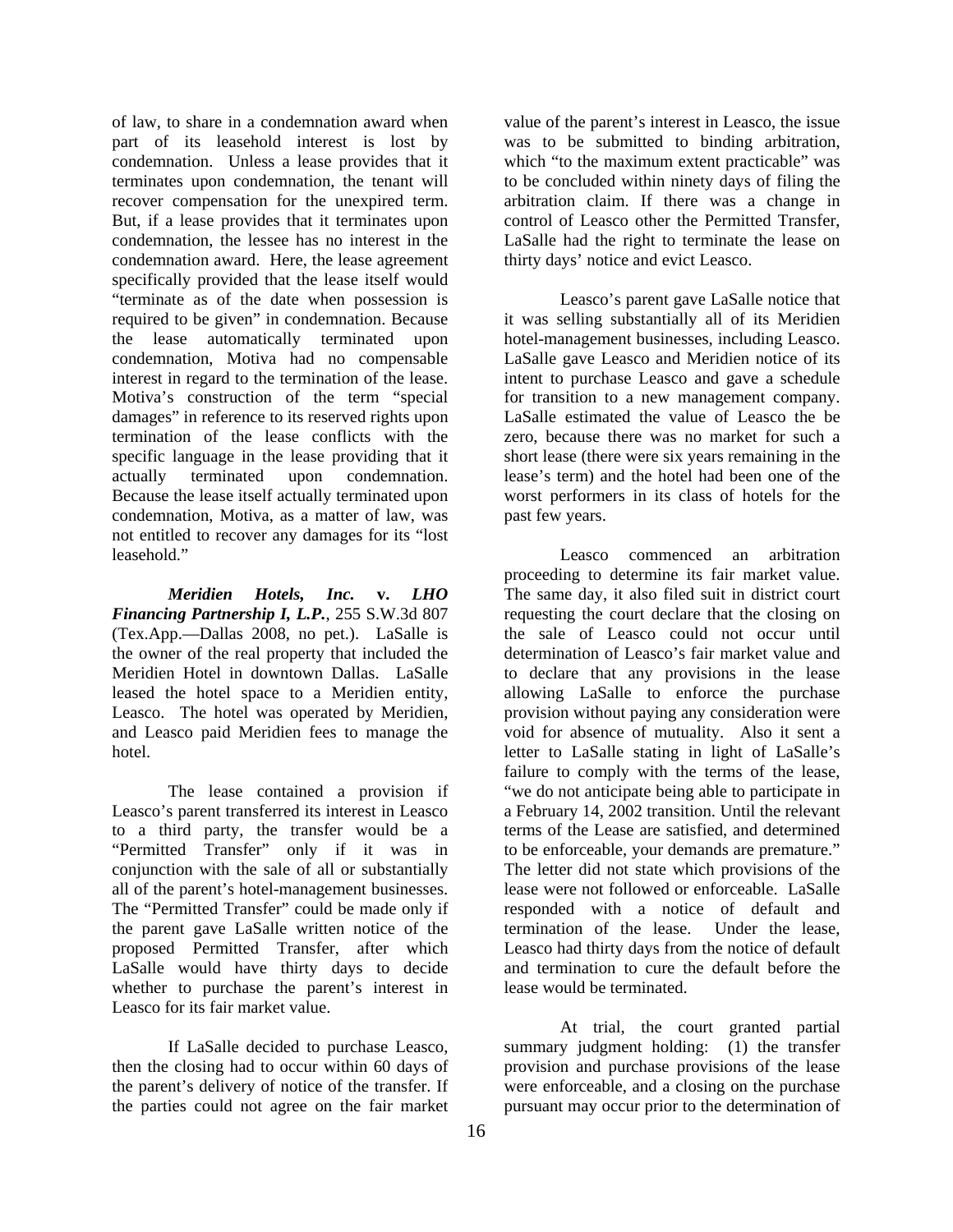fair market value; (2) Leasco's refusal to close on the purchase on the date specified in LaSalle's purchase notice and to surrender possession of the premises constitute an event of default under the lease; (3) As a result of Leasco's event of default under the lease, LaSalle has the right and has lawfully exercised the right to terminate the lease; and (4) Leasco and Meridien, Inc. no longer have a lawful right of possession to the hotel.

 LaSalle brought an action for forcible entry and detainer, obtained a judgment for possession of the premises, and Leasco and Meridien vacated the hotel.

 Most of the issues in this case concern the interpretation and application of the provision of the lease concerning the parties' rights when Leasco is about to undergo a change in ownership. LaSalle argues that the provision permitted it to terminate the lease when a transfer that is part of the sale of substantially all of Leasco's parent's hotel-management businesses fails to comply. Therefore, according to LaSalle, it was entitled to terminate the lease when Leasco refused to close the transaction and surrender the premises as required. The court agreed with LaSalle's interpretation of the contract. The lease provision contained a twopart definition of "permitted transfer." The first part is the requirement that the transfer be a part of the sale of all of the parent company's hotelmanagement businesses. The second part is that the transfer "shall be made only upon the following terms and conditions," paragraphs (a) through (f). If a "permitted transfer" can be made "only upon" certain conditions, then the failure to meet those conditions results in the transfer not qualifying as a "permitted transfer" under the lease.

 Leasco and Meridien next assert they did not breach the lease by refusing to close because they were not required to close until Leasco's fair market value had been agreed upon or determined in arbitration. They cited cases for the proposition that a contract which leaves essential terms open for later negotiation is unenforceable until the essential terms are fixed. However, a purchase agreement for real property

that does not contain the purchase price is enforceable if the agreement contains a standard for determining the purchase price.

 In this case, the purchase price was not left for later negotiation. Instead, the lease provided a standard for determining the purchase price in the event of the parties' inability to agree on the price: the price would be determined by an arbitrator following the procedures in the lease.Thus, the lease's failure to set an exact purchase price for LaSalle's purchase of Leasco did not render that part of the lease unenforceable.

 Leasco and Meridien also argue that the purchase price had to be determined before closing could occur because paragraph (f) of section 22.22 provides, "unless and until the Fair Market Value of the respective interests in Tenant have been fully determined, Landlord shall have no obligation to complete the Purchase." Leasco and Meridien argue paragraph (f) gave LaSalle the right to decide not to complete the purchase if it was dissatisfied with the fair market value as determined by the arbitrator. Thus, they argue, if the closing and Leasco's surrender of the premises could be required before determination of the purchase price, then "LaSalle could essentially kick Meridien out of the Hotel, participate in the arbitration but then pull out if it did not like where the arbitration price was headed. This interpretation of paragraph (f), which is the basis of their argument, is incorrect. Paragraph (f) gave LaSalle the right to delay the closing until after determination of Leasco's fair market value. Paragraph (f) did not permit LaSalle to force the closing and then not pay the arbitrated price. Nor does it permit LaSalle to avoid either purchasing Leasco or paying the price set by the arbitrator.

 Leasco and Meridien also argue that termination of the lease for failure to comply with section 22.22 would constitute a forfeiture and, as Leasco and Meridien observe, forfeitures are not favored. Forfeiture of a contract is to be avoided when another reasonable reading of the contract is possible. However, a clear and specific forfeiture provision in a contract will be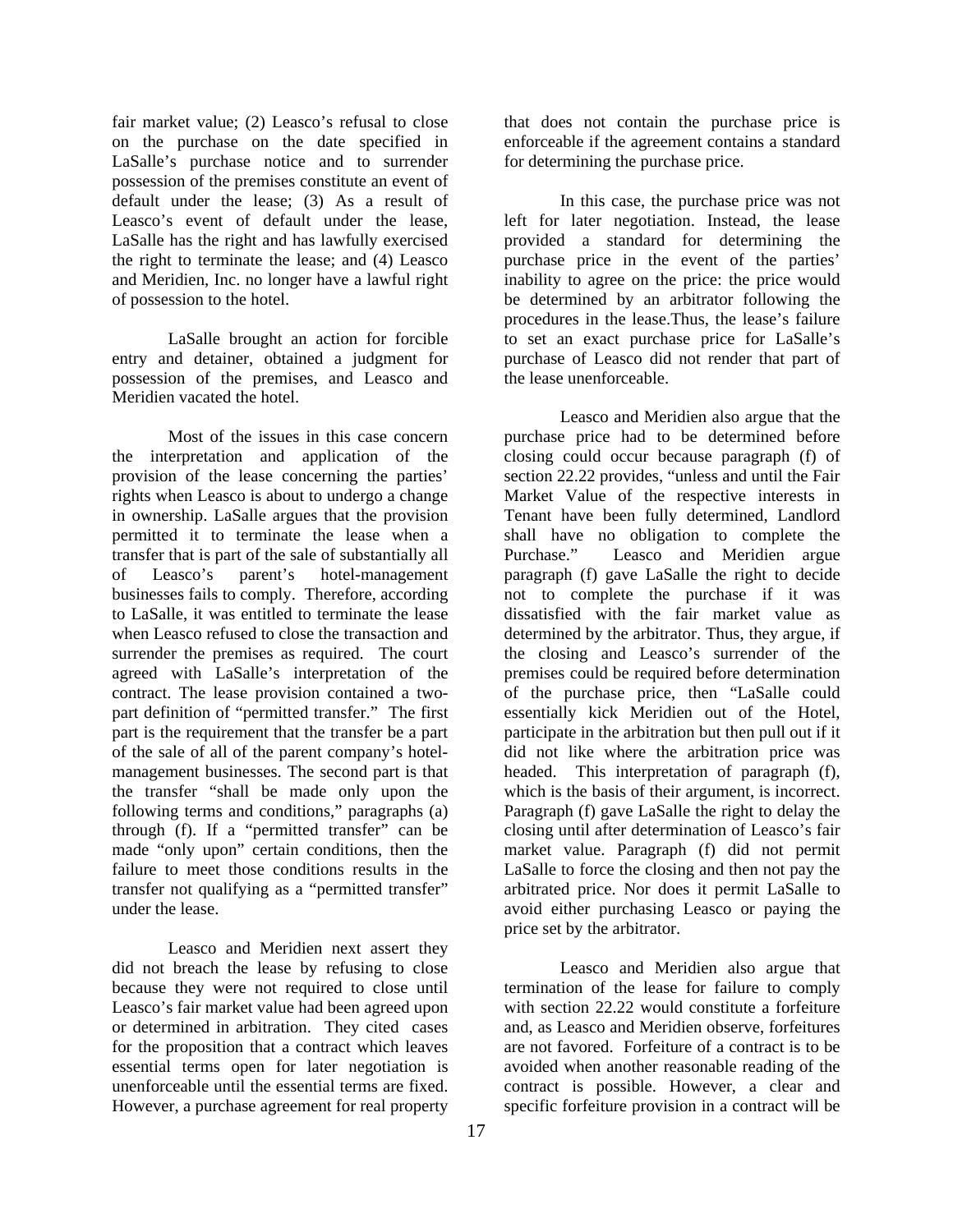honored.

*Airport Garage, L.L.C.* **v.** *Dollar Rent A Car Systems, Inc.*, 245 S.W.3d 488 (Tex.App.—Houston [14th Dist.] 2007, pet. denied). Dollar operates a car rental agency and three-story parking garage near Hobby Airport. The lease required the landlord to maintain and repair the foundation, exterior walls, and the roof, but did not require the landlord to repair any damages caused by the tenant. The lease required the tenant to make all other repairs. The facts of the case are quite complex, but, in a nutshell, there were some expansion joints at the garage that were in need of replacement. At some point before this lawsuit was filed, the building was being sold to 7979, and in response to a request by the purchaser, Dollar signed an estoppel certificate that said, among other things, that the landlord was not in default under the lease. At the time the estoppel was signed, Dollar was aware of and had been dealing with the landlord about the defective expansion joints.

 The building was sold to 7979. Afterwards, Dollar began asking 7979 when it was going to repair the expansion joints. It did some work itself and asked to be reimbursed for the costs. It filed a lawsuit for breach of contract and breach of warranty relating to the expansion joints. After the suit was filed, 7979 had the work done and paid for it, but it refused to reimburse Dollar for any amounts it had expended. At trial, judgment was rendered in favor of Dollar and 7979 appealed.

 According to 7979, the lease unambiguously requires 7979 to make repairs only to the foundation, exterior walls, and roof, and requires Dollar to make all other repairs or replacements. Here, the purpose the parties intended to accomplish is set forth in the Lease itself: the landlord is required to construct, and the tenant is required to operate, a three-story "first-class parking facility." Specifically, the landlord is required to construct a three-story parking garage of approximately 293,000 square feet, insure the building against loss or damage for its full replacement value, and lease it to the tenant for fifteen years. The tenant is permitted

to use 2,200 square feet to operate a car rental business, and must "operate the remainder of the Garage as a first-class parking facility...." The tenant is required to "maintain the highest standards in the operation of the Garage so that the Parking Facility shall be operated in a fashion comparable to other first-class parking facilities in similar type buildings in the Houston area." The tenant is also required to "provide all materials, supplies and equipment needed for the proper and efficient use and operation of the Garage" and "use its best efforts to maintain and develop the Garage and to increase the volume of business for the same, and not to divert or cause to be diverted any business from the Garage to other parking facilities...."

 As part of its obligation to operate a first-class parking facility, the tenant is required to provide, maintain and operate at least four shuttle vehicles to carry parking customers between the Garage and Hobby Airport Terminal, and to "operate such vehicles at all times necessary to provide prompt service." The tenant is required to pay the landlord the first \$28,000.00 of net parking revenue, and any amounts due for guaranties, marketing expenses, taxes, or insurance. The tenant is then required to pay the landlord forty percent of the next \$22,0000.00 of net parking revenue, and fifty percent of any remaining net parking revenue.

 Reading the Lease as a whole, the court disagreed with 7979's contention that the repair provisions of the lease unambiguously restrict the landlord's repair obligations to the foundation, exterior walls, and roof, and require Dollar to bear the cost of any other repair or replacement, regardless of its nature. 7979's interpretation would permit the lessor to construct the outer shell of the building and leave the second and third floors in an incomplete or defective state, thereby transferring the cost of properly completing construction to the tenant. Thus, this interpretation would contradict the allocation of responsibilities expressly provided for in the Lease. 7979's interpretation is also inconsistent with the parties' allocation of the risk of loss as shown in the Lease's insurance requirements. The tenant is required to insure its own property,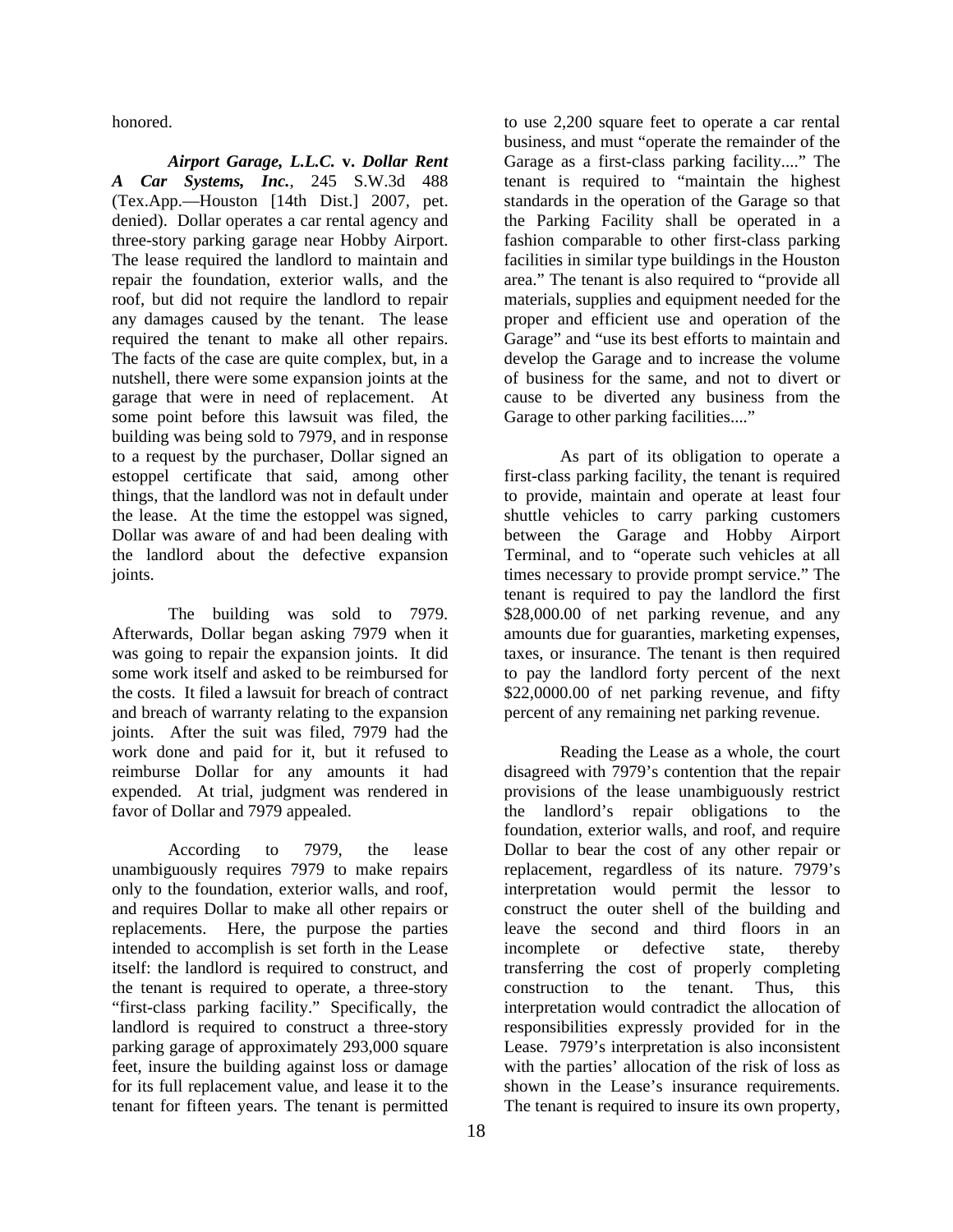the property of its customers, and its public liability, but is not required to insure any part of the Garage. The landlord is required to maintain insurance "for the full replacement value of the Garage" in the event of its loss or damage-even though, under 7979's interpretation of the Lease, the tenant is required to repair or replace essentially the entire interior of the building. Finally, 7979's interpretation effectively exempts the second and third floors of the Garage from the implied warranty of suitability without express language to that effect. This interpretation is contrary to Texas law, which provides that a tenant waives latent defects only if he takes the premises "as is" or expressly assumes the obligation to repair. The only reasonable interpretation of the relevant language is that the landlord must make structural repairs to the Garage, and must repair the foundation, exterior walls, and roof, even if the damage to these areas is not physical or structural (for example, if the damage is merely cosmetic).

 7979's third issue challenges the legal and factual sufficiency of the evidence supporting the jury's finding that 7979 breached the implied warranty of suitability. In its fourth issue, 7979 makes the related argument that any breach of the implied warranty occurred prior to 7979's ownership of the property. In support of this argument, 7979 relies on paragraph 42 of the Lease, which states: "Lessee shall look solely to the then owner of the Leased Premises at the time of the breach or default for the satisfaction of any remedies of Lessee.

 The implied warranty of suitability means that at the inception of the lease there are no latent defects in the facilities that are vital to the use of the premises for their intended commercial purpose and that these essential facilities will remain in a suitable condition. A latent defect is one not discoverable by a reasonably prudent inspection of the premises at the inception of the lease. By its terms, the Lease became effective when the Garage was "substantially complete"; therefore, the problem with the expansion joints was a latent defect only if the joints were defective, and the defect was undiscoverable by a reasonably prudent

inspection when the Garage was substantially complete. There is no evidence that the defect was discovered before 1998, and no evidence that problems with the expansion joints rendered any part of the Garage unsuitable for its intended operations until after 7979 assumed the Lease.

 7979 argues that Dollar is estopped from asserting claims against it because Dollar's estoppel certificate recites that the prior owner is not in default, and Dollar did not attach the Moore Report to the estoppel certificate. To prevail on its affirmative defense that Dollar is equitably estopped from asserting its claims, 7979 was required to produce evidence of the following: (1) a false representation or concealment of material facts, (2) made with actual or constructive knowledge of those facts, (3) with the intention that the representation should be acted on, (4) the representation was made to a party who was without knowledge or means of obtaining knowledge of the real facts, and (5) the party to whom the representation was made detrimentally relied on the representations. At the time Dollar signed the estoppel certificate on June 19, 2001, the landlord had not failed to make repairs that were requested and required either by the condition of the premises or the Moore Report. Accordingly, Dollar's statement that there were no "uncured defaults" on June 19, 2001 did not constitute a false representation or a concealment of material fact made with actual or constructive knowledge of the true conditions.

*Daitch* **v***. Mid-America Apartment Communities, Inc.*, 250 S.W.3d 191 (Tex.App.—Dallas 2008, no pet.). Daitch slipped and fell in the bathroom of his apartment. He sued the landlord, Mid-America, alleging that water leaked from the air conditioning unit in the ceiling during the night and he slipped on the water the next morning. The air conditioner had been installed about nine months before the injury. The landlord had not received any notices from the tenant about the air conditioner not working properly.

 The lease provides that Daitch takes the property as is except for conditions materially affecting the health or safety of ordinary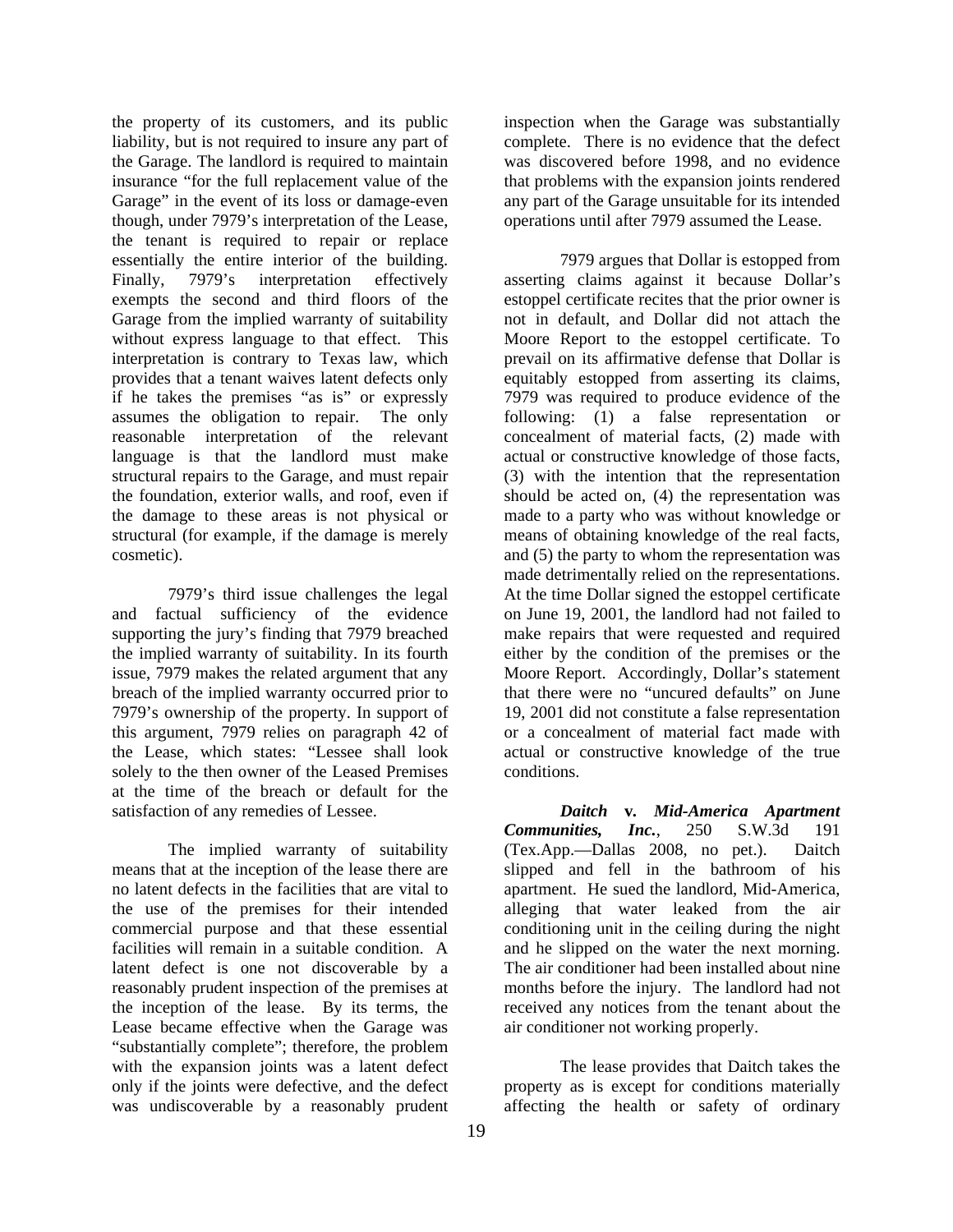persons. It requires him to use customary diligence in maintaining the apartment, but prohibits him from performing repairs or altering the property without authorization by Mid-America. The lease requires repair requests to be made in writing, signed, and delivered to Mid-America's designated representative. Daitch is required to give prompt notice of water leaks and other conditions that pose a hazard to property, health, or safety. The lease also requires Daitch to notify Mid-America as soon as possible of any problems or malfunctions in the air conditioning and requires Mid-America to use customary diligence to make repairs. The lease permits Mid-America to enter the apartment at reasonable times to respond to Daitch's requests, make repairs, or do preventive maintenance, among other things. Mid-America also agrees to act with customary diligence to maintain fixtures, heating and air conditioning equipment, and to make all reasonable repairs, subject to Daitch's obligation to pay for damages for which he is responsible.

 Generally, a lessor has no duty to tenants or their invitees for dangerous conditions on the leased premises. This rule originates from the notion that a lessor relinquishes possession or occupancy of the premises to the lessee. One exception to this general rule is that a lessor may be liable for injuries resulting from a defect on a portion of the premises that remains under the lessor's control. Daitch argues Mid-America retained control of the air conditioning unit because Mid-America installed and maintained the unit and it was located in the bathroom ceiling. However, although the air conditioning unit was installed in the bathroom ceiling, there is no evidence Mid-America retained physical possession of the air conditioner or that Daitch used it in common with others. A contractual right of re-entry by the lessor to make repairs or improvements is not a reservation of control over a portion of the premises subjecting the lessor to liability.

 Another exception to the no-duty rule is that a landlord who agrees to repair the leased property owes a duty to exercise ordinary care. Unless the contract provides that the landlord shall inspect the land to ascertain the need of

repairs, a contract to keep the premises in safe condition subjects the landlord to liability only if he does not exercise reasonable care after he has notice of the need of repairs. Here the lease did not require Mid-America to inspect the property after the tenant took possession and required Mid-America to make repairs only on written notice from the tenant.

*Meadows* **v.** *Midland Super Block Joint Venture*, 255 S.W.3d 739 (Tex.App.—Eastland 2008, no pet.). The lease was for a term of one month. The lease provided an option for the tenant to renew for successive one-month terms by giving written notice by the first of the month. Delivery of the rent for the month was sufficient notice. The tenant put the check in the U.S. mail on September 30, it was post-marked on October 3, and received by the landlord on October 5. The landlord claimed that the renewal notice (i.e., the check) was not delivered timely and that the lease expired. The court agreed. The language of section 2 of the lease agreement is unambiguous: the tenant had to exercise the option by making certain that its check was delivered to the landlord on or before the first day of the next month.

#### **PART VIII VENDOR AND PURCHASER**

*Petras* **v.** *Criswell*, 248 S.W.3d 471 (Tex.App.—Dallas 2008, no pet.). The first necessary element for a successful breach of contract claim is a valid, enforceable contract. The first paragraph of this contract in this case expressly provides that the contract would not be effective until the title company also signed the contract acknowledging receipt of the earnest money. Petras provided no summary judgment evidence that the title company ever signed the contract as required. He therefore failed to establish the validity of the contract, an essential element of his breach of contract claim.

 Petras's argued, however, that the contract provision requiring the title company's signature to be effective was ambiguous. Here, the plain terms of the contract as recited above required the title company's signature for the contract to be effective. After reviewing the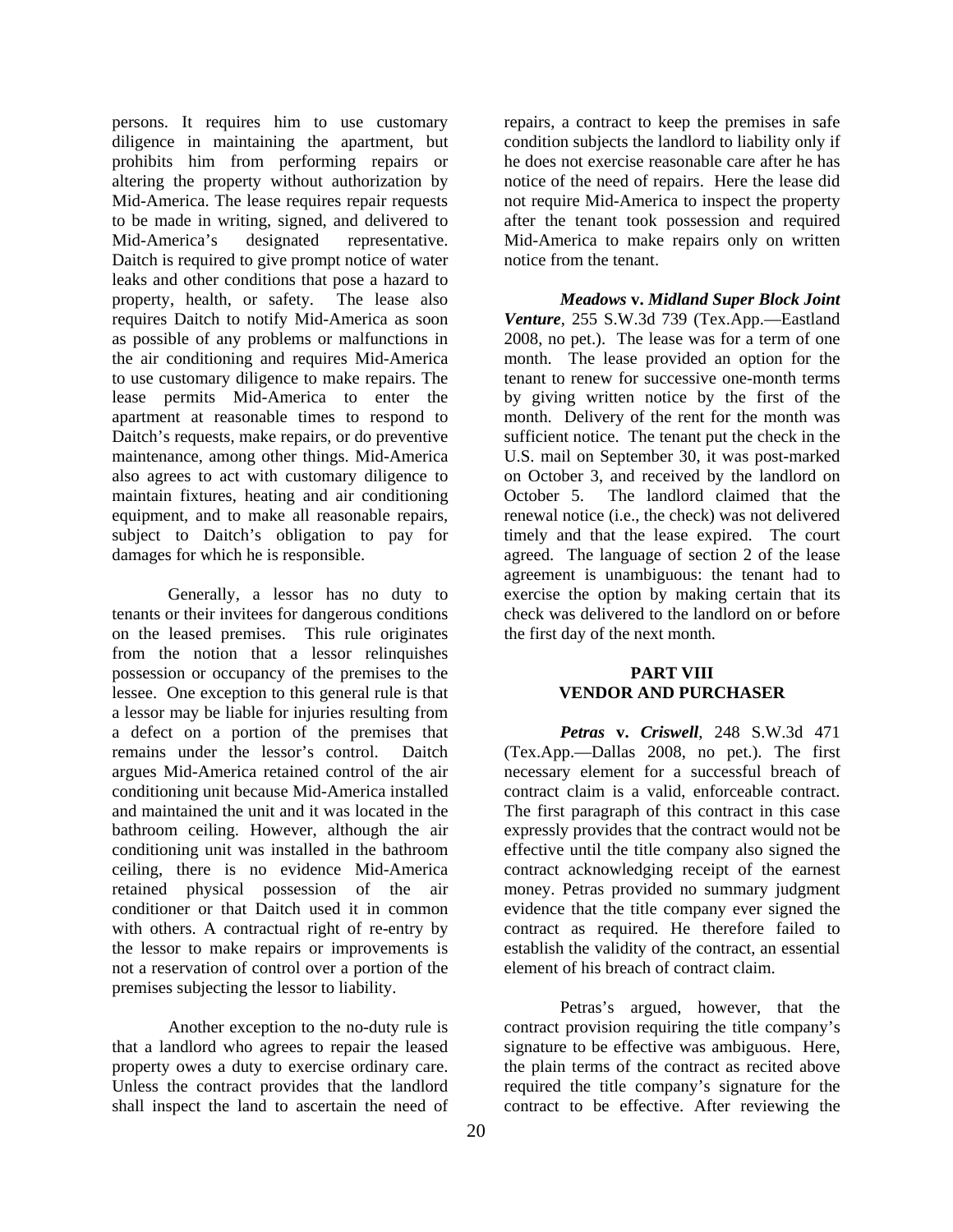language of the contract in evidence, it is clear that it would not be valid or enforceable until the title company signed the contract acknowledging receipt of the earnest money.

*San Antonio Properties, L.P.* **v***. PSRA Investments, Inc.*, 255 S.W.3d 255 (Tex.App.— San Antonio 2008, no pet.). PSRA was searching for a property to purchase in order to complete a 1031 exchange. A real estate broker, who knew Quail Creek apartments had been listed for sale the previous year, told PSRA about the apartments. PSRA and SAP, the owner of Quail Creek, entered into negotiations for the sale of the property that ultimately culminated in the parties executing a Contract for Deed. After acquiring the property, PSRA began to experience problems with the plumbing, a decline in occupancy rate, and crime. Two years after closing the sale, Anderson met with SAP representatives in an effort to obtain concessions on the payment schedule. Eventually, PSRA stopped making payments and SAP reclaimed possession of the property under the terms of the Contract for Deed.

 SAP sued PSRA for the balance of the payments owed under the Contract for Deed. PSRA sued SAP for common-law fraud, statutory fraud, and negligent misrepresentation. During the pendency of the suit, SAP sold the property, and distributed the proceeds to its partners.

 The Contract for Deed contains the following provision: "Buyer agrees to-... Accept the Property in its present condition 'AS IS,' after having inspected the Property to Buyer's satisfaction." The contract also contains a merger clause that states: "This contract, including any attached exhibits, is the entire agreement of the parties, and there are no oral representations, express or implied warranties, agreements, or promises pertaining to this contract not incorporated in writing in this contract." SAP first argues that PSRA's agreement to purchase the property "as is" conclusively negates the element of causation in all of PSRA's claims.

from holding a seller liable if the thing sold turns out to be worth less than the price paid because it is impossible for the buyer's injury on account of this disparity to have been caused by the seller. By agreeing to purchase something "as is," a buyer agrees to make his own appraisal of the bargain and to accept the risk that he may be wrong." Thus, a buyer's own evaluation constitutes a new and independent basis for the purchase, one that disavows any reliance upon representations made by the seller. However, an as-is agreement may not have this determinative effect in every circumstance. A buyer is not bound by an agreement to purchase something "as is" that he is induced to make because of a fraudulent representation or concealment of information by the seller.

 Prior to entering into the Contract for Deed, the parties had executed a Purchase Agreement pursuant to which SAP agreed to provide PSRA with operating statements in which SAP represented that all assets were in good working order. SAP's marketing materials stated the property had undergone a major rehabilitation. In its petition, PSRA alleged it was fraudulently induced into entering into an agreement to purchase Quail Creek "as is" based upon the following misrepresentations made by SAP: (1) the apartments' economic performance was accurately represented in the operating statements provided to PSRA by SAP; (2) the property was in good working order; and (3) SAP and its limited partners repeatedly assured PSRA that they had spent millions on improvements for the property.

 SAP argues the focus should be on whether the as-is clause itself was fraudulently induced, while PSRA argues the focus should be on whether the sale of the property was fraudulently induced thereby invalidating the entire agreement. The court agreed with PSRA. A buyer must prove that "but for" the representations of the seller regarding the condition of the property that is the subject of the contract, the buyer would not have assented to a contract that contained an as-is clause.

A valid as-is agreement prevents a buyer

*Chambers* **v.** *Pruitt*, 241 S.W.3d 679 (Tex.App.—Dallas 2007, no pet.). The Pruitts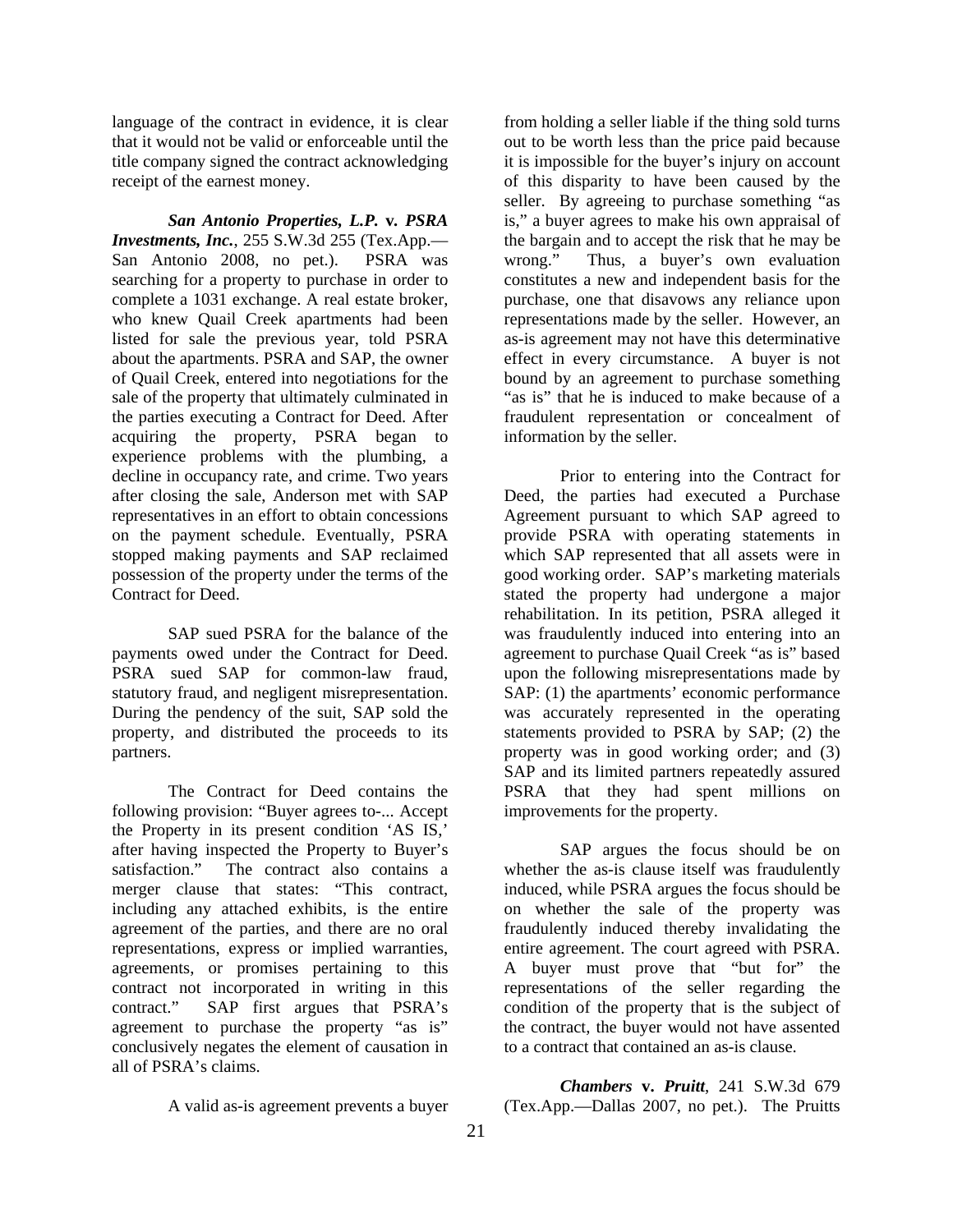sold Chambers a mobile home. She was supposed to remove it to another location, but didn't. The parties talked about Chambers buying the land where the mobile home was located, and Chambers even gave Pruitt a down payment; however, no contract was ever signed. Pruitt brought an action to evict Chambers and were given a writ of possession. Chambers sued to enjoin the eviction, stating that the judge in the eviction suit "made an error of law in stating that all real estate transactions must be in writing. An oral contract is enforceable & apparently the ... judge did not know this." No injunction or TRO was issued. Chambers also brought a breach of contract claim based on the oral contract of sale. As may be obvious, all of these actions, including this appeal, were handled pro se by both Chambers and Pruitt.

 A contract for the conveyance of real property must comply with the statute of frauds to be enforceable. To comply with the statute of frauds, a contract must be in writing and signed by the person to be charged with the agreement. Under the partial performance exception to the statute of frauds, contracts that do not meet the requirements of the statute of frauds but have been partially performed may be enforced in equity if denial of enforcement would amount to a virtual fraud. When the oral agreement at issue involves the sale of real property, a wellestablished three-prong test is applied to determine partial performance. The elements necessary to relieve a parol sale of land from the operation of the statute of frauds include: (1) the payment of the consideration; (2) surrender of possession; and (3) the making of valuable and permanent improvements on the land with the owner's consent, or without such improvements, other facts are shown that would make the transaction a fraud on the purchaser if the oral contract was not enforced.

 Although Chambers made a down payment on the land, there is no evidence she paid the full purchase price. In fact, according to Chambers's testimony, the purchase price kept changing, so there is no clear evidence the parties even agreed on a purchase price. The Pruitts did not surrender possession-Chambers was evicted from the land when it became

apparent the sale would not be consummated. Because Chambers failed to prove the essential elements, the trial court did not err when it concluded the partial performance exception to the statute of frauds did not apply.

 Chambers also appears to argue the trial court erred because it failed to award specific performance. Before a court will order specific performance of a contract for the sale of land, there must be a written agreement expressing the essential terms of the contract with reasonable certainty. Here, there was no written contract to enforce, so the trial court did not err in its refusal to award a remedy for breach.

#### **PART IX BROKERS**

*Potcinske* **v.** *McDonald Property Investments, Ltd.*, 245 S.W.3d 526 (Tex.App.— Houston [1st Dist.] 2007, no pet.). Potcinske made a written offer to buy McDonald's property by signing and delivering to their broker an earnest money contract form entitled "Unimproved Property Commercial Contract." Under the heading of "financing," the contract form listed three financing options: (1) thirdparty financing, (2) assumption, and (3) sellerfinancing. Potcinske initialed the sellerfinancing option, indicating that the sales price for the property would be financed by McDonald, according to a seller-financing addendum. When Potcinske sent the contract to the broker, the addendum wasn't attached. When McDonald got the contract, it attached a seller-financing addendum and made some changes regarding delivery of the survey.

 The broker sent the revised contract back to Potcinske, noting the change to the survey and the addition of the addendum. Potcinske did not approve the change and did not sign the addendum as had been requested. A few weeks later, McDonald left a message with its broker stating that the deal was dead. Potcinske then sued for specific performance.

 At trial, McDonald contended that no contract existed between it and Potcinske. McDonald asserted that there had been no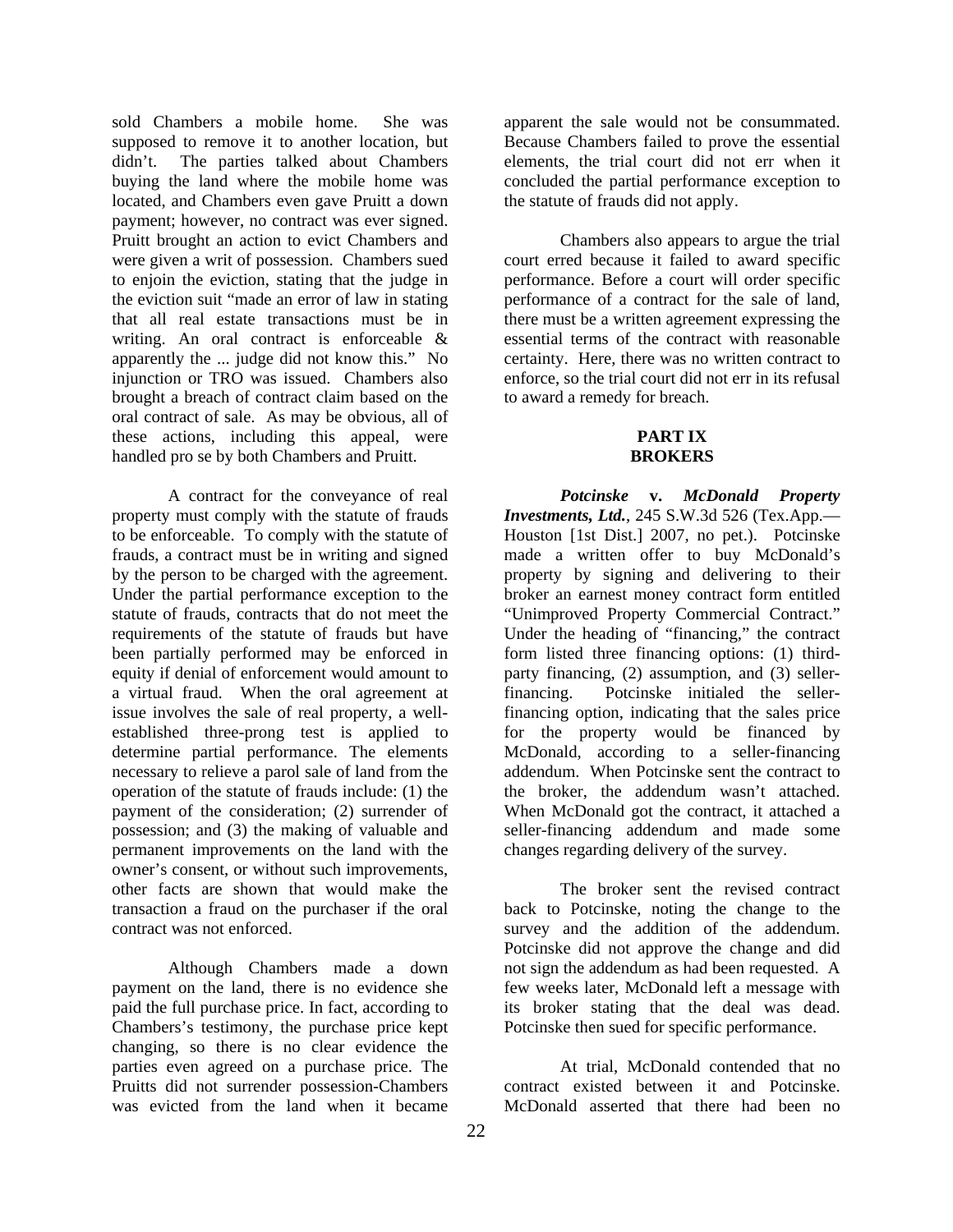"meeting of the minds" because the parties had not agreed on all material terms of the contract, specifically the seller-finance and survey terms. In contrast, Potcinske asserted that neither the survey term nor the seller-financing terms were "material" to the formation of the contract. According to Potcinske, McDonald accepted his initial written offer when McDonald signed the contract form. The court ruled in favor of **McDonald** 

 On appeal Potcinske asserts that the trial court erred by finding that no contract was formed. To support this contention, Potcinske first challenges the trial court's conclusion of law that the seller-financing term is a material term of the contract.

 Parties form a binding contract when the following elements are present: (1) an offer, (2) an acceptance in strict compliance with the terms of the offer, (3) a meeting of the minds, (4) each party's consent to the terms, and (5) execution and delivery of the contract with the intent that it be mutual and binding. "Meeting of the minds" describes the mutual understanding and assent to the agreement regarding the subject matter and the essential terms of the contract. Mutual assent, concerning material, essential terms, is a prerequisite to formation of a binding, enforceable contract.

 Here, Potcinske does not dispute that he and McDonald failed to have a meeting of the minds regarding the seller-financing term. Rather, he contends that such failure does not preclude enforcement of the contract because the seller-financing term was not a material term on which mutual assent was required to form an enforceable contract. After reviewing the relevant case law, the court held that the sellerfinancing term was a material and important term, as manifested by the parties' focus on that provision during negotiations. In his written offer, Potcinske initialed the seller-financing option and only that option. When responding to the offer, McDonald included the financing addendum and requested Potcinske to sign it. In turn, Potcinske responded by refusing to sign the addendum until he could determine which type of financing would "be most beneficial" to him.

Based on the facts of this case, the court held that the trial court properly concluded that the seller-financing term was a material term.

#### **PART X ADVERSE POSSESSION AND QUIET TITLE ACTIONS**

*Ford* **v.** *ExxonMobil Chemical Company*, 235 S.W.3d 615, 50 Tex. Sup. Ct. J. 1191 (Tex. 2007). "This suit involves one pipeline, two litigants, three tracts, and four deeds." In the fourth and final deed, Ford granted a pipeline easement across three tracts of land, but now claims he did so based on misrepresentations about the three previous deeds. The court of appeals unanimously held his fraud claim barred by limitations, but in a divided opinion ordered the easement cancelled and the pipeline removed anyway because no statute of limitations applied to an equitable action to quiet title.

 In 1998, Mobil Chemical Company (predecessor of ExxonMobil) bought a 12-inchwide easement for a propylene pipeline. The recorded deed included a map showing the pipeline crossing three tracts of land, but the text of the easement described the servient estate by referring to another deed that described only one tract. In an amended easement signed three months later granting temporary access for operations, the original easement was described as crossing all three tracts. Two days after the amendment, Ford bought all three tracts by special warranty deed expressly subject to Mobil's easements. Four months later, Ford signed another amendment (in return for \$20,000) relocating the pipeline's route across all three of his tracts. Ford claims he signed this amendment only because Mobil falsely represented that the original easement covered all three tracts, when in fact it covered only one.

 Five years after signing the last amendment, Ford sued for real estate fraud under Texas Business & Commerce Code §27.01. The trial court granted summary judgment for Ford, awarding him damages and ordering the pipeline removed. The court of appeals reversed the damage award (holding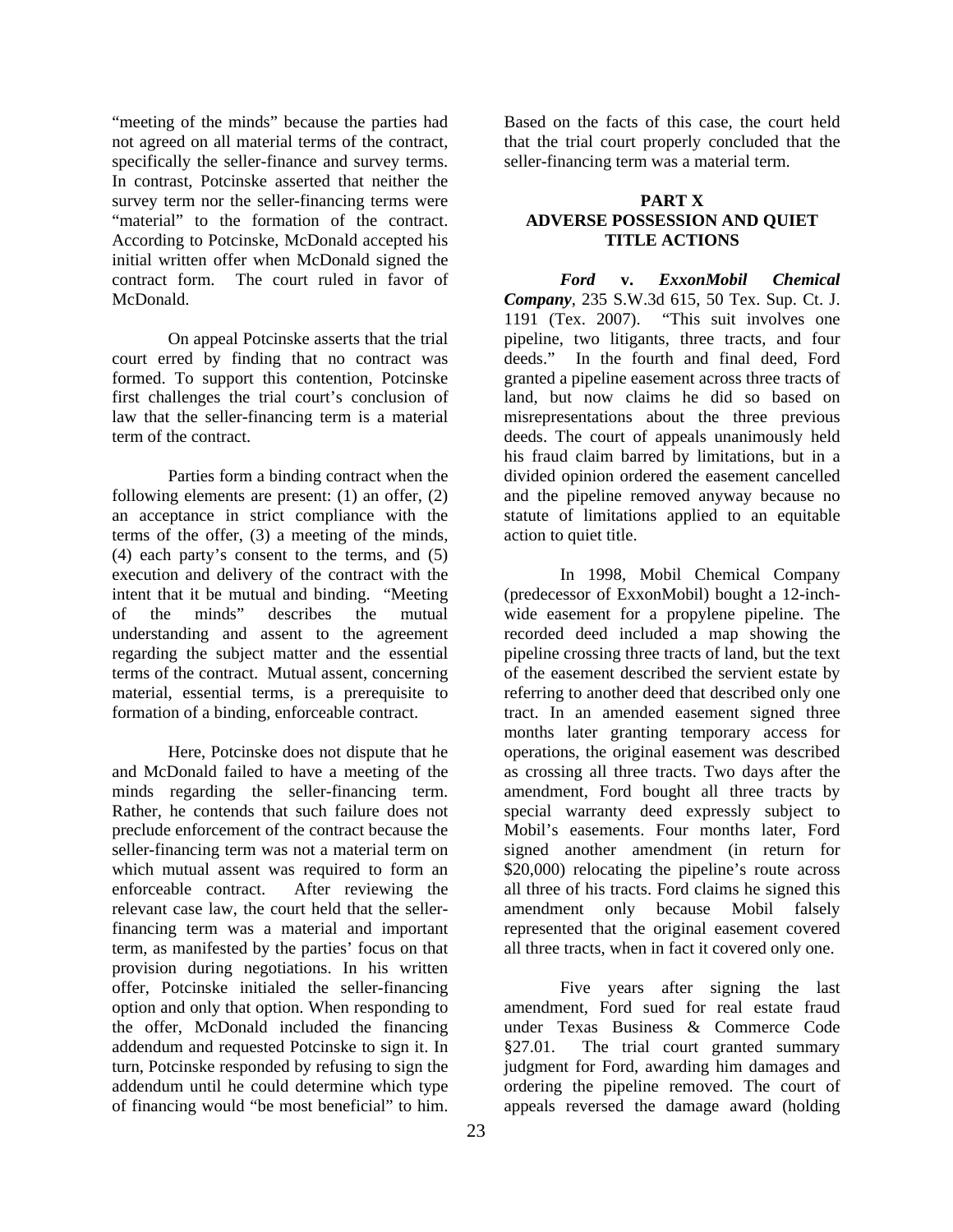limitations barred Ford's fraud claim) but affirmed the removal order (holding quiet title actions have no statute of limitations).

 Ford argues the court of appeals erred in holding his fraud claim barred by limitations. The parties agree this claim had to be brought within four years of when the fraud should have been discovered by reasonable diligence. While not all public records establish an irrebuttable presumption of notice, the recorded instruments in a grantee's chain of title generally do. The instruments here necessarily do so, as Ford's fraud claim stems entirely from a discrepancy among them concerning the servient estate, a discrepancy he admits learning by simply reading them. The Supreme Court upheld the holding that limitations barred the fraud claim.

 But the court agreed with ExxonMobil that the court of appeals erred in holding Ford's demand for removal of the pipeline was not barred too. The court of appeals stated two reasons limitations did not apply: (1) ExxonMobil's motion did not assert limitations as to Ford's quiet title claim, and (2) an action to quiet title is never time-barred.

 As to the first reason, ExxonMobil did not have to assert limitations separately as to quiet title because Ford's pleadings, construed liberally, did not plead it as an independent cause of action. Quiet title is not mentioned among the facts or claims in Ford's petition, appearing instead only in an introductory section and the prayer as part of a list of items (like a mandatory injunction and attorney's fees) that are merely forms of relief. Having asserted limitations against Ford's fraud claim, ExxonMobil did not have to assert limitations against each item of legal or equitable relief that stemmed from it.

 As to the second reason, limitations would have barred an action to quiet title here even if it had been pleaded as an independent cause of action. Granted, an equitable action to remove cloud on title is not subject to limitations if a deed is void or has expired by its own terms. Deeds obtained by fraud are voidable rather than void, and remain effective until set aside. Texas

law is well settled that once limitations has expired for setting aside a deed for fraud, that bar cannot be evaded by simply asserting the claim in equity. If the rule were otherwise, limitations would rarely apply in real estate cases, as virtually every case could be recast as an action to remove cloud on title. Because Ford's legal claim for fraud was untimely, he cannot challenge ExxonMobil's facially valid deed by simply pleading it in equity.

*Martin* **v.** *McDonnold*, 247 S.W.3d 224 (Tex.App.—El Paso 2006, no pet.). In 2002, Kyle McDonnold purchased a 999.25 acre tract in Jeff Davis County, which contained a 343.29 acre tract of land out of Survey 24, the property in dispute. Martin owns a 2,232 acre tract to the south and east of Survey 24, which she acquired by general warranty deed from her maternal uncle David Harper Medley in 1991. The disputed Survey 24 land is enclosed within fences with Mrs. Martin's land.

 Later in 2002, Martin had the gate to the disputed land locked. In 2004, McDonnald obtained a deed without warranty for the disputed land. The 2004 deed noted that it "shall not supplant that General Warranty Deed dated August 19, 2002, from Grantor to Grantee ... to the extent it covers land conveyed by said General Warranty Deed." Then McDonnold filed this trespass to try title suit.

 McDonnald filed a summary judgment motion, in which he asserted title to the disputed land, as a matter of law, by a regular chain of conveyances from sovereignty, by superior title from a common source, and by prior possession. He also argued that the summary judgment evidence affirmatively negated more than one of the essential elements of Martin's adverse possession defense and counterclaims. With regard to the no-evidence motion, McDonnald asserted that Martin lacked evidence on more than one of the essential elements of her affirmative defense of limitation as listed in the motion and no evidence as to essential elements of lease repudiation and notice thereof with respect to a 1977 surface lease involving the disputed land between their respective predecessors in title. The trial court granted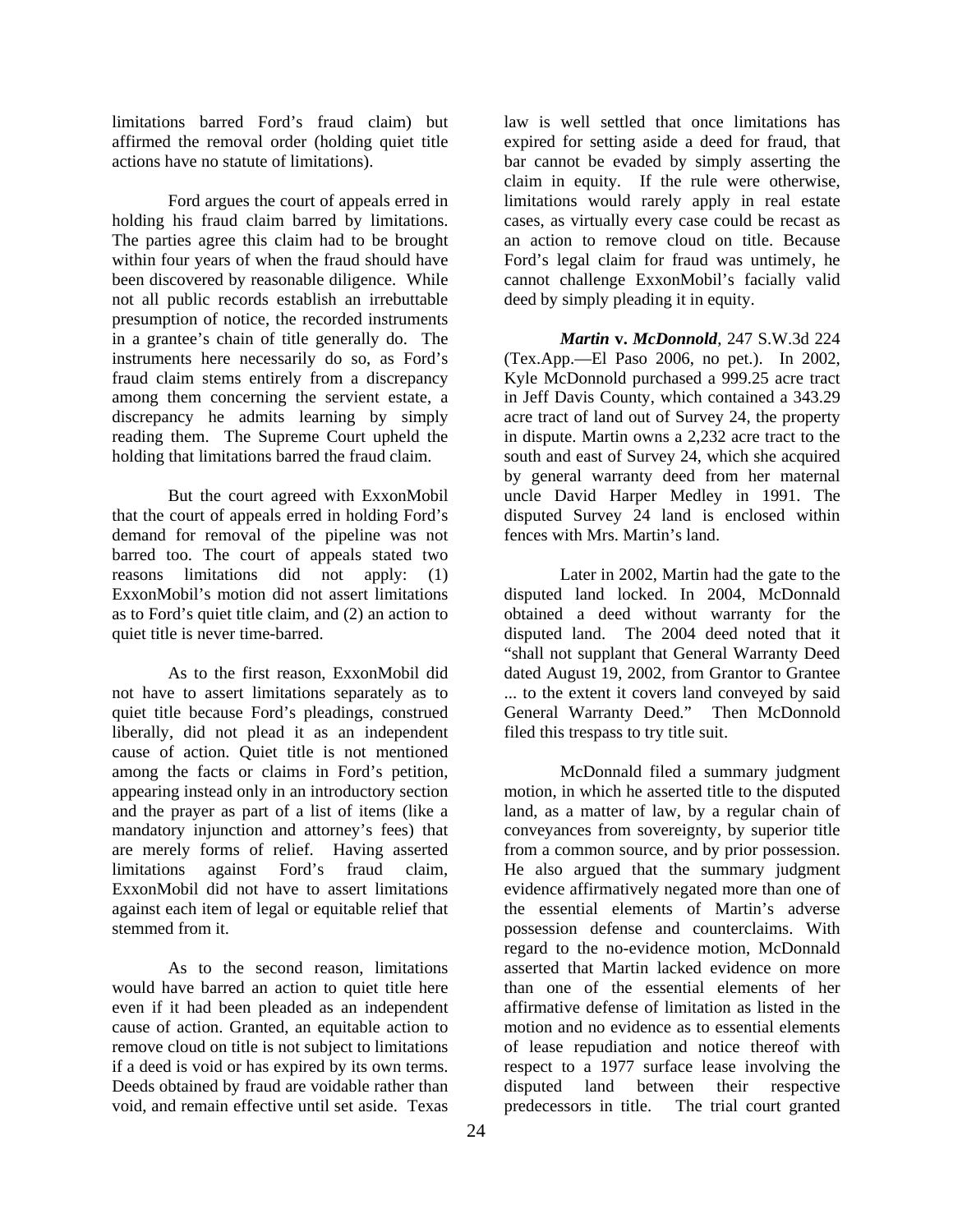summary judgment in favor of McDonnald.

 A trespass to try title action is a procedure by which claims to title or the right of possession may be adjudicated. The plaintiff in a trespass to try title action must recover, if at all, on the strength of its own title and not on the weakness of the defendant's title. The plaintiff has the burden to establish superior title by showing it has: (1) title emanating from the sovereignty of the soil; (2) a superior title in itself emanating from a common source to which the defendant claims; (3) title by adverse possession; or (4) title by earlier possession coupled with proof that possession has not been abandoned.

 Martin argued that McDonnald's summary judgment motion failed to comply with Rule 166a(c) of the Rules of Civil Procedure because it did not state under which of the four methods their trespass to try title claim was proven as a matter of law. The court found that McDonnald's motion clearly identifies his cause of action and the four methods by which they could prove title to their land. Further, McDonnald stated that he had uncontroverted summary judgment evidence that established title from sovereignty, namely the certified documents in its abstract of title, and in addition, evidence that established title from a common source, title through prior possession, and title under the tenancy exception by the same documents. There is no question that the summary judgment motion gave Martin fair notice of the specific grounds on which McDonnald asserted his claim was established as a matter of law.

 Next, the court examined the issue of whether McDonnald carried his burden in establishing his trespass to try title claim as a matter of law. The summary judgment evidence presented by McDonnald in his abstract of title clearly shows that he proved a regular chain of title from sovereignty. Specifically, uncontroverted evidence showed that the disputed 242.32 acres is included within the 424.6-acre tract, Survey 24-B, owned by McDonnold's remote predecessors in title.

 Martin claimed title to the disputed land by adverse possession. To support an adverse possession claim, a claimant must prove: (1) actual possession of the disputed property; (2) under a claim of right; and  $(3)$  that it is adverse or hostile to the claim of the owner and was consistently and continuously so for the duration of the statutory period.

 The test of hostility is whether acts performed by the claimant on the land, and the use made of the land, was of such a nature and character as to reasonably notify the true owner of the land that a hostile claim was being asserted to the property. Possession must not only be actual, but also visible, continuous, notorious, distinct, hostile (i.e., adverse), and of such a character as to indicate unmistakably an assertion of a claim of exclusive ownership in the occupant.

 At most, the evidence showed that Martin and her predecessors in title have used the disputed land enclosed within the fences of their ranch for cattle ranching and related chores, and have done so over the years without any knowledge that some of their claimed ranch land may have belonged to someone else. A claimant's subjective belief that the property claimed adversely belonged to him, standing alone, fails to raise a fact issue.

 There was also uncontroverted evidence that neither Martin nor her father knew who had put up the fences that enclosed the portion of Survey 24 that was not in the family's deeds. Moreover, Martin's parents had no knowledge of ever having constructed new exterior fences on the ranch. Under Texas law, use of land for grazing cattle along with other related use, is insufficient to establish title by adverse possession where the disputed property was incidentally enclosed by casual fences.

*Moore* **v.** *Stone*, 255 S.W.3d 284 (Tex.App.—Waco 2008, pet. denied). Wolf acquired title to his property in 1974. Stone acquired title to his property in 1982. The fence, which included the disputed property with Stone's and Wolf's property, was built in the 1960's by Stone's father and Moore's father.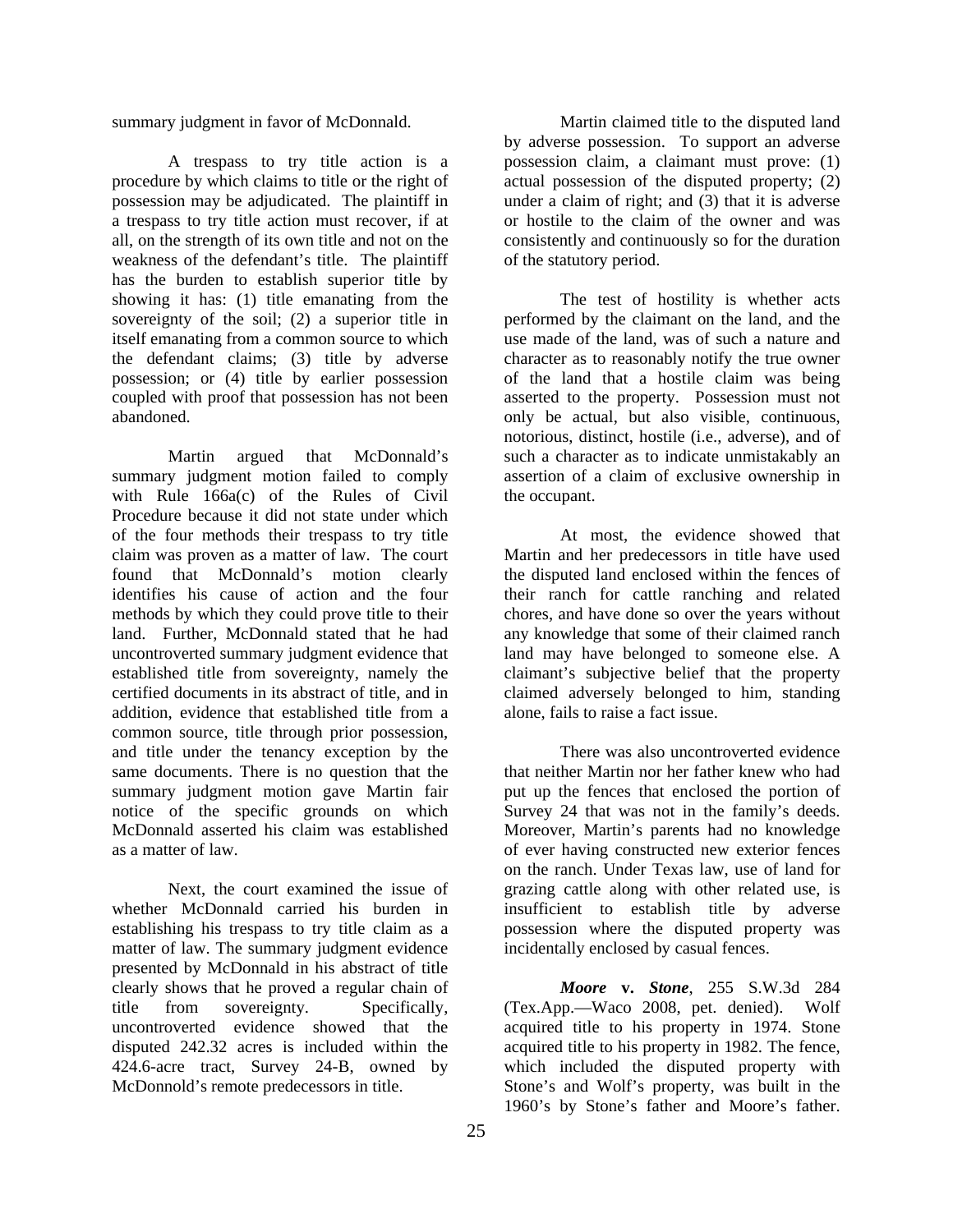There was no testimony as to its purpose. From Wolf's testimony, it appears that he broke ground on his claimed portion of the disputed property, that being about 3 acres, within the first two years after he purchased his property to plant "oats or something." Thereafter, he used the disputed land for cattle grazing. After acquiring title to his land in 1982, Stone only used the disputed land for grazing and cutting hay.

 The adverse claimant who relies upon grazing only as evidence of his adverse use and enjoyment must show as part of his case that the land in dispute was designedly enclosed. When the disputed tract of land has been enclosed with other land, especially when such other land is held by the possessor under deed, the enclosure is casual or incidental, and the occasional grazing of the disputed tract by cattle will not amount to such adverse and hostile possession and use as will support the statute of limitations. If the fence existed before the claimant took possession of the land, and the claimant fails to demonstrate the purpose for which it was erected, then the fence is a "casual fence." Repairing or maintaining a casual fence, even for the express purpose of keeping the claimant's animals within the enclosed area, generally does not change a casual fence into a designed enclosure.

 Further, the general rule is that cutting and gathering a natural crop, such as hay, does not constitute adverse possession. And sporadic cultivation also does not constitute adverse possession.

#### **PART XI EASEMENTS**

*Brownlow* **v.** *State of Texas*, 251 S.W.3d 756 (Tex.App.—Houston [14th Dist.] 2008, pet. pending). The State sought to condemn Brownlow's 12.146 acres of land for the opening, construction and maintenance of a rainwater detention facility. The parties eventually settled the condemnation suit with an agreement for an easement on the property "for the purpose of opening, constructing, and maintaining a detention/mitigation facility in,

over, and across the tract of land for the purpose of making additions to, improvements on, and repairs to said detention facility or an part thereof."

 The State then began to remove a whole lot of dirt and use it in another section of the Highway 35 widening project. The Brownlows protested that the excavated soil was not part of the permanent easement condemnation. They contend that as the fee simple owners of the land the soil belongs to them.

 A fee simple absolute title to land gives the owner the right to use the land in any way not hurtful to others. By contrast, an easement is a nonpossessory interest, though it authorizes its holder to use the property for a particular purpose. While establishment of an easement, in general terms, implies a grant of unlimited reasonable use as is reasonably necessary and convenient, the fee owner retains title to the land and all that is ordinarily considered part of that land.

 The Brownlows contend that they were unaware, and had not agreed, that soil would be removed from their property in order to create the detention facility. They contend that because no fee interest was transferred to the State at any time the State had no right to take the soil and use it for another purpose without additional compensation. They argue that while the State obtained the right to build and maintain a detention facility, it did not acquire the right to take soil from their land. As they point out, the Agreed Judgment says nothing about transferring ownership to the State of any soil or granting the State any right to carry away displaced soil. In the absence of any ambiguity, the contract is clear on this point.

 The State responds that when it possess an easement over and upon property to build and maintain a detention facility, it has, by implication, the right to remove the soil necessary to that purpose and the right to use that soil elsewhere without the permission of, or compensation to, the fee owner of the estate.

The court disagreed with the State. The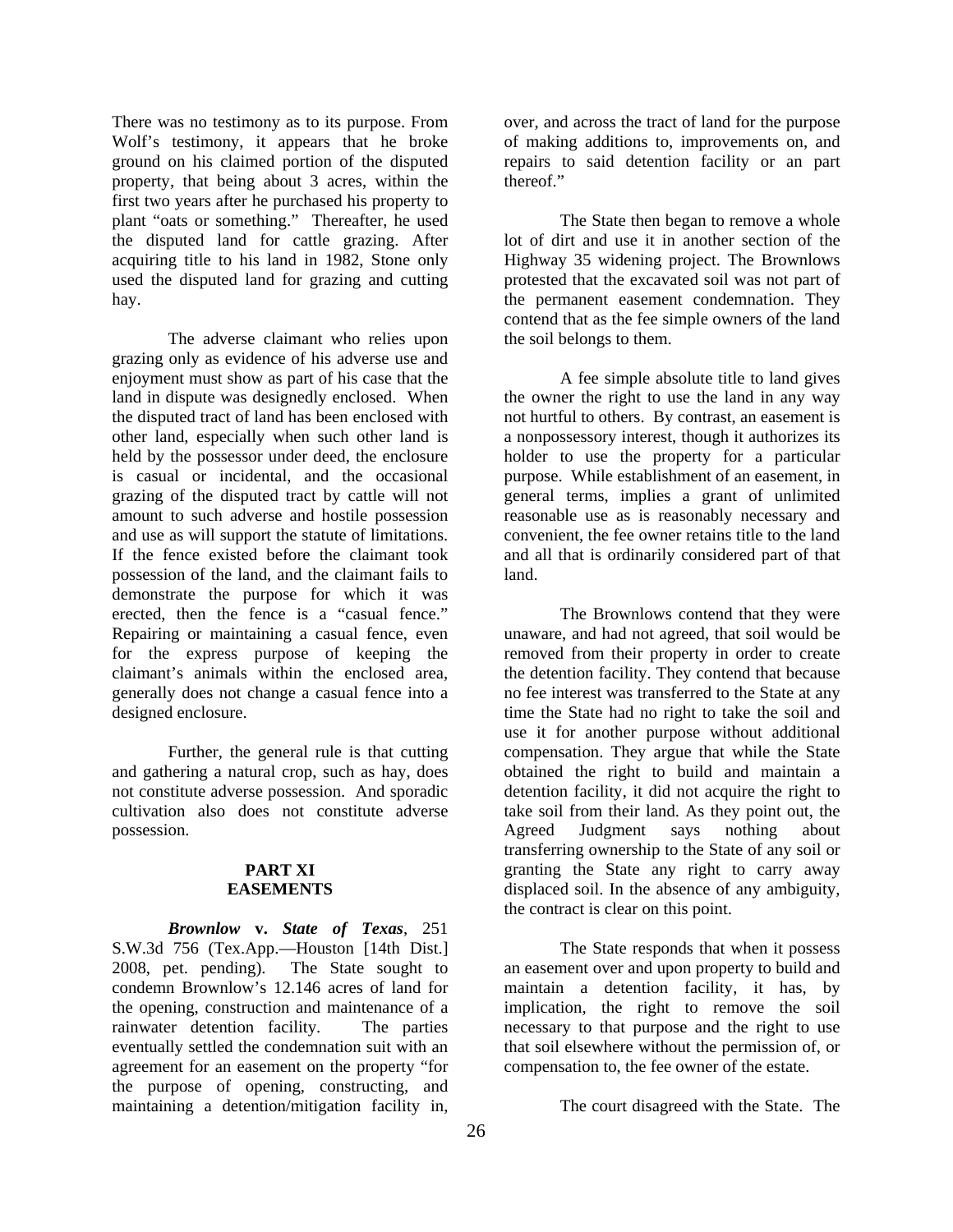State actively negotiated and procured an easement for the single purpose of building a water detention facility, but then proceeded to remove thousands of cubic meters of soil from that location for a purpose unrelated to the construction of the detention facility. While it may be "reasonably necessary" for the state to displace the soil to dig the detention facility, the state provided no testimony or other evidence that it was reasonably necessary for it to cart off an enormous amount of soil to another location not owned by the Brownlows and use it for its own purposes. Having bargained only for an easement, the State is not entitled to ownership of the extracted soil. The Brownlows correctly contend that the State paid only for an easement to build a detention facility, and the court found that this is exactly what it purchased. To grant it more, by implication, would be contrary to the express terms of the Agreed Judgment. A party to a contract has a right to rely on the language of the contract, and in the case of a grant of easement, the right to trust that nothing passes by implication.

*Smith* **v.** *Huston*, 251 S.W.3d 808 (Tex.App.—Ft. Worth 2008, pet. denied). Easements relating to the use of an airstrip required the payment of certain fees. The Hustons, owners of the servient estate, claimed the right of self-help to deny access to the easement to easement owners who failed to pay the fees.

 An easement is not forfeited by a grantee's failure to abide by its terms and conditions. The Hustons contend that they are not seeking to have the easements forfeited, only that they be allowed (without prior judicial intervention) to suspend the lot owners' right to access pursuant to the easements while any fees remain unpaid.

 Under general easement law, the owner of the dominant estate (here, the lot owners) has a duty to maintain the easement, and the owner of the servient estate (here, the Hustons) has no right to interfere with the rights of the dominant estate to the easement. Here, the language in the easements indicates the parties' intent to limit unrestricted access to the easement area; access

is to be in accordance with airport rules and regulations, and it does not include the right to park aircraft or other personal property, or to construct real property, on the easement. However, nothing in the easements addresses remedies available to the owner of the servient estate (the Hustons) in the event any lot owner fails to pay the easement fees, nor do the easements indicate that the owner of the servient estate has the right to deny the already limited access completely while fees are unpaid.

*Mitchell* **v.** *Garza*, 255 S.W.3d 118 (Tex.App.—Houston [1st Dist.] 2007, pet. denied). To establish the existence of an easement by estoppel, sometimes called estoppel in pais, the Mitchells had the burden of proving the following elements:(1) the owner of the servient estate [here, the adjacent property] communicated a representation, either by words or conduct, to the promisee [here, the Mitchells]; (2) the promisee believed the communication; and (3) the promisee relied on the communication. These elements apply at the time the communication creating the alleged easement is made.

 The exact nature and extent of the doctrine of estoppel in pais have not been clearly defined. Particularly important in our analysis is that no easement by estoppel may be imposed against a subsequent purchaser for value, who has no notice, actual or constructive, of the easement claimed. Therefore, to assert their right to an easement against Garza, the Mitchells had the burden of proving that Garza had actual or constructive notice of an existing easement or that the easement was created while Garza was the owner of the adjacent property.

 Garza testified that he has lived in the neighborhood since 1988 and purchased the adjacent property in 2002, but had only occasionally seen the Mitchells at the Mitchell property and was not aware that they or their predecessors were using the driveway. He assumed the house was abandoned due to its unkempt lawn and infrequency of visitors. This is legally sufficient evidence to support the implied finding that Garza was a purchaser for value without notice of the Mitchells' easement.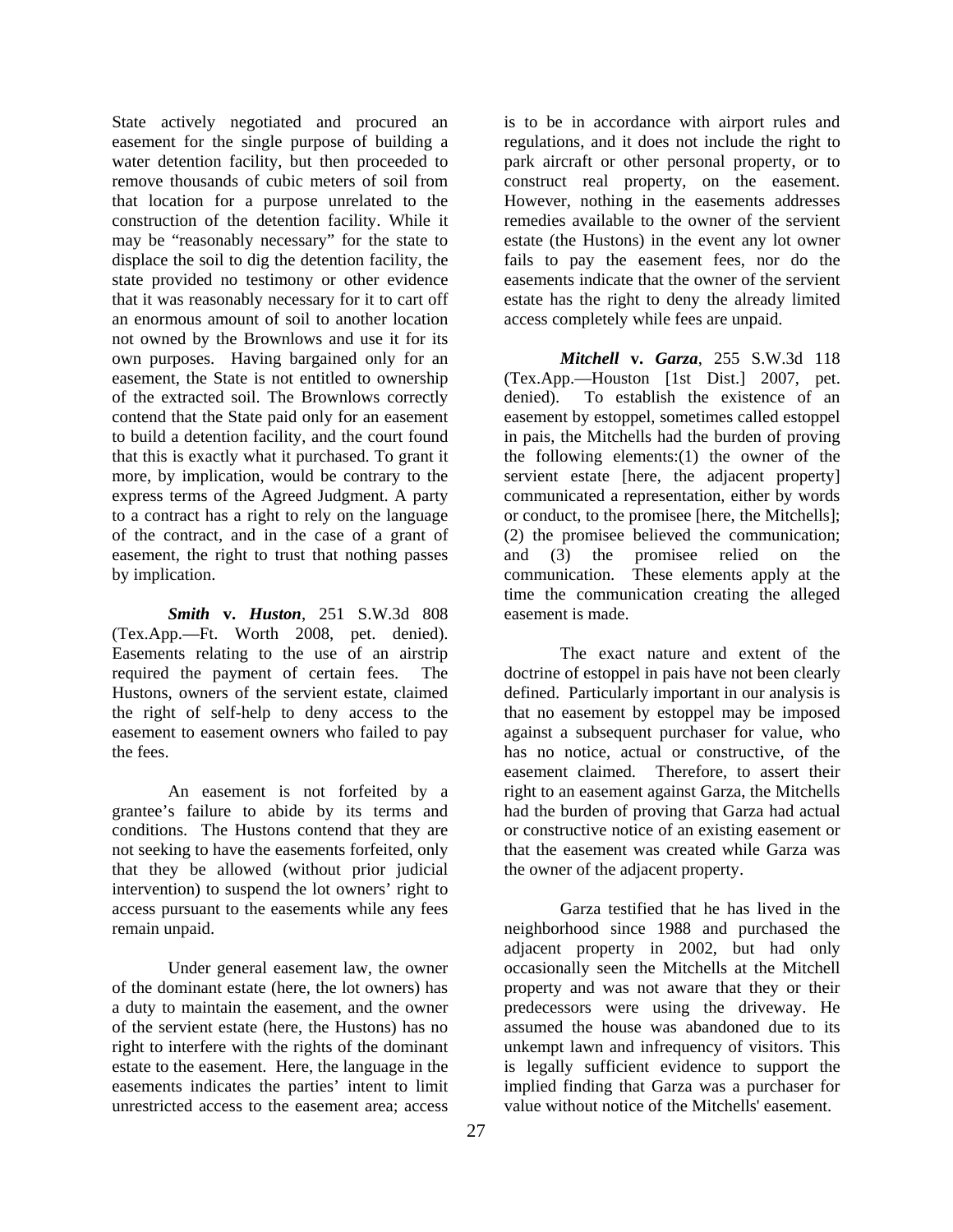The Mitchells testified that they never discussed their use of the driveway with anyone. Likewise, Garza testified that he never talked with anyone from the Mitchell property about using the driveway. Furthermore, no one complained when Garza was installing the fence, which Leta Mitchell admitted was properly placed on Garza's property line. The court held that there was legally sufficient evidence to support the trial court's implied finding that an easement by estoppel was not established while Garza was the adjacent property's owner.

 The court then looked into whether Garza had notice of the easement when he acquired his property. Garza testified that he has lived in the neighborhood since 1988. In 1989, the Mitchells were successful in having the City of Houston restore the curb opening to the driveway after the City paved a curb that blocked their access to the Mitchell property's driveway. Furthermore, Leta testified that they generally made monthly trips to the Mitchell property, with six months being the longest period without a visit. They continued to make repairs to the Mitchell property, including the installation of siding in 1992 and new pipes beginning in 2001. The Mitchells also contend that the asphalt, which covers a portion of their driveway, is proof of a common use of the driveway.

 In contrast, Garza testified that, in the time he had lived in the neighborhood, he had only occasionally seen the Mitchells at the Mitchell property, and he was not aware that they or their predecessors were using the driveway. During the years when the Mitchell property was being repaired and used for furniture storage, the driveway was not used by the Mitchells. They parked on the street. Garza testified that the previous owner of the adjacent property poured the asphalt, and, when he bought the adjacent property, the seller told him that the driveway belonged to the adjacent property. The court thus held that there is factually sufficient evidence to support the trial court's implied finding that Garza lacked actual or constructive notice of the Mitchells' alleged easement by estoppel.

 The court next determined whether there was factually sufficient evidence to support the trial court's implied finding that the Mitchells did not acquire an easement by estoppel while Garza owned the adjacent property. To have an easement by estoppel, the Mitchells had the burden of proving that Garza communicated a representation, either by words or conduct, to them indicating a right to use the driveway and that the Mitchells believed in and relied on the communication. The evidence shows that the Mitchells never had a conversation with Garza concerning their use of the driveway. However, acquiescing behavior or the failure to object by a servient estate may be conduct that gives rise to a representation, if the dominant estate relied on this conduct in a way that should preclude the servient estate from denying it. Thus, the courts looks to see whether any acquiescence or failure to object on Garza's part represented a right to use the driveway and, if so, whether the Mitchells believed in and relied on any such representation.

 After Garza bought the adjacent property in 2002, the Mitchells continued to repair and fix-up the Mitchell property. Garza testified that he sometimes came home from work early and saw the Mitchells at the Mitchell property. However, before the fence was erected, when they were visiting, the Mitchells usually parked in the street or in the front of the driveway, not in the driveway. The Mitchells' daughter, Carol Hughes, asked Garza to move his vehicles when they were blocking the driveway. Garza moved his vehicles once, and he actually drove Carol's car around his vehicles once, but he did not move his vehicles the third time he was asked. The evidence is factually sufficient to support the trial court's implied finding that Garza's behavior did not represent to the Mitchells a right to use the driveway.

*SouthTex 66 Pipeline Company, Ltd.* **v.** *Spoor*, 238 S.W.3d 538 (Tex.App.—Houston [14th Dist.] 2007, pet. denied). Spoor argued that a pipeline easement originally acquired by WesTTex through condemnation could not be assigned to SouthTex.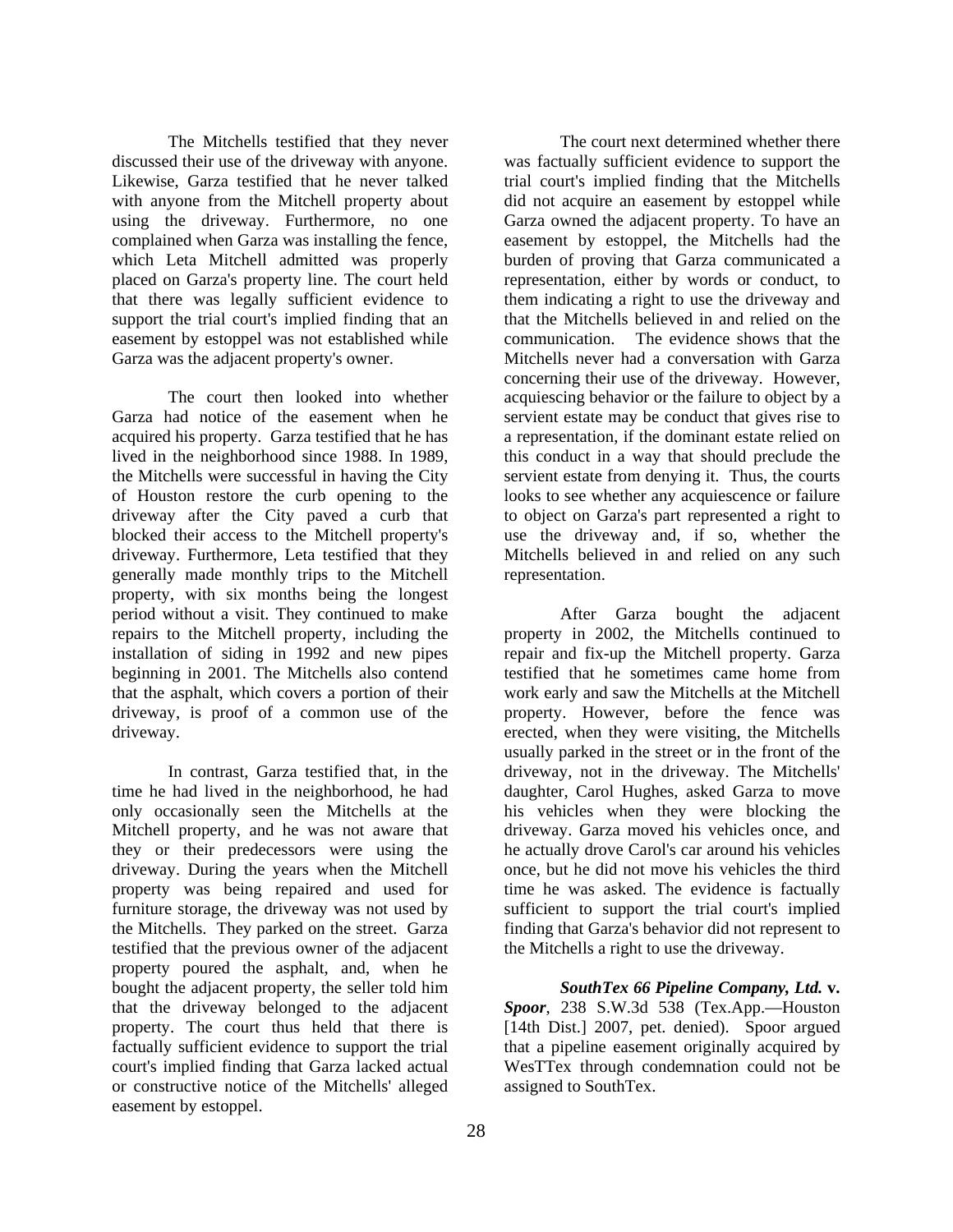Pipeline easements are assignable in Texas. With respect to partial assignments of such an easement, the more modern view in commercial easements is that such an easement is partially alienable when it does not burden the underlying land beyond what was contemplated in the original easement grant. Although easements "in gross" are personal to the grantee only, and are generally not assignable or transferable, the parties may create an assignable easement in gross through an express assignment provision. Thus, without something specific in the record to show that this easement could not be assigned, Texas law would allow it. The court did not find any evidence or fact in the record to make the easement unassignable. In fact, it found just the opposite.

 Not only are commercial easements generally assignable, this specific easement was assignable. The order of the court granting a Writ of Possession to WesTTex incorporated by reference the Statement submitted by WesTTex in the condemnation proceeding. The Statement provided that the easement and Pipeline would be "utilized by WesTTex, and its successors and assigns, as a common carrier pipeline...." Thus, the order by the court granting the easement incorporated language making the easement assignable by WesTTex, as long as the Pipeline is utilized as a common carrier pipeline.

#### **PART XII CONDOMINIUMS AND OWNERS ASSOCIATIONS**

*Plano Parkway Office Condominiums*  **v.** *Bever Properties, LLC*, 246 S.W.3d 188 (Tex.App.—Dallas 2007, pet. denied). Huffman Builders purchased property in Plano to develop an office condominium. Huffman Builders filed a declaration pursuant to sections 82.051 and 82.055 of the Texas Property Code. Huffman Builders sold three units in the development, the third being sold to Bever Properties in April 2004. In August 2004, Huffman Builders filed articles of incorporation for Plano Parkway Office Condominiums. After a series of disputes with the condo association, Bever Properties and its tenant filed a lawsuit seeking a

declaration that the condo association, "is not cognizable as a condominium association under Texas law" because, contrary to the requirements of Texas law, the secretary of state had not issued a certificate of incorporation for that association before the condominium units were conveyed and the articles of incorporation provide that the association has no members.

 Bever Properties moved for partial summary judgment against the association on two grounds: (1) the association failed to meet the statutory mandates of the Uniform Condominium Act and therefore did not "even exist," and (2) since there is no condominium association under Texas law, the property owned by Bever Properties cannot be subject to its regime (whether by way of the Condominium Declaration, the Articles of Incorporation, the Bylaws or otherwise). It argued that because Huffman Builders conveyed all three units and later incorporated the association as a non-profit corporation with no members, the association "is simply not cognizable under Texas law" and Bever Properties is not subject to any rules contained in the Condominium Declaration or bylaws of the association. It also contended that the association lacked standing and capacity to assert any claims against Bever Properties in the lawsuit. In support of its argument, Bever Properties cited section 82.101 of the Texas Property Code, which requires a certificate of incorporation to be issued, either for a for-profit or non-profit corporation with members, before any units are conveyed.

 The trial court granted Bever Properties' motion for summary judgment against the association, stating in its order that the association does not legally exist, and therefore has no standing to assert claims in this matter.

 A condominium is managed by an association consisting of its unit owners, who vote according to the provisions of the declaration and the Texas Property Code. The powers of the unit owners' association are governed by section 82.102 of the Texas Property Code, "unless otherwise provided by the declaration." For example, section 82.102 gives the unit owners' association the power to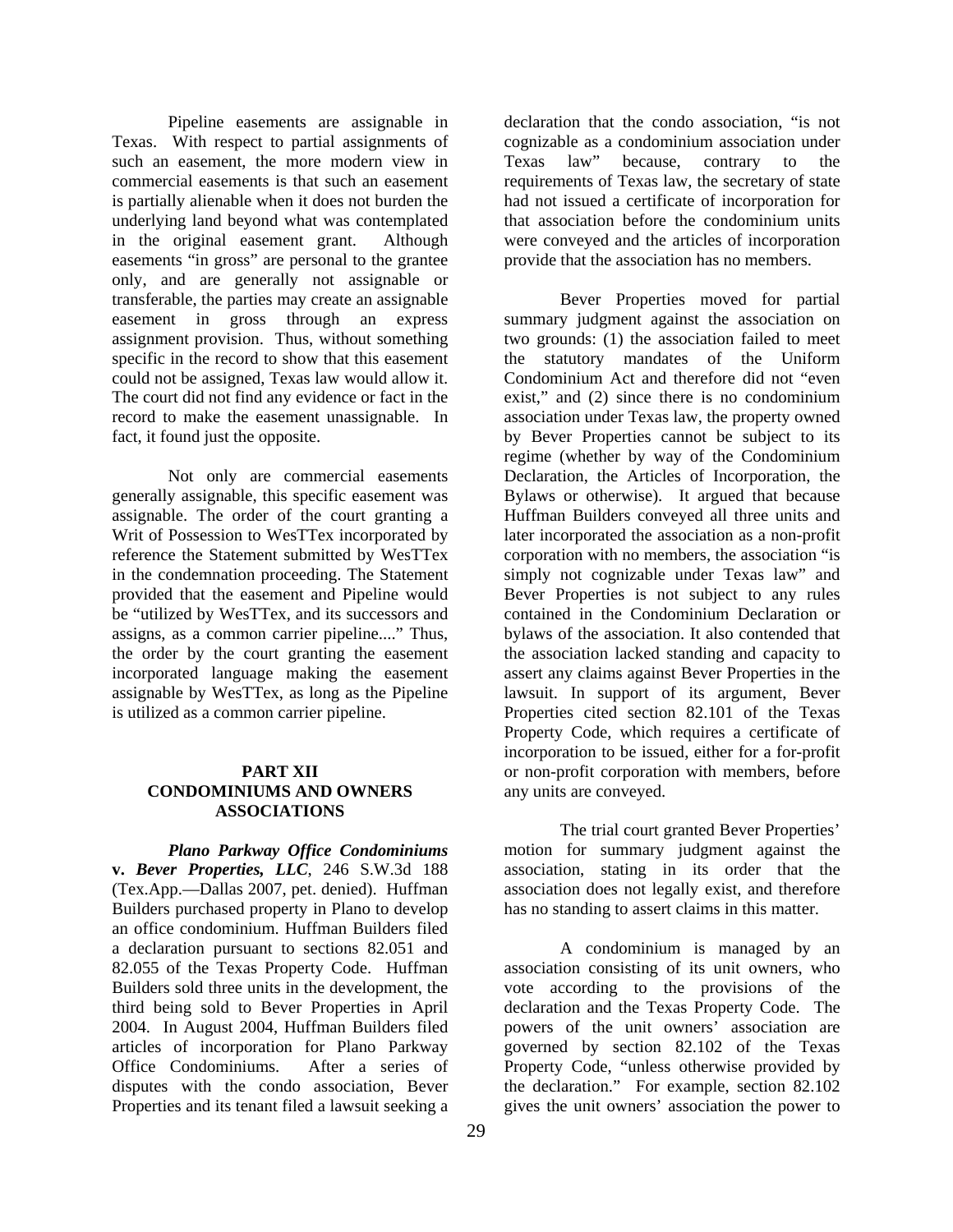(1) "adopt and amend bylaws;" (2) "adopt and amend rules regulating the use, occupancy, leasing or sale, maintenance, repair, modification, and appearance of units and common elements;" (3) adopt a budget and assess fees for common expenses; (4) impose penalties on, and suspend voting privileges of, owners who are delinquent in paying assessed fees; and (5) "exercise any other powers necessary and proper for the government and operation of the association."

 Section 82.102 states that a unit owners' association must be organized as a profit or nonprofit corporation and that the declarant may not convey a unit until the secretary of state has issued a certificate of incorporation under the TBCA or the Texas Non-Profit Corporation Act. The association asks whether, based on the following language from the Texas Property Code, Bever Properties is excused from the condominium regime because PPOC's certificate of incorporation was issued after the condominium units were conveyed. Bever Properties contends that instead of condominium ownership governed by statute, the unit owners' property rights are governed by common law and that "the joint management matters of the unit owners will be governed by centuries of jurisprudence, just like thousands of other Texas duplexes, triplexes, quadruplexes and other jointly owned properties which do not have duplex, triplex, quadruplex or other property associations." Bever Properties contends that all of the owners will have to unanimously agree on how the property is managed and that the Condominium Declaration, articles of incorporation, and bylaws have no effect on that management.

 Although that section states that "the declarant may not convey a unit until the secretary of state has issued a certificate of incorporation" for the unit owners' association, it does not state any consequences for conveying a unit before the certificate of incorporation is issued. The absence of that language suggests that the "may not convey" requirement of section 82.101 is directory rather than mandatory. Bever Properties argues that this provision is mandatory and that by ignoring the

Certificate Before Conveyance Mandate the developer/declarant can retain unfettered dominion and control over the legal structure of the condominium association, and thus the property rights of Bever Properties, after Bever Properties had paid Huffman for its property. But Bever Properties does not explain how any of the purposes for the Act would be furthered by construing the "may not convey" language in section 82.101 to mean that, if units are conveyed before the certificate of incorporation is issued, the units conveyed are not subject to a condominium regime at all. In fact, adopting Bever Properties' interpretation could create uncertainty and undermine the very unit owners' rights that the Act was intended to protect. Consequently, the court concluded that Bever Properties' interpretation does not further the purposes of the Act.

 Finally, if the language in section 82.101 is mandatory, and a developer/declarant nevertheless conveyed condominium units before the certificate of incorporation was issued, one possible consequence would be that the developer was not able to convey title to any units and the unit owners' titles are void. However, this consequence would not be consistent with one of the purposes of the Uniform Condominium Act, which is to protect consumers who buy a condominium subject to a properly filed declaration. Significantly, Bever Properties does not contend that conveyance of the unit before the certificate of incorporation was issued affects its title. Instead, Bever Properties contends that the consequence for conveying a unit before the certificate was issued is that it is not subject to the condominium regime at all and that the unit owners hold property interests governed by common law. But the declaration creates the condominium interests, and the declaration and statutes govern how the declaration and condominium interests can be terminated. The court concluded that the legislature did not intend that the consequence of conveying a unit before the certificate of incorporation is issued but after the declaration is filed is that the units conveyed are not subject to the condominium regime.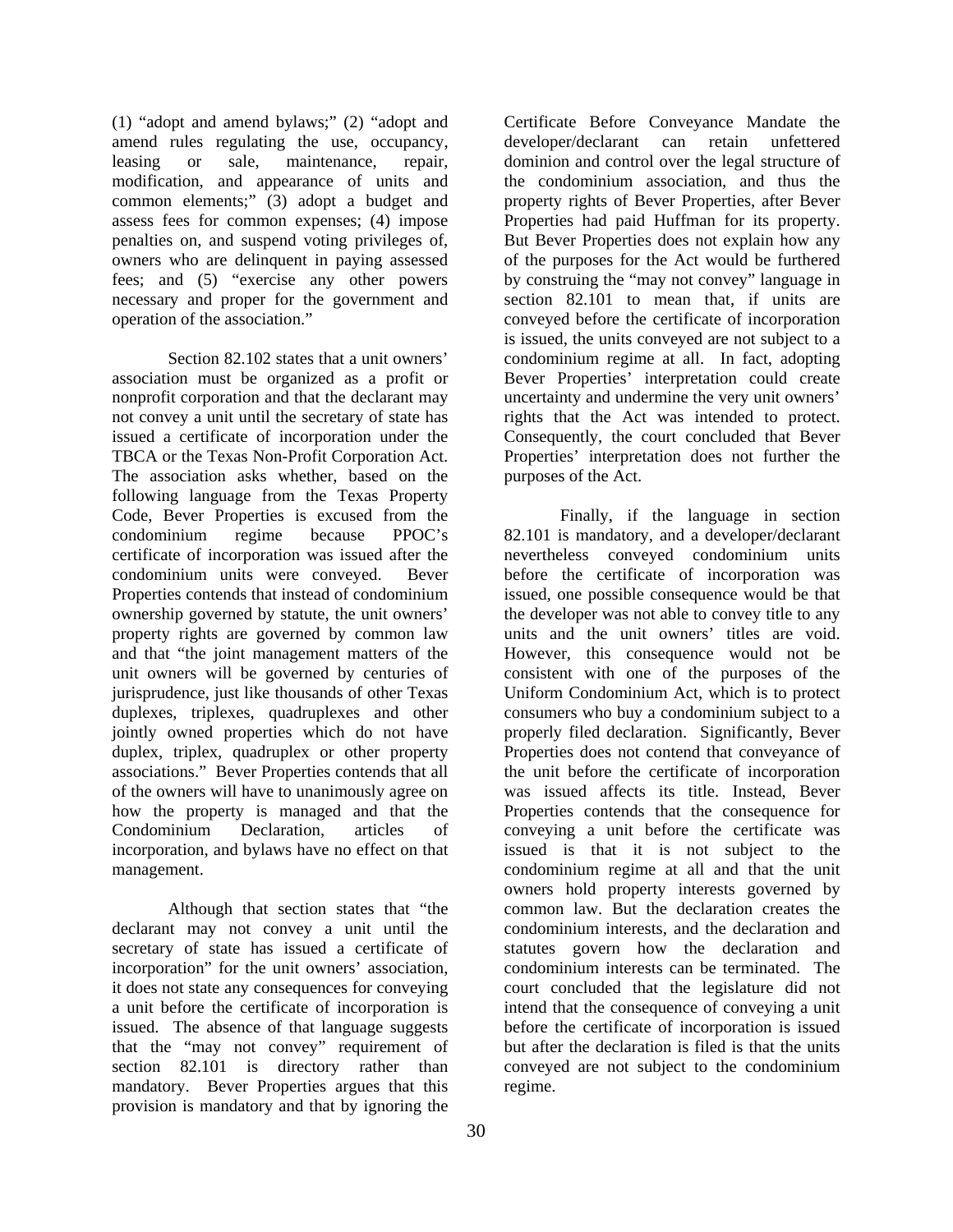If, on the other hand, section 82.101 is interpreted as directory, a unit owner would still obtain title to a condominium unit but could sue to force incorporation when a unit is conveyed before the certificate of incorporation is issued. This interpretation would be consistent with the last sentence of comment 2 to section 2-103 of the Uniform Condominium Act, which states that even though defects in instruments other than the declaration do not affect title, they do entitle unit owners "to appropriate relief under section 4-117.

 In its second issue, the association asks whether Bever Properties is excused from the condominium regime because the association's articles of incorporation state that it will have no members. Bever Properties contends that those articles violate section 82.101, which states "[t]he members of the association at all times consists exclusively of all unit owners." The association states that it was a technical error, to designate it as a corporation with no members but argues that this error does not excuse Bever Properties from the condominium regime. The court agreed.

 The language used in section 82.101 makes clear that all unit owners-and only unit owners-are members of the owners' association. And incorporating an association with no members, with less than all unit owners as members, or with non-unit-owners as members would not comply with section 82.101. But the statute does not state any consequence for noncompliance. Instead, it concluded that the legislature's intent was that the consequence of a defect in the articles of incorporation is to allow the owner to pursue "appropriate relief" under section 82.161 (e.g., suing to force the developer/declarant to incorporate), not to defeat the entire condominium regime.

*Gillebaard* **v.** *Bayview Acres Association, Inc.*, 263 S.W.3d 342 (Tex.App.— Houston [1st Dist.] 2008, pet. denied). Owners of lots in the subdivision sought to block development of the Gillibaard's property as a condominium project by incorporating a proposed property owners' association and having the proposed association circulate a

petition to simultaneously amend the subdivision's deed restrictions to create the association and amend the deed restrictions to add a single-family-use restriction. The plain language of the Condominium Act reflects a due order of action to invoke chapter 204: the existing deed restrictions must first be amended, by one petition, to create a property owners' association and to establish how it will operate, and only after the restrictions are amended to do so may that association then propose, approve, and circulate a new petition for the purpose of extending, adding to, or modifying the deed restrictions in other ways. Thus the singlefamily-use restriction was invalid though it was approved by 83 percent of the owners in the subdivision. By statute a proposed property owners' association could not attempt to amend deed restrictions if the deed restrictions had not yet been amended to create the association with the power to amend the deed restrictions on the owners' behalf.

*Landing Council of Co-Owners* **v***. Durham*, 244 S.W.3d 462 (Tex.App.—Houston [14th Dist.] 2007, no pet.). The Council governs a condominium complex known as "The Landing" through a written Condominium Declaration. The Durhams own several units in the complex. In 1993, they purchased unit number 338, which is the subject of this suit. Before the purchase, the Durhams learned of a structural problem with the floor of this unit. The Council made repairs before the purchase was completed. In February 2003, the Durhams' long-time lessees vacated the unit. While preparing to relet, the Durhams discovered several large cracks in a concrete patch in the area of the floor that was repaired before they purchased the unit.

 Under the Declaration, responsibilities for various aspects of maintenance are divided between the Council and a unit owner. The Council is responsible for maintaining the structural elements of a unit. According to the Durhams, under this provision, the Council was obligated to repair their floor. However, the Council informed the Durhams the repair was their responsibility because there was no "structural" defect in their floor.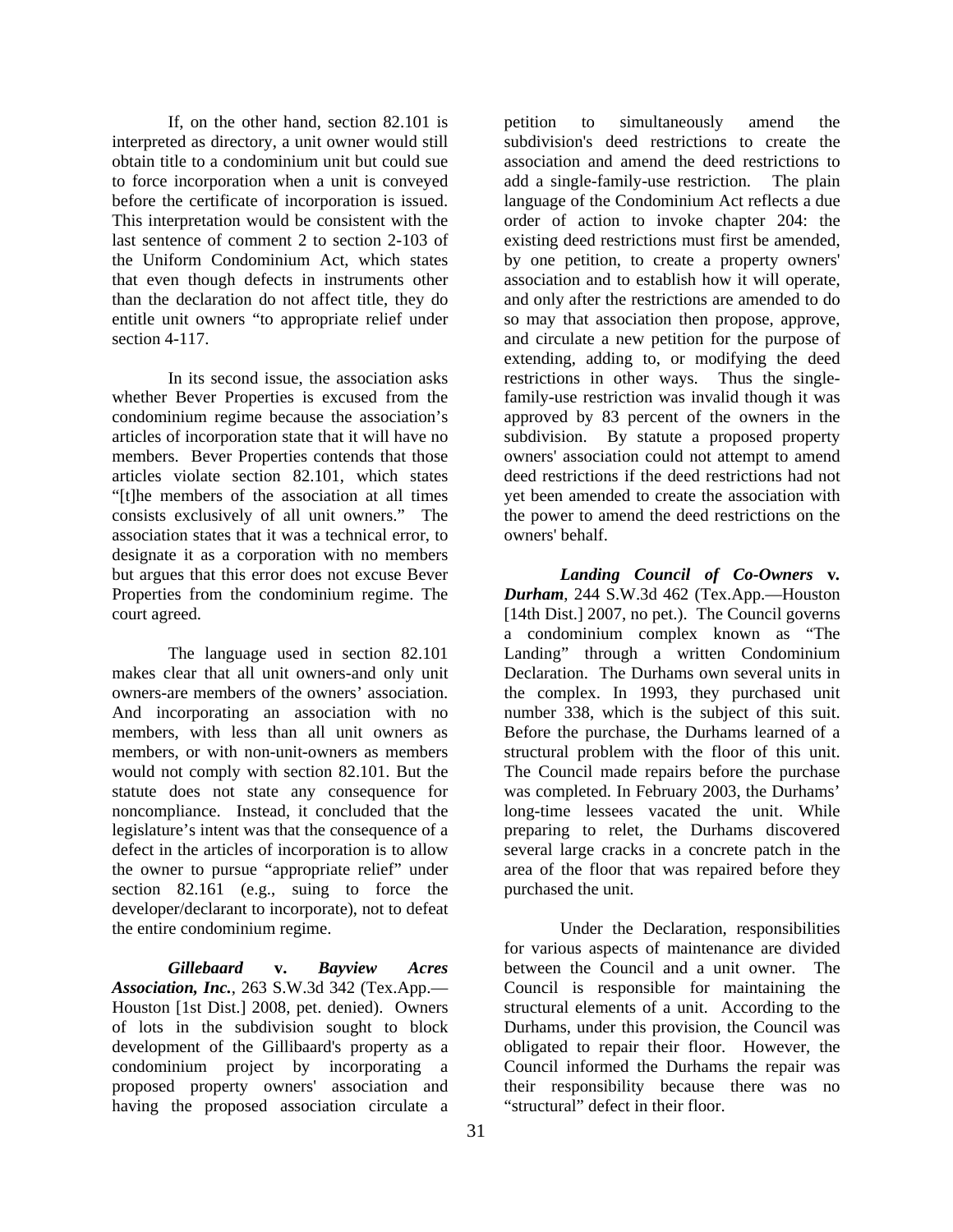Eventually, the Durhams sued the Council for breach of contract, negligence, breach of fiduciary duty, and DTPA violation. Subsequently, in an effort to resolve the matter, the Council offered to repair the floor, while still denying any obligation to do so. The Durhams did not accept the offer and the floor remained unrepaired.

 A jury found in the Durhams' favor on the three theories of liability submitted in the charge: breach of contract, breach of fiduciary duty, and DTPA violation. With respect to the DTPA claim, the jury found the Durhams were "a consumer," the Council committed "a false, misleading, or deceptive act or practice," and it "knowingly" represented that the Declaration "confers or involves rights that it did not have or involve." The Council appealed, claiming that it had not knowingly engaged in a false, misleading, or deceptive act or practice and also argued that it made no representation that the Declaration confers or involves rights that it did not have or involve.

 Despite their limited communication before suit was filed, the Council effectively represented that the repair was the Durhams' responsibility because there was no structural defect. The Council contends that its conduct constituted, at most, a breach of the Declarationnot a false, misleading, or deceptive act or practice actionable under the DTPA. Rather, the Council contends the parties agreed the Council is obligated to repair only structural defects, but they disagreed on whether the Durhams' floor problem was structural. The evidence reflects both parties interpreted the Declaration as urged by the Council: it is obligated to repair structural defects while a unit owner is responsible for cosmetic repairs.

 Viewed in the light most favorable to the jury's verdict, the evidence shows the Durhams' floor defect and proposed repair were indeed structural, as opposed to a "bad patch job" merely requiring repouring of concrete. Accordingly, the Council misrepresented that there was no structural defect to be repaired. However, such an erroneous representation

concerned the nature of the defect and the extent of the needed repair-not the terms of the Declaration. This erroneous representation simply did not constitute a representation the Declaration "confers or involves rights that it did not have or involve."

*Phan* **v.** *Addison Spectrum, L.P.*, 244 S.W.3d 892 (Tex.App.—Dallas 2008, no pet.). Phan decided to buy a unit in the Aventura Condominiums. She executed a condominium purchase contract and tendered a deposit. Phan was assisted by the Realtors whose agent, Jim Hair, officed at the Complex to show prospective buyers different units. Under the terms of her condominium purchase contract, she became a member of the Aventura Condominium Association. Five days before Phan took possession of her unit, the ACA filed suit against the builder of the condos and others for construction defects and fraudulent marketing. A year and a half after suit was filed, the ACA and the builder entered into a settlement agreement pursuant to which the builder paid a large sum to the ACA and the ACA executed a full release of claims against the builder.

 A month before settlement of the ACA Suit, Phan sued the builder and the realtors on her own. As to the builder, Phan's petition alleges breach of express and implied warranties relating to the condition of her unit. She asserts claims of fraud, fraud in a real estate transaction and violations of the DTPA against both the builder and realtors, and a claim for breach of fiduciary duty against the realtors.

 After settling the ACA Suit, the builder moved for summary judgment against Phan on its affirmative defense of release. The trial court granted the builder's motion for summary judgment, and, thereafter, dismissed all of Phan's claims against the builder. Her case against the realtors proceeded to a two-day bench trial and the trial court entered judgment that Phan take nothing on her claims.

 Phan argued on appeal that the trial court erred in ruling that her claims are covered in, and barred by, the ACA Release. Phan does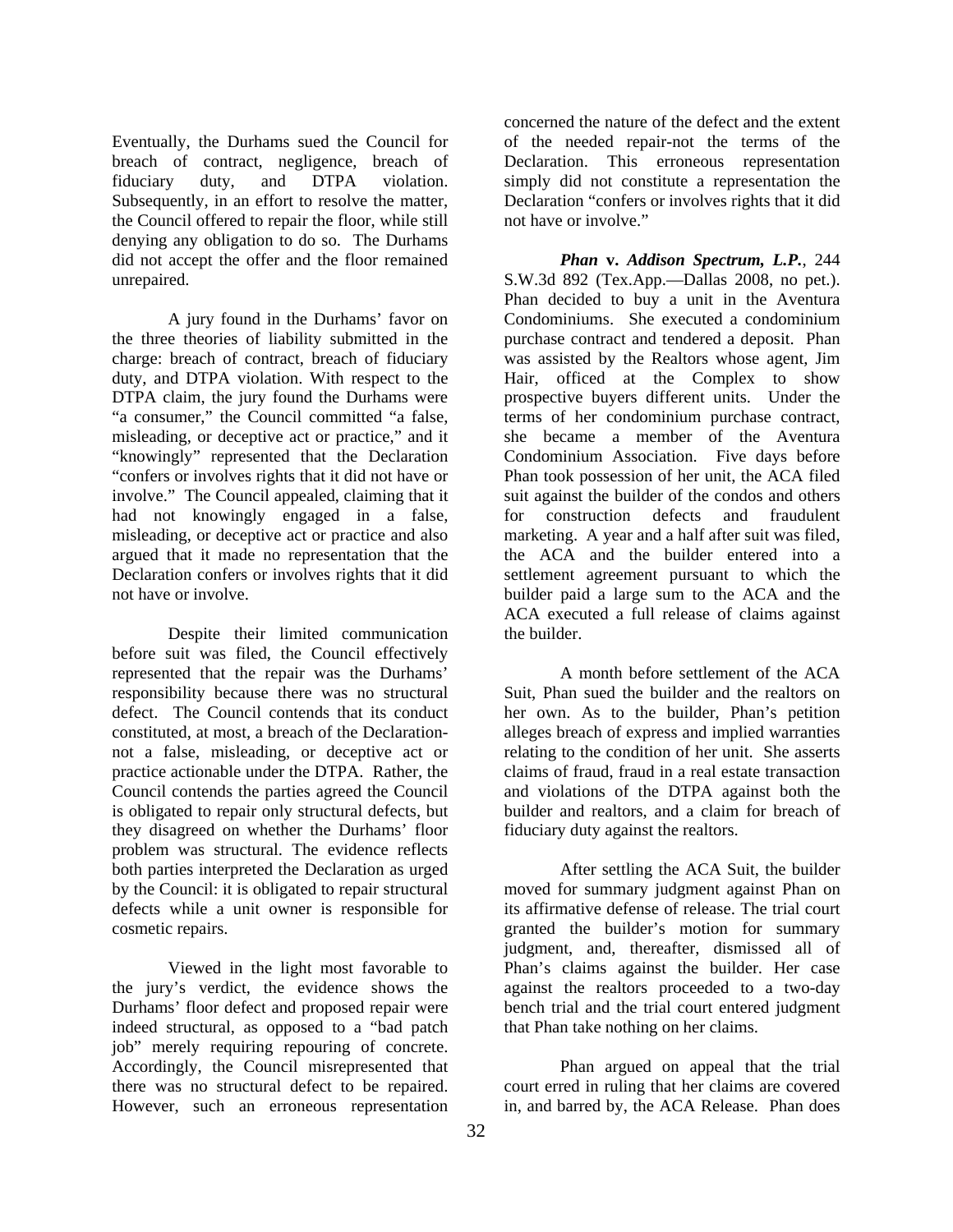not dispute her membership in the ACA or that the organization could settle claims related to the Complex's common areas. Instead, she argues that the language of the ACA Release does not cover her individual claims. The quoted portions of the ACA Release, however, clearly show that the parties who signed that document intended to cover claims arising from defects in the common area and the individual units. The recitals also indicate that the ACA thought it had the capacity to settle the claims of its members "whether known or unknown" and its disbursement of settlement proceeds to its members, including Phan, evidences its efforts to remedy the claims of individual unit owners.

 A release is effective both against named parties and parties that are described in the release with such descriptive particularity that their identity is not in doubt. By virtue of her ownership of her unit, Phan is a member of the ACA. Under Texas Property Code § 82.102, she therefore consented to allow the ACA to bring and settle the ACA Suit in its own name and on her behalf.

#### **PART XIII HOMESTEAD**

*Smith* **v.** *Hennington*, 249 S.W.3d 600 (Tex.App.—Eastland 2008, pet. denied). Smith and Martin obtained a judgment against Thomas in March 2000. Hennington owned a 40 acre tract of land. After issuing a writ of execution, the sheriff's department conducted a sheriff's sale of the property surrounding Thomas's designated ten-acre homestead. Smith and Martin purchased the property at the sheriff's sale and obtained a sheriff's deed.

 Thomas contended at trial that the sheriff's sale was not valid because the property was part of his homestead and was, therefore, exempt from seizure. Thomas argued that the property was not in the city limits, that the property was rural rather than urban, and that he was therefore not limited to a ten-acre homestead but was entitled to include the property at issue in his homestead.

 A homestead may be either urban or rural. Section 41.002. An urban homestead can be no more than ten acres of land in one or more contiguous lots. Section 41.002(a). A rural homestead can be no more than 200 acres for a family or 100 acres for a single adult and may be located in one or more parcels. Section 41.002(b). A homestead is considered urban if the property is (1) located within the limits of a municipality or its extraterritorial jurisdiction or a platted subdivision and (2) served by police protection, paid or volunteer fire protection, and at least three of the following services provided by a municipality or under contract to a municipality: electric, natural gas, sewer, storm sewer, and water. Section 41.002(c).

 Although Thomas contends that the property is located outside the city limits of Ranger, there is ample evidence indicating otherwise. Testimony showed that, although the property was not inside the boundaries of the original town of Ranger, the property had been incorporated by vote into the city limits of Ranger in 1919. City taxes were levied and collected on the property. Thomas paid city taxes on the property. There was also testimony indicating that police protection, fire protection, electric service, city water, natural gas, drainage ditches, and the city sewer system were either being provided to the property or were available to the property. Because the property was not part of Thomas's homestead, it was not exempt from seizure.

#### **PART XIV CONSTRUCTION AND MECHANICS' LIENS**

*Lamar Homes, Inc.* **v.** *Mid-Continent Casualty Company*, 242 S.W.3d 1 (Tex. 2007). This case comes to the Texas Supreme Court on certified questions from the Fifth Circuit asking whether an insurer under a commercial general liability policy has a duty to defend its insured, a homebuilder, against a homebuyer's claims of defective construction. The Fifth Circuit certified three questions for consideration:

 1. When a homebuyer sues his general contractor for construction defects and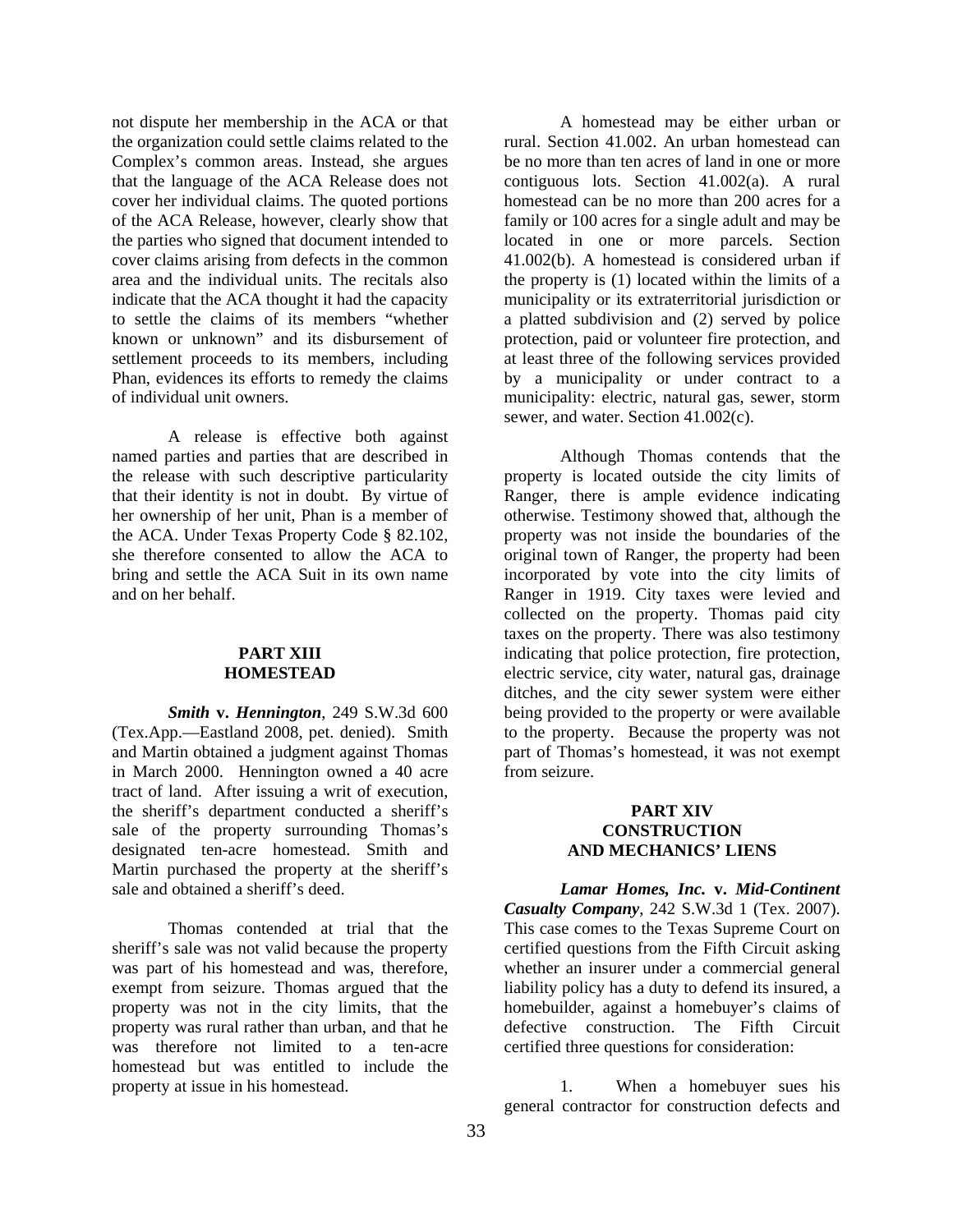alleges only damage to or loss of use of the home itself, do such allegations allege an "accident" or "occurrence" sufficient to trigger the duty to defend or indemnify under a CGL policy?

 2. When a homebuyer sues his general contractor for construction defects and alleges only damage to or loss of use of the home itself, do such allegations allege "property damage" sufficient to trigger the duty to defend or indemnify under a CGL policy?

 3. If the answers to certified questions 1 and 2 are answered in the affirmative, does Article 21.55 of the Texas Insurance Code apply to a CGL insurer's breach of the duty to defend?

 The court concluded that allegations of unintended construction defects may constitute an "accident" or "occurrence" under the CGL policy and that allegations of damage to or loss of use of the home itself may also constitute "property damage" sufficient to trigger the duty to defend under a CGL policy. Accordingly, as to the duty to defend, it answered the first two questions "yes." It further concluded that former article 21.55 (recodified as sections 542.051-.061 of the Texas Insurance Code) does apply to an insurer's breach of the duty to defend and accordingly answer the third question "yes."

*Mustang Tractor & Equipment Company* **v.** *Hartford Accident and Indemnity Company*, 263 S.W.3d 437 (Tex.App.—Austin 2008, pet. pending). The general contractor was building a Home Depot in Austin. Mustang provided equipment for the job through a subcontractor, Siteprep. When Siteprep didn't pay Mustang, Mustang sent funds trapping notices to all the appropriate parties. After sending the notices, Mustang filed lien and sent lien affidavits.

 The lien affidavits provided by Mustang to the owner and general contractor contained each of the elements listed in Property Code § 53.054(a) except the information described in subparagraph 8-the date that notice of the claim

was sent to the owner and the method by which notice was sent. However, the notices on their face identify the date and method by which they were sent and the parties do not dispute that the owner received timely notice of the claim. Mustang argues that because omission of the information described in subparagraph 8 was merely a technical defect that did not prejudice the contractor or owner, the lien affidavits substantially complied with the statutory requirements.

 The specific issue before this Court is one of first impression, as there are no cases in which a lien affidavit failed to include the information described in subparagraph 8 of section 53.054(a). In general, courts that have addressed substantial-compliance issues have distinguished between mere technical defects, which can be excused, and those defects that are more substantive in nature and, if overlooked, would read a provision out of the statute or prejudice another party.

 The court held that the efforts by the claimant in the present case were sufficient to fulfill the purposes of the statute. The parties do not dispute that Mustang provided the owner with pre-lien notices of its claims, which on their face identified the date and method by which they were sent, and there is no allegation that the owner did not receive actual notice of the claims in a timely manner. Because the omission of the date and method by which the notices were sent constitutes a mere technical error, and because there is no risk that anyone was misled to his prejudice as a result of such omission, the court held that Mustang's lien affidavits substantially complied with the statute.

*TA Operating Corporation* **v***. Solar Applications Engineering, Inc.*, 191 S.W.3d 173 (Tex.App.—San Antonio 2006, pet. granted). Solar was the contractor building a multi-use truck stop for TA Operating. When everyone agreed that the project was substantially complete, TA sent Solar a punch list of items to be corrected or completed. Solar disputed several items on the list and delivered a response to TA listing the items Solar would correct, and listing the subcontractor responsible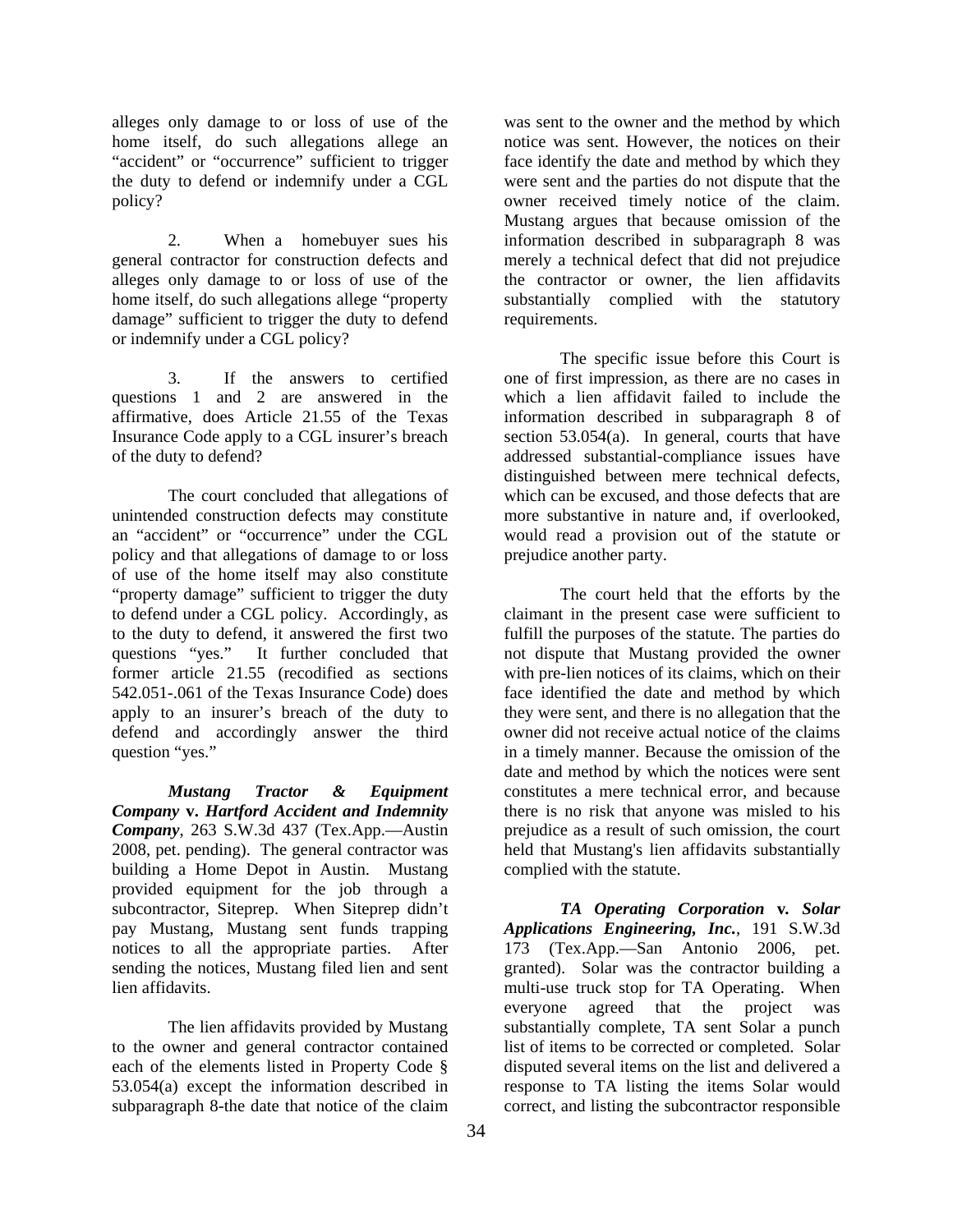for each item. Solar began work on the punch list items and filed a lien affidavit against the project. TA understood the lien affidavit to be a request for final payment.

 Shortly thereafter, TA sent notice to Solar that Solar was in default for not completing the punch list items, and for failing to keep the project free of liens. TA stated in the letter that Solar was not entitled to final payment until it completed the remainder of the punch list items and provided documentation that liens filed against the project had been paid. TA ultimately sent Solar a letter of termination citing Solar's failure to complete the punch list items as grounds for termination. In its reply letter, Solar disputed that the termination was for cause. Solar acknowledged at least two items on the punch list had not been completed, and submitted a final application for payment in the amount of the unpaid retainage. TA refused to make final payment, however, contending that Solar had not complied with section 14.07 of the contract, which expressly made submission of an all-bills-paid affidavit a condition precedent to final payment.

 Although Solar did not comply with this condition precedent to final payment, Solar sued TA for breach of contract under the theory of substantial performance. Solar did not dispute that the liens existed, nor did it dispute that it was contractually obligated to submit an allbills-paid affidavit as a condition precedent to final payment.

 The first issue on appeal was whether the doctrine of substantial performance excuses the breach of an express condition precedent to final payment that is unrelated to completion of the building. TA acknowledged that Solar substantially performed its work on the project, but contends its duty to pay was not triggered until Solar pleaded or proved it provided TA with documentation of complete and legally effective releases or waivers of all liens filed against the project. TA argued that Solar's failure to plead or prove that it fulfilled this condition precedent to final payment barred its right to recover final payment. TA contended that when the parties have expressly conditioned

final payment on submission of an all-bills-paid affidavit, the owner's duty to pay is not triggered until the contractor pleads or proves it complied with the condition precedent.

 The issue of whether the doctrine of substantial performance applies in construction contracts when the submission of an all-billspaid affidavit is an express condition precedent to final payment has not yet been decided by a Texas court.

 While the common law did at one time require strict compliance with the terms of a contract, this rule has been modified for building or construction contracts by the doctrine of substantial performance. The rule of substantial performance is an equitable doctrine adopted to allow a contractor who has substantially completed a construction contract to sue on the contract rather than being relegated to a cause of action for quantum meruit.

 The doctrine of substantial performance recognizes that the contractor has not completed construction, and therefore is in breach of the contract. Under the doctrine, however, the owner cannot use the contractor's failure to complete the work as an excuse for non-payment. Substantial performance is regarded as a condition precedent to a contractor's right to bring a lawsuit on the contract.

 Solar argued that by agreeing substantial performance occurred, TA acknowledged that Solar was in "full compliance" with the contract and any express conditions to final payment did not have to be met. Solar argued that TA may not expressly provide for substantial performance in its contract and also insist on strict compliance with the conditions precedent to final payment.

 The court disagreed. While the substantial performance doctrine permits contractors to sue under the contract, it does not ordinarily excuse the non-occurrence of an express condition precedent. The substantial performance doctrine ordinarily applies to constructive conditions precedent and not to express conditions precedent--substantial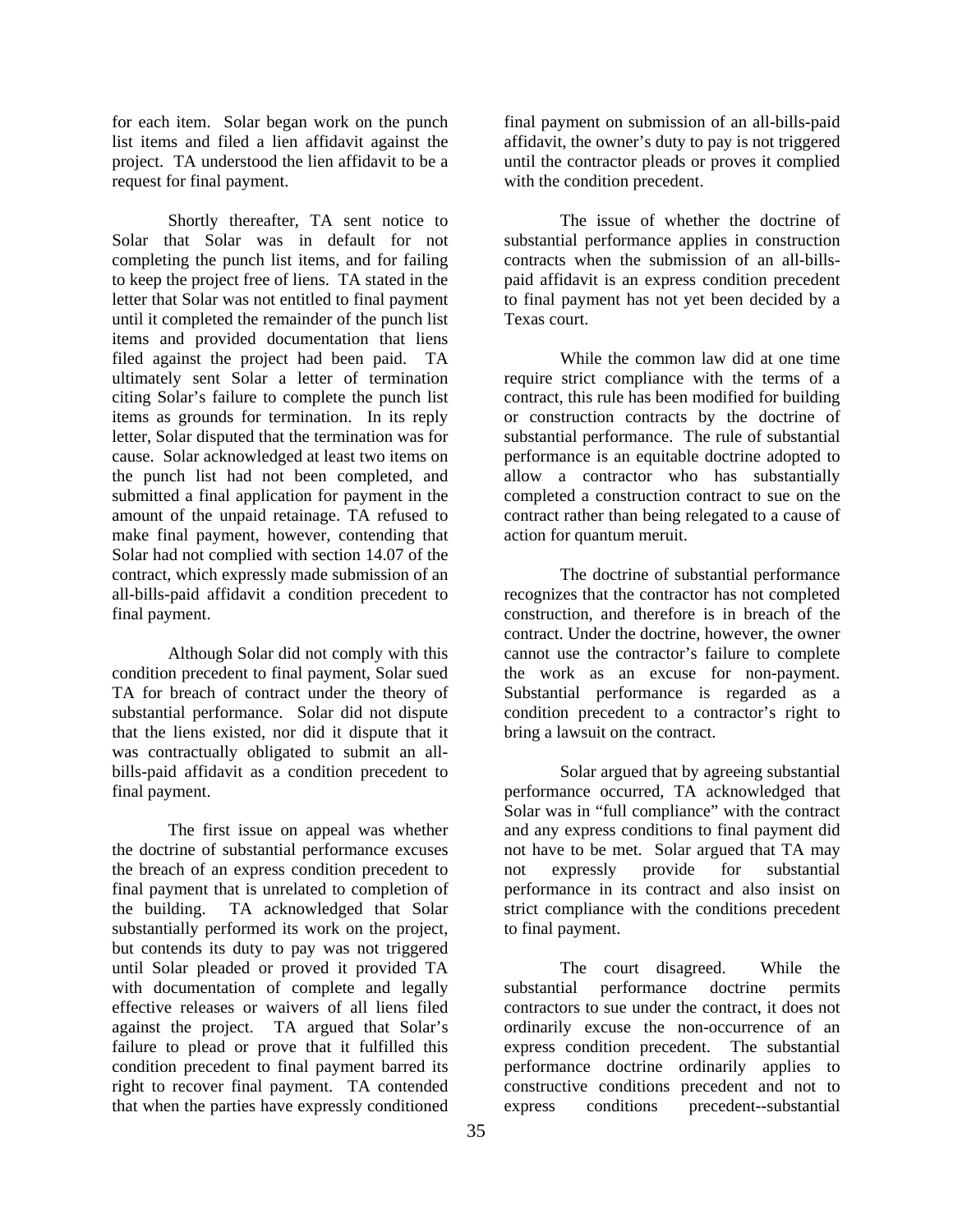performance by the builder is a "constructive condition" of the owner's duty to pay.

 TA, seeking protection from double liability and title problems, expressly conditioned final payment on Solar's submission of an all-bills-paid affidavit. Solar did not dispute that it was contractually obligated to submit the affidavit as a condition precedent to final payment, and it was undisputed at trial that liens had been filed against the project. Though the doctrine of substantial performance permitted Solar to sue under the contract, Solar did not plead or prove that it complied with the express condition precedent to final payment. Had Solar done so, it would have been proper to award Solar the contract balance minus the cost of remediable defects. While harsh results occasioned from Solar's failure to perform this express condition precedent, the court recognized that parties are free to contract as they choose and may protect themselves from liability by requesting literal performance of their conditions for final payment. The parties agreed to the conditions for final payment, and Solar did not plead or prove it performed the condition precedent of submitting an all-billspaid affidavit.

#### **PART XV AD VALOREM TAXATION**

*Dallas Independent School District* **v.**  *Outreach Housing Corporation/DeSoto I, Ltd.*, 251 S.W.3d 152 (Tex.App.—Dallas 2008, pet. denied). Outreach built a low-cost housing project and sought a tax exemption for one half its value under Tax Code § 11.1825. Just before the project was built, the land was subject to an agricultural open-space exemption.

Section  $11.1825(x)(3)(A)$  allows the governing body of the taxing unit to deny the requested exemption if it determines that the taxing unit cannot afford the loss of ad valorem tax revenue that would result from approving the exemption. DISD denied the exemption on this basis.

Outreach argued that there was no loss

of tax revenue. Outreach argued that, before it developed the property, it was designated as agricultural, and it generated approximately \$2500 in annual tax revenues to DISD. Even if DISD granted the fifty percent tax exemption Outreach requested, DISD would still receive over \$50,000 a year in tax revenues. Because this would result in an increase in tax revenues of more than \$50,000, Outreach argued, there could be no "loss" resulting from giving Outreach the fifty percent exemption. As Outreach argued, as long as DISD receives any amount in excess of the \$2500 it received in tax revenues before completion of the project, it is benefitting from a gain-not suffering a loss-of ad valorem tax revenues.

 In contrast, DISD contends this reading of section 11.1825 is incorrect, and the proper application of section 11.1825 involves an assessment of the total potential tax revenue from a property and consideration of the "loss" in tax revenues if a tax exemption is granted. The court agreed.

 The "loss" referred to in section 11.1825 is loss as a result of approving an exemption, not loss of tax revenue when compared to tax revenues collected before a property is improved. In this case, without an exemption, the subject property would generate approximately \$100,000 in tax revenues. If the fifty percent exemption is granted, the tax revenue would be only \$50,000. Considering the statute as a whole, the court concluded this would result in a "loss" of \$50,000 as a result of approving an exemption.

*Panther Creek Ventures, Ltd.* **v.** *Collin Central Appraisal District,* 234 S.W.3d 809 (Tex.App.—Dallas 2007, pet. denied). Panther Creek and other landowners acquired multiple parcels of undeveloped real property in Collin County for the purpose of developing them into residential subdivisions. At the time the landowners acquired the properties, the land qualified as open-space agricultural land pursuant to section 23.52 of the Texas Tax Code and was taxed on that basis. After obtaining permit approvals, the landowners began developing the properties for residential use.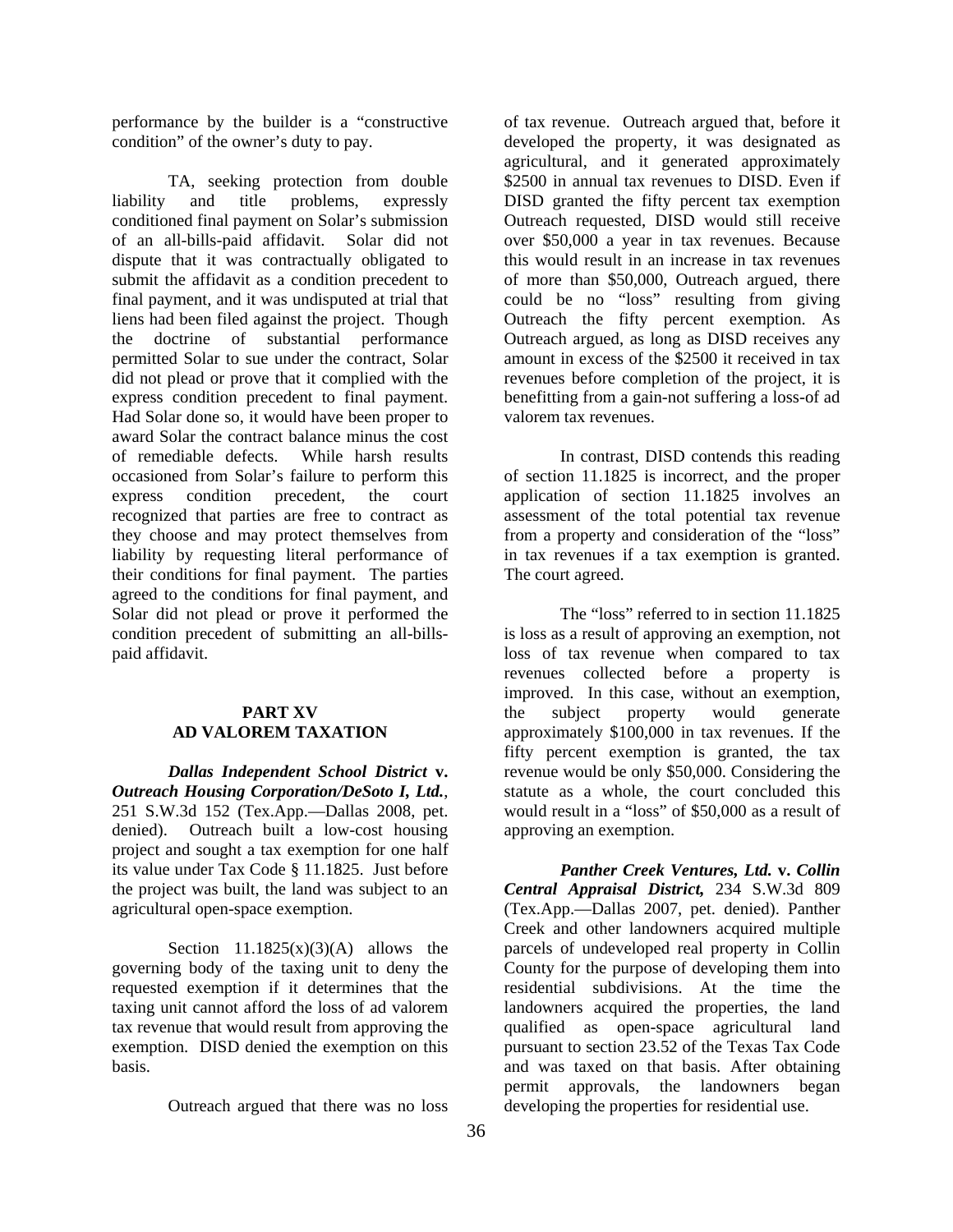At all relevant times, the appraisal district was on an annual reappraisal program. During the time the residential subdivisions at issue were being developed, however, the district did not physically inspect some of the properties because of difficulty accessing them. For those properties, it relied upon development plats filed in the public records. After the appraisal district became aware there had been a change of use, it notified the landowners that it was changing the tax classification of the properties from agricultural to residential. The notices also informed the landowners they were being assessed rollback tax penalties as provided by Texas Tax Code § 23.55.

 The property in the change of use determination included land used for streets and alleys that were constructed by the landowners incident to the development of the properties as residential subdivisions in accordance with, and as required by, the ordinances and regulations of the cities in which the subdivisions were being built. The landowners asserted that the imposition of rollback taxes on the portions of the land developed as streets and alleys violated Texas law prohibiting the taxation of land dedicated to public use. The appraisal district responds that, because the land used for the streets and alleys was not dedicated to public use until after the date of the change of use, the landowners are liable for rollback tax penalties on that land.

 Dedication is the setting apart of land by the owner for some public use together with the actual or implied acceptance of the land for that use by or on behalf of the public. The elements of dedication are: (1) intention to dedicate; (2) manifestation and communication of intention to dedicate; and (3) acceptance of the dedication. Land that is dedicated to the state or a political subdivision of the state to be used for public purposes is exempt from taxation. Furthermore, rollback tax penalties will not be imposed on a landowner if a change of use of the land occurs as a result of a transfer of the property to the state or a political subdivision to be used for a public purpose. If, however, the chief appraiser determines that a change of use of the land

occurred before the land was dedicated to public use, the landowner is liable for all taxes owed until the date of the dedication, including rollback tax penalties.

 The landowners contend the numerous rules and regulations dictating the development of the subdivisions on the properties at issue show that the land set aside for streets and alleys was dedicated to public use at the time the change of use occurred. The landowners point to specific regulations requiring them to identify proposed streets and alleys on plats submitted for approval as well as the requirement that they submit a signed certificate of dedication to obtain approval of the final plat. Because the landowners did not begin construction until after the final plat was approved, they argue the change of use could not have occurred until after the land was dedicated and, therefore, the land could not be subject to the rollback tax penalties.

 Although the rules and regulations relied upon by the landowners dictate that developers manifest and communicate a clear intent to dedicate the land to be used for streets and alleys and other public places before they can obtain approval to begin development, this communication of intent is only part of the dedication process. There must also be acceptance of the dedication. The recording or approval of a plat does not, by itself, constitute acceptance of the dedicated land.

 As noted by the landowners, even after the final plat is approved, they can submit an amended plat for approval changing the dedicated areas. In this case, based on the stipulated facts presented, acceptance of the dedicated land did not occur until the city issued its final acceptance certificates stating that the public improvements and dedications were accepted. Where the final acceptance certificates were signed after the date of the change of use, the property was not finally dedicated at the time the change of use occurred. Accordingly, rollback tax penalties were properly assessed against the landowners for the land at issue because they owned the land at the time the change of use occurred.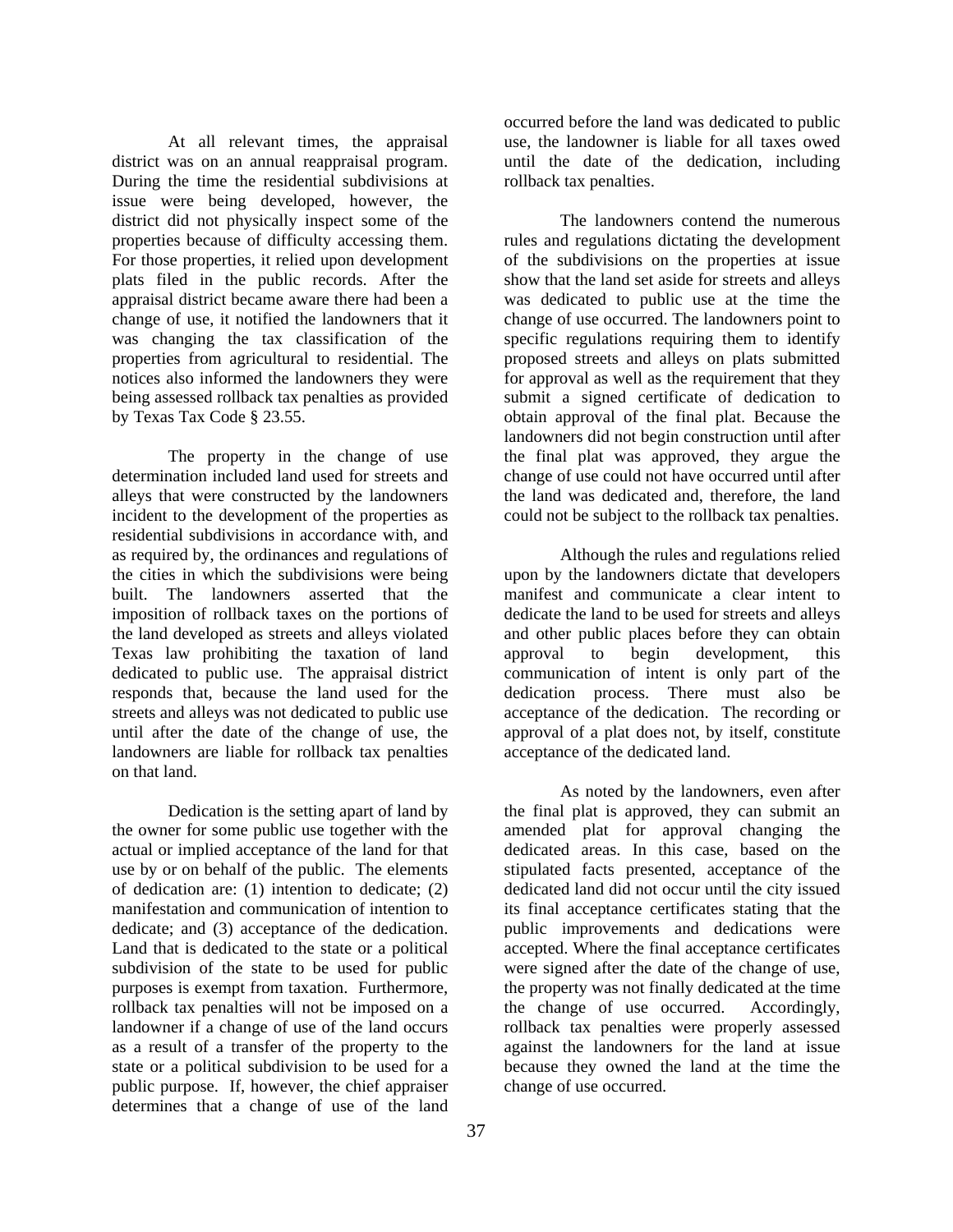*Benson Chevrolet, Inc.* **v.** *Bexar Appraisal District*, 242 S.W.3d 54 (Tex.App.— San Antonio 2007, no pet.). At the beginning of each year, appraisal districts appraise the value of real and personal property located within the district's jurisdiction. After appraising the property, the appraisal districts issue notices of appraised value to property owners. If no protest or challenge is filed by the property owner regarding the appraised value established by the appraisal district, the appraisal district certifies the value to the tax assessor-collector and the tax assessor-collector issues tax statements and collects taxes.

 When a property owner disagrees with an appraised value, he or she may challenge the valuation to the Appraisal Review Board pursuant to two provisions of the Tax Code: sections 41.41 and 25.25. Section 41.41 gives the taxpayer thirty days to protest valuation on various grounds. If the property owner fails to meet the deadlines for a section 41.41 protest, he or she may still file a motion to correct certain types of errors in the appraisal roll under section 25.25 of the Tax Code. Section 25.25(c) gives a property owner up to five years to request that the ARB change the appraisal roll to correct: (1) clerical errors; (2) multiple appraisals; or (3) the inclusion of property that does not exist in the form or at the location described in the appraisal roll.

 Also, under section 25.25(d), a property owner may, at any time before the date the taxes on the property become delinquent, file a motion "to change the appraisal roll to correct an error that resulted in an incorrect appraised value for the owner's property." The property owner, however, must show the error "resulted in an appraised value that exceeds by more than onethird the correct appraised value" to be entitled to relief under this subsection. Property owners who are dissatisfied with the outcome of their ARB proceeding may seek judicial review of the ARB's decision.

 The Property Owners are various owners of personal property located in Bexar County, Texas. In May 2003, the District issued notices of appraised value to the Property

Owners advising them of the determined appraised value of each of their properties and the associated tax due. The Property Owners did not protest the appraisal values published in the District's notices. In July 2003, the District approved and certified the appraisal roll, and the tax assessor-collector issued tax statements to the Property Owners in October 2003. The Property Owners paid their 2003 property taxes shortly thereafter.

 The District subsequently sent letters to the Property Owners advising them of a recent "amnesty" amendment to the Tax Code, which would allow them to submit tangible personal property for taxation that was previously omitted from the appraisal roll without retroactive taxation. Upon receipt of the District's letters, the Property Owners filed amnesty renditions with the appraisal district. After receiving the Property Owners' renditions, the District determined its original 2003 appraisal values did not include the value of personal property disclosed in the amnesty renditions. The District later prepared supplemental appraisal records and issued new 2003 appraisal notices to the Property Owners, which reflected increased property appraisals due to the District's consideration of the previously omitted property. The Property Owners paid their taxes upon receiving the District's appraisal notices and allowed the deadline to pass to file protests of their appraised value under section 41.41(a) of the Tax Code.

 After the deadline for filing a section 41.41(a) protest had passed, the Property Owners filed challenges relating to the District's reappraisals under section 25.25(d) of the Tax Code. The Property Owners claimed the appraisal district erroneously considered their amnesty renditions and encouraged the District to correct the appraisal roll since the appraisal district's error resulted in incorrect appraised values that exceeded by more than one-third the correct appraised values of the properties. The District denied each of the Property Owners' challenges.

 The plain language of sections 25.25 and 41.41 indicates that a property owner's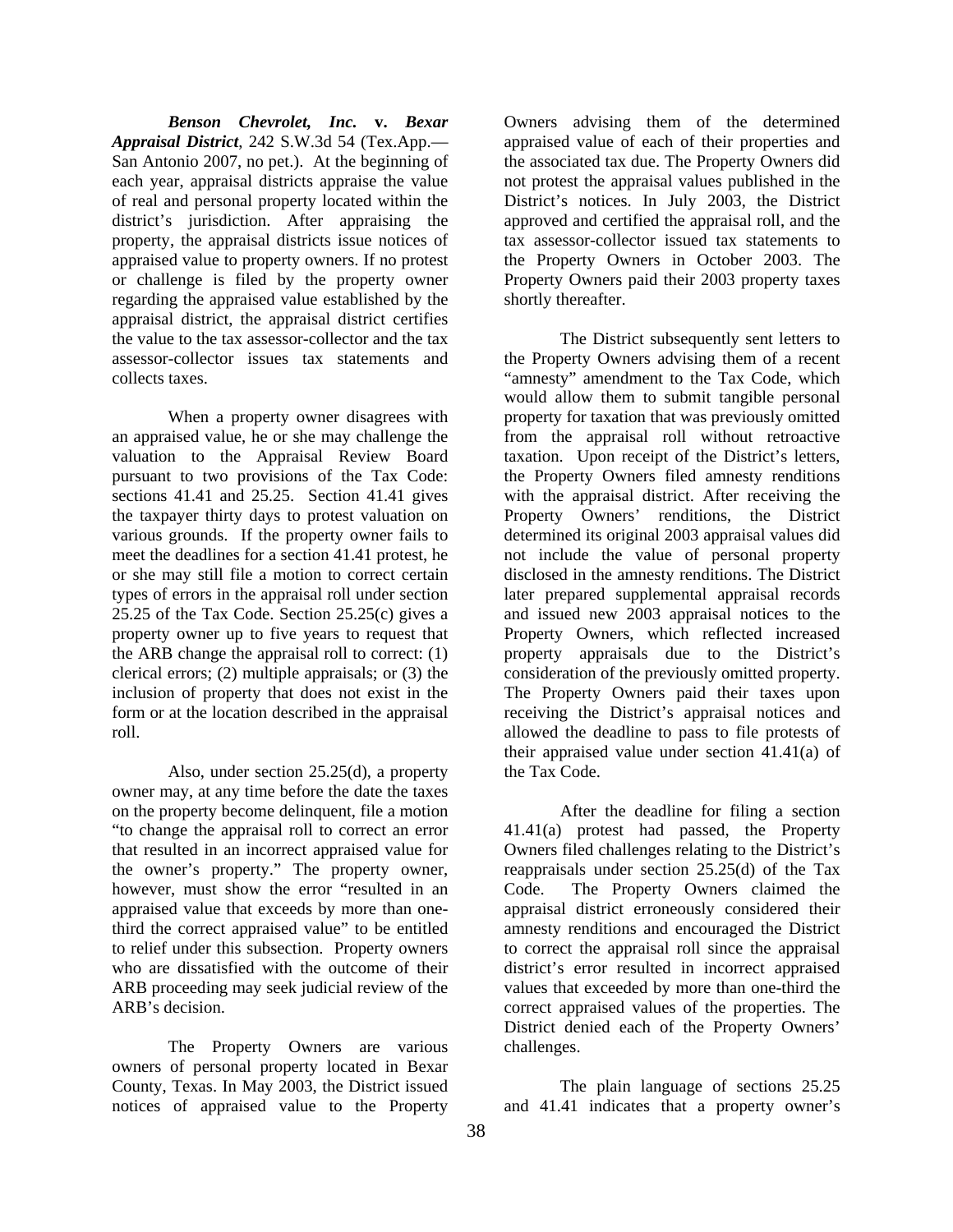ability to change a tax appraisal roll is limited. Property owners who file a protest under section 41.41 soon after receiving their notice of appraised value have the widest latitude regarding what may be challenged. By contrast, property owners who wait until after the deadlines for filing a section 41.41 protest to file a challenge under section 25.25 are more limited with respect to what may be challenged. The purpose of section  $25.25(c)$  "is to allow late changes to otherwise finalized appraisal records only in situations where 'the decision to make the change is based on an objective, factual determination and the payment of taxes based on the uncorrected records would be fundamentally unfair. Although sections 41.41 and 25.25 may limit a property owner's ability to challenge an appraisal roll, it is clear from the language of these provisions that both authorize a property owner to raise an excessive appraisal claim administratively with the appraisal district.

 Given the fact that the Property Owners timely filed section 25.25(d) challenges with the District claiming their properties were at least one-third over-appraised as a result of an error by the appraisal district, the court must decide whether a property owner raising an excessive appraisal challenge under section 25.25(d) instead of section 41.41(a) may seek judicial relief in the district court under section 42.25.

 Section 42.25 provides: "[i]f the court determines that the appraised value of property according to the appraisal roll exceeds the appraised value required by law, the property owner is entitled to a reduction of the appraised value on the appraisal roll to the appraised value determined by the court." No language within this statutory provision limits its application to only section 41.41(a) excessive appraisal challenges. Because no such limitation exists within section 42.25, the court could see no reason why property owners filing administrative challenges under section 25.25(d) are precluded from seeking relief under section 42.25 in district court.

#### **PART XVI CONDEMNATION**

*PR Investments and Specialty Retailers, Inc.* **v***. State of Texas*, 251 S.W.3d 472, 51 Tex. Sup. Ct. J. 484 (Tex. 2008). A condemning authority's decision to change the traffic-flow design (revising the road's signs and stripes but not its intended use) does not divest the trial court of jurisdiction over the trial de novo.

 The trial court held that TxDOT's change in the road's lane patterns after the special commissioners' hearing deprived the court of jurisdiction to hear the case. PRI argues that the trial court's jurisdictional ruling was correct because, in a condemnation proceeding, the trial court's jurisdiction is "appellate" and therefore TxDOT is prohibited from changing the roadway design in a manner that materially alters the "compensation issues on appeal" to the trial court. It argues that "the trial court, acting as an appellate court, should refuse to address compensation facts materially different from those considered by the special commissioners" if doing so would prejudice the property owner and "deprive him of a meaningful hearing before the special commissioners."

 The Supreme Court held, however, that even assuming that TxDOT's pretrial shift to the Corder Plan altered facts relevant to the compensation due for the taking of property, this change of plans did not divest the trial court of jurisdiction to hear the case. There is no requirement that, for the trial court to retain jurisdiction over a condemnation case, all material facts relevant to damages must remain static after the special commissioners have ruled. The trial court's function in a condemnation proceeding is "appellate" in the sense that the case is first considered by the special commissioners, and hence, the court's jurisdiction "is appellate as distinguished from original or concurrent." The court's jurisdiction is not, however, "appellate" in the sense that the evidence is fixed in the record of the proceedings below and the court is confined to that paper record, as ordinarily occurs when an appellate court reviews a case. Quite the opposite, the statutory scheme makes no provision for the commissioners' hearing to be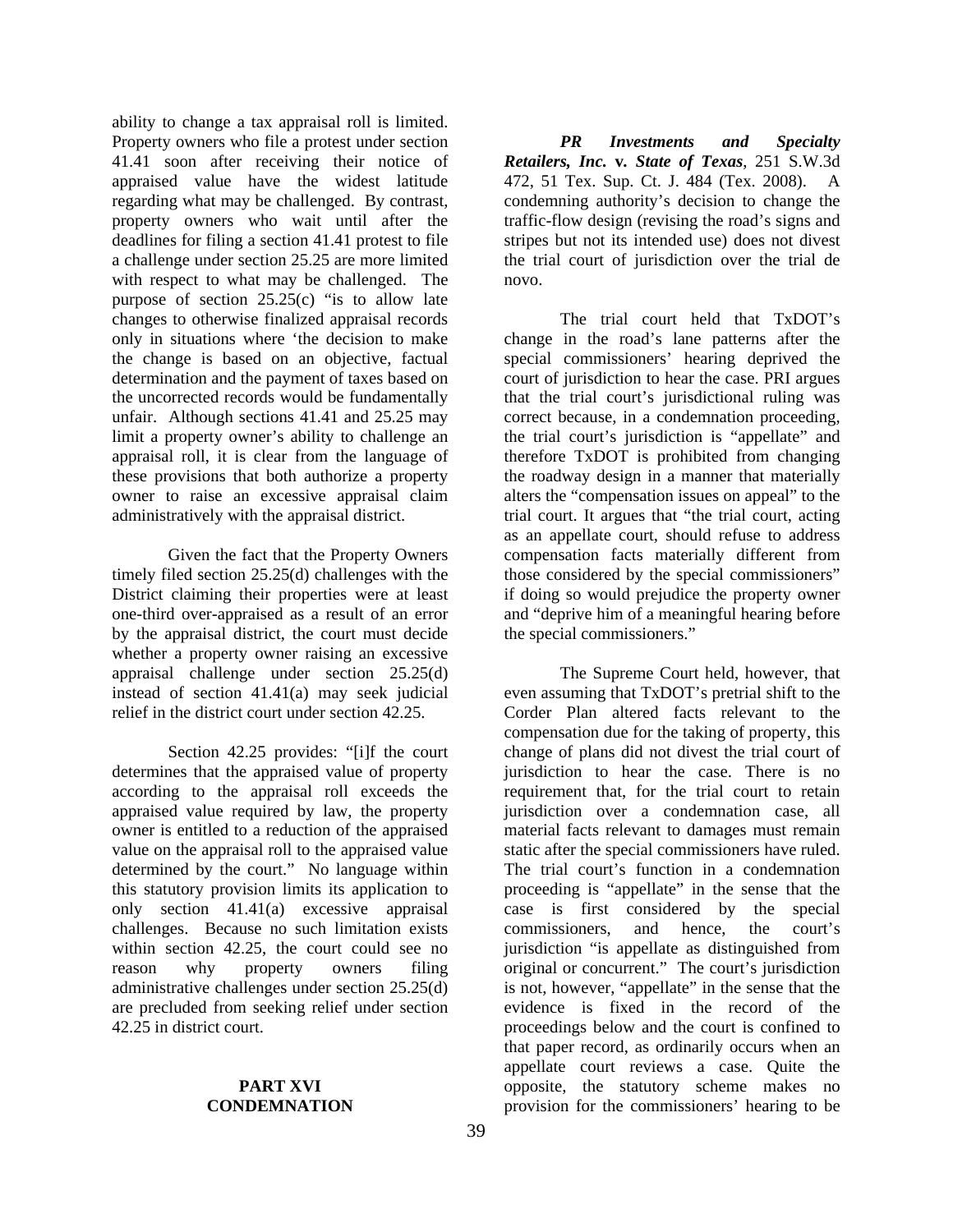recorded, and provides that "[i]f a party files an objection to the findings of the special commissioners, the court shall cite the adverse party and try the case in the same manner as other civil causes." In other words, the proceedings that occurred before the special commissioners are not considered, and the case is tried to the court de novo.

*State of Texas* **v.** *Central Expressway Sign Associates*, 238 S.W.3d 800 (Tex.App.— Dallas 2007, pet. granted). Profits received from conducting a business on property are generally not admissible to prove value in an eminent domain case. This is because (1) the business, which was not taken, can be operated in another location, and (2) the amount of profit depends more upon capital invested, general business conditions and the trading skill and business capacity of the person conducting it than it does on the location of the business. On the other hand, evidence of profits derived from the intrinsic nature of the real estate itself, as distinguished from profits derived from operating a business on the land, can be considered in determining land value. Thus, it is proper to consider profits derived from use of property where earnings depend on the location, soil or character of the property itself.

 The billboard site in this case, in a very busy location in North Dallas, generated a significant amount of income from advertisers. Viacom received this income by entering into "advertisement contracts." The contracts were location specific and required Viacom to do little more than post and maintain signs on the billboard structure. The value of the physical billboard structure itself was insignificant to the value of the billboard site and would have little or no value without real property. The amount paid for the advertising was thus largely (if not completely) based on the location of the billboard site, not the skills and activities of Viacom or the structure of the sign. The court concluded that income generated from such advertising is generated by the real property upon which the billboard structure is located.

*Reunion Hotel/Tower Joint Venture* **v.**  *Dallas Area Rapid Transit*, 250 S.W.3d 203 (Tex.App.—Dallas 2008, no pet.). During construction of a light-rail station, some flooding occurred in a pedestrian tunnel serving the Reunion Hotel. Reunion sued, alleging among other things that the flooding was an unconstitutional inverse condemnation.

 In order to recover under the theory that property has been taken under article I, section 17 of the Texas Constitution, one must establish that the governmental entity intentionally performed certain acts that resulted in a "taking" of one's property for public use. Governmentinduced flooding must be intermittent, frequent, and inevitably recurring to constitute a compensable taking, otherwise it is merely a consequential injury or a tort. Flooding that can be characterized as a random occurrence, not inevitably recurring, does not amount to a taking of property. Proof of damage alone will not suffice to prove a taking.

 The record shows the flooding at issue in this case occurred during construction, and there is no evidence the flooding continued after construction was complete. Thus, the flooding in this case was a random occurrence, not inevitably recurring, and did not amount to a taking of property.

*Rischon Development Corp.* **v.** *City of Keller*, 242 S.W.3d 161 (Tex.App.—Ft. Worth 2007, pet denied). The property in question comprises 19.37 acres, all within the City. The land includes heavily wooded areas, hills, and a creek flowing through a ten-foot-deep ravine along the only access road, Davis Boulevard. As a result, the land remained undeveloped from the time the City annexed it in the 1960s. Prior to Rischon's efforts to develop the property, it was zoned for residential use with lots a minimum of 36,000 square feet.

 In 1998-before it purchased the property-Rischon met with the City's development staff to discuss the general features of Rischon's proposed development. In December 1998, Rischon applied for rezoning of the property as a planned development-in other words, it sought zoning that would take into account the unique features of the property with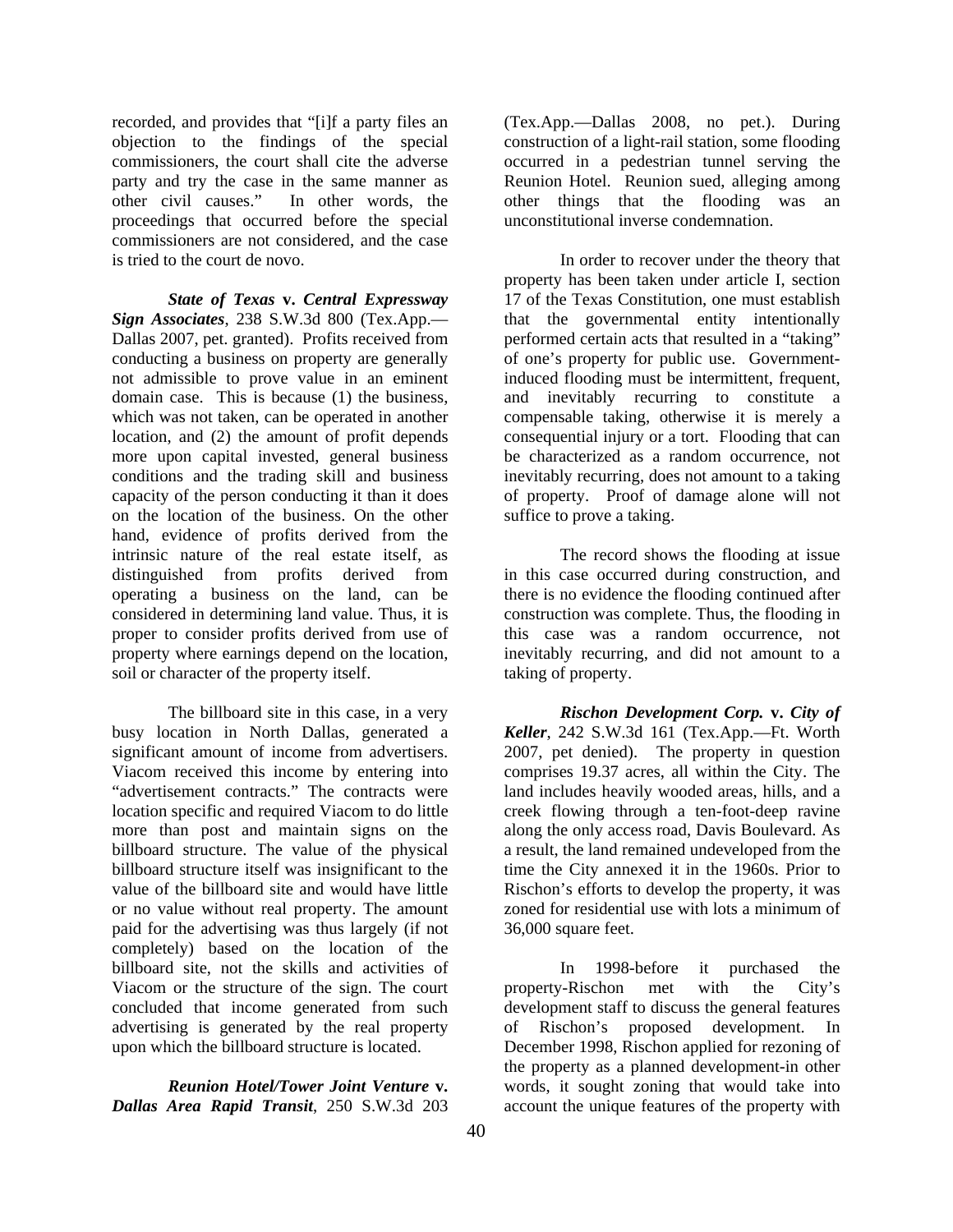some freedom to propose variances from the usual ordinance requirements. Rischon asked the City to approve a planned development zoning ordinance with particular features.

 The City's Planning and Zoning Commission considered Rischon's proposal and, based on objections by some citizens and fire department input, made various recommendations for changes to Rischon's proposal, including water and sewer extensions, fencing, sidewalks, and fire sprinkler systems, all of which were consented to by Rischon. With those modifications, the City Council approved Rischon's application and rezoned the property with some additional restrictions. Rischon did not object to any of those new restrictions. Rischon then purchased the property.

 Rischon submitted its preliminary plat. The city staff proposed a number of changes including a six-foot-high fence along Davis Boulevard, and Rischon did not object to the changes. The plat was approved with the changes.

 After that, Rischon's decided it wanted changes to the zoning ordinance. It applied for rezoning. The city staff recommended against it and the City Council denied the rezoning. It filed a second rezoning request and again it was denied. Rischon sued the City, alleging that the water and sewer extensions, fencing, sidewalks, and fire sprinkler systems required by the February 1999 zoning ordinance constituted a taking under the Texas constitution. Rischon argues that, as a matter of law, the requirements imposed by the City were compensable takings in the form of exactions.

 The takings clause of the Texas constitution prohibits the State from taking private land for public use without compensation or consent. Several different general categories of takings claims exist. A distinct category of takings occurs when the government conditions the approval of permits on an exaction from the approval-seeking landowner. Any requirement that a developer provide or do something as a condition to receiving municipal approval is an

exaction.

 A landowner may consent to property being taken or damaged without payment of any compensation. Consent is an act of the will; it need not be written, but may be spoken, acted, or implied. A landowner who objects to cityimposed requirements at every opportunity and administrative level does not consent to a taking by exaction even if the landowner waits until after receiving permit approval and after performing the complained-of requirements. Here, though, Rischon did not object at "every opportunity" and "every administrative level" to the requirements it now identifies as exactions. To the contrary: Rischon raised no objections to the requirements of which it now complains until after the city approved the plat and after Rischon and the city entered into the Developer's Agreement.

 The court held that by proposing, adopting without objection, or agreeing in the developer agreements without objection to all of the "requirements," Rischon consented to those requirements.

#### **PART XVII LAND USE PLANNING, ZONING, AND RESTRICTIONS**

*City of Helotes* **v.** *Miller*, 243 S.W.3d 704 (Tex.App.—San Antonio 2007, no pet.). Miller owns approximately thirty-one acres in Bexar County. The land is located outside the municipal limits of the City of Helotes. In September 2004, Miller contracted to sell approximately twenty-eight acres of the land to Wal-Mart for a commercial/retail development. The sale was contingent upon Wal-Mart being able to develop the property for a retail store. Miller retained the remaining land to develop compatible commercial sites. Miller designated Wal-Mart as his agent to act on his behalf in connection with the development of the property, and Wal-Mart applied for licenses and permits and entered into services contracts. Subsequently, Wal-Mart obtained a permit to construct access driveway facilities, a utility services agreement with the San Antonio Water System, and permits issued by the City for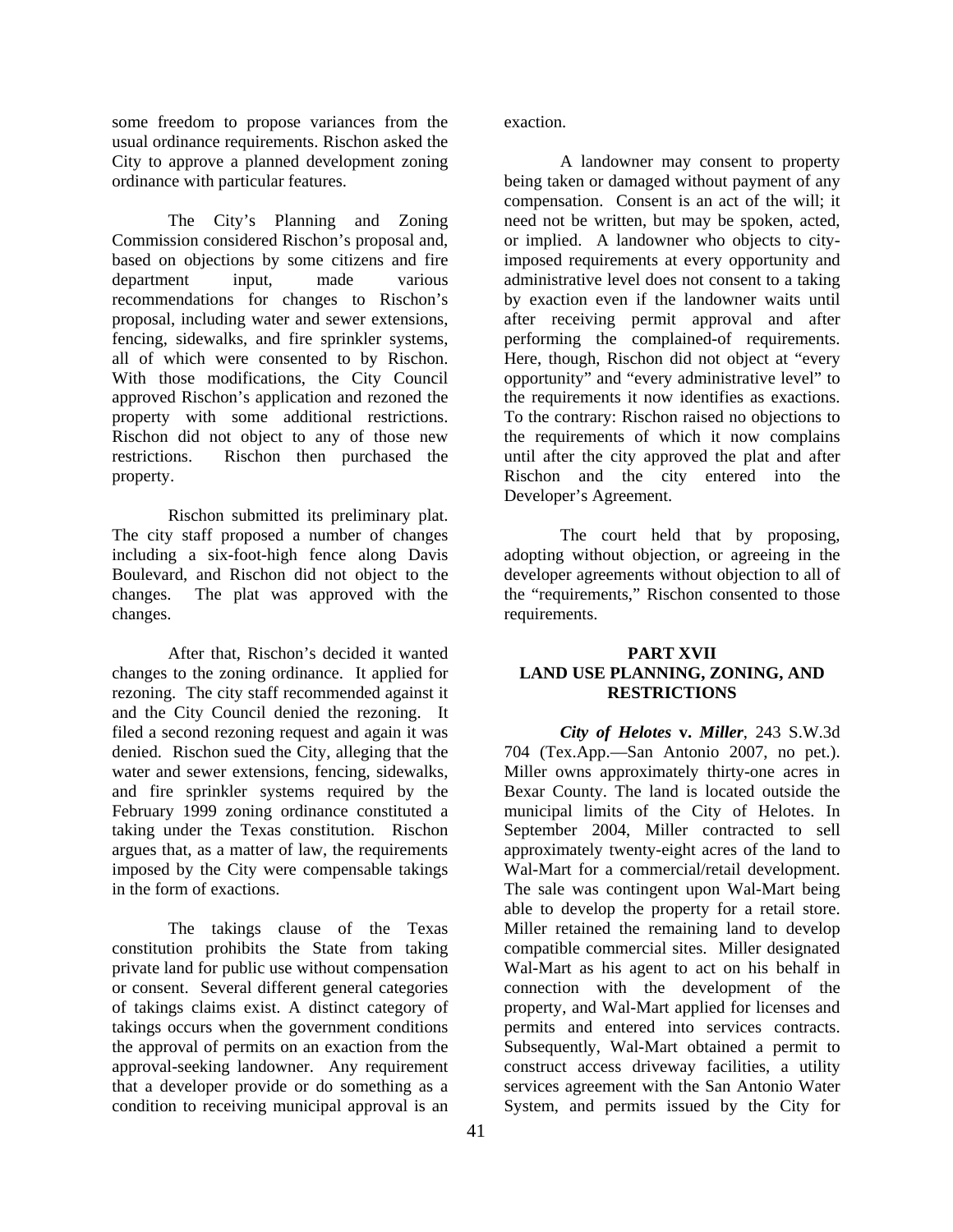development of the property.

 At some point in early 2005, the City initiated annexation proceedings on the property and passed interim development controls. In August 2005, the City passed a resolution opposing "the development of a Wal-Mart, or other 'big box' department store within the municipal corporate limits or the extraterritorial jurisdiction" of the City. The resolution also stated that the City could take action to prevent the location of a Wal-Mart or other 'big box' department store within the city limits or ETJ.

 Miller filed an original petition for declaratory relief and asked the court to declare that his land use rights vested as of October 24, 2004 and that the City may not abridge those vested rights to inhibit, impede, or preclude the commercial development of the property.

 In December 2005, Wal-Mart opted out of the deal. The City then moved to dismiss the declaratory judgment action because, since Wal-Mart was no longer considering the property, the issue of vested rights was moot.

 A declaratory judgment is appropriate only if there is a justiciable controversy about the rights and status of the parties and the declaration will resolve the controversy. Ripeness and mootness are threshold issues that implicate subject-matter jurisdiction. The constitutional roots of justiciability doctrines, such as ripeness and mootness, lie in the prohibition on advisory opinions. Ripeness emphasizes the need for a concrete injury for a justiciable claim to be presented. At the time a lawsuit is filed, ripeness asks whether the facts have developed sufficiently so that an injury has occurred or is likely to occur, rather than being contingent or remote. A case becomes moot if a controversy ceases to exist or the parties lack a legally cognizable interest in the outcome.

 Miller originally filed his declaratory judgment action to determine his rights while the Wal-Mart project was still on-going. On appeal, Miller contends Wal-Mart's decision to abandon its plans did not render his claim moot because there still remains a development project for

which a determination of his rights is necessary. He asserts he is entitled to develop the property free of the City's zoning regulations because he initiated the development prior to the City obtaining regulatory control over the property via annexation. Thus, according to Miller, a declaratory judgment action will resolve his dispute with the City by establishing the development controls under which he must proceed. The City asserts Miller's claim is moot because Wal-Mart terminated its real estate contract with Miller, and Miller is not continuing with the Wal-Mart project. The City argues Miller's claim is not ripe because the Local Government Code requires that permits be issued or denied for a controversy to be ripe for adjudication and no permits have been issued to Miller or denied.

 The court disagreed with the City. The Texas Legislature has created a system under which property developers may rely on land-use regulations in effect at the time the original application for a permit is filed. Local Government Code § 245.002(a).

 Miller, though his agent Wal-Mart, filed an original application for a permit, driveway permits were obtained, a contract with SAWS was executed, the City's fire department reviewed the property, and multiple preliminary plats had been filed with the City. The fact that Miller's anchor tenant withdrew from the commercial development project does not automatically moot the question of what regulations control the development of the property. The question then becomes whether the "project" remains the same. Miller argues he intends to develop the property with another large retail store, such as Wal-Mart, as the anchor tenant. This is sufficient to at least raise a fact issue on whether Miller's current intended development of the property is the same as the land use contemplated when Miller, through his agent, filed the original application in late 2004. Because a fact issue exists on whether the project remains the same after Wal-Mart's withdrawal as anchor tenant, it would have been improper for the trial court to grant the plea to the jurisdiction at this time.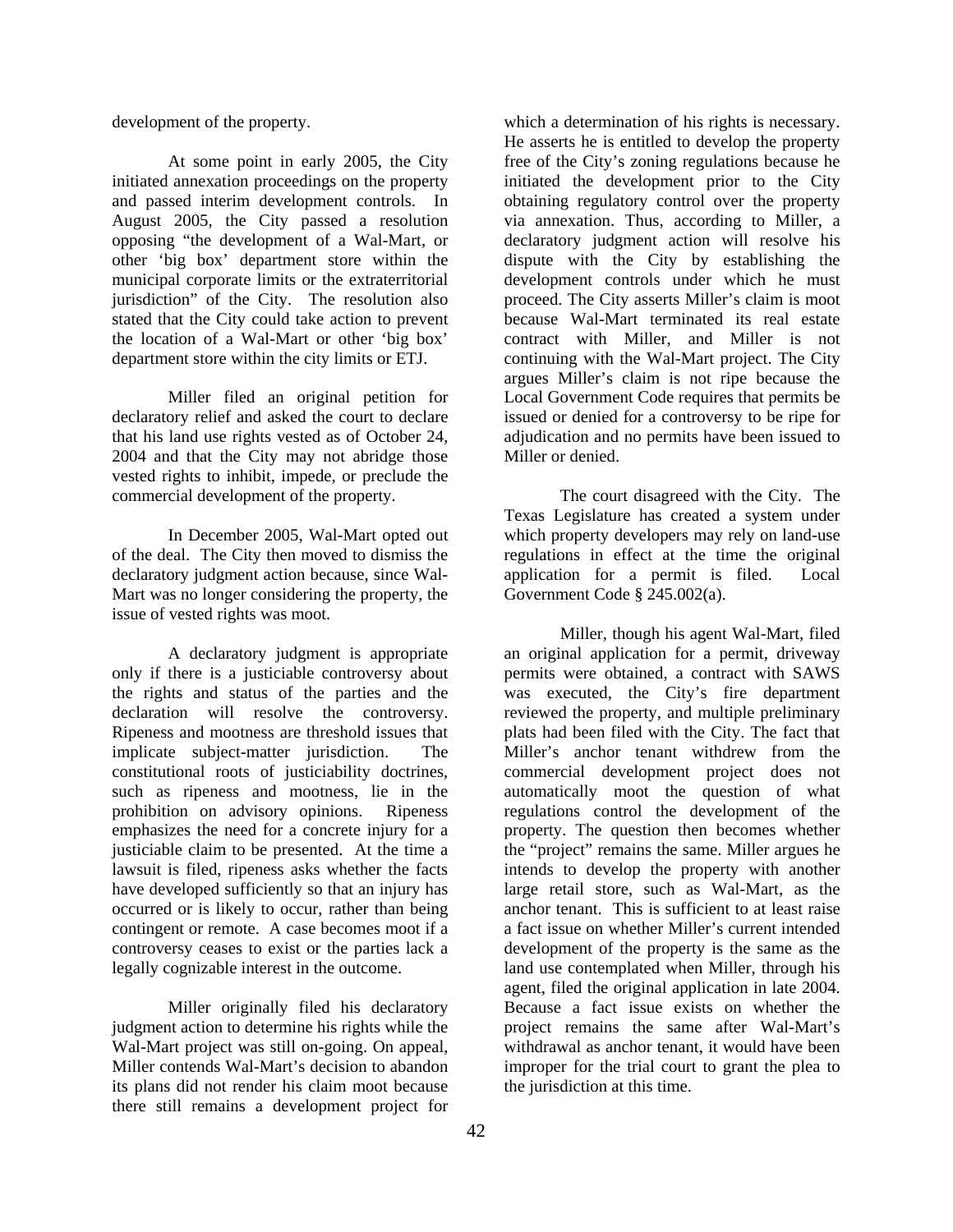*Rakowski v. Committee to Protect Clear Creek Village Homeowners' Rights*, 252 S.W.3d 673 (Tex.App.—Houston [14th Dist.] 2008, pet. denied). The restrictions in question include a provision titled "Recreational Area" that references a "Recreation Area" labeled on the recorded plat for Section 1 of the Subdivision. The parties do not dispute that this "Recreational Area" in the restrictions and this "Recreation Area" on the plat, each refer to the Park. The restrictions reserve this area for the use and enjoyment of those owning or occupying residential lots in all current and future sections of Clear Creek Village.

 The Association and Rakowski challenge the summary judgment that held that the restrictions apply to the Park, on the grounds that, among other things, the Park is not included within the platted boundaries of the Subdivision. In support of their contention that the Park is not included in the Subdivision boundaries, they rely on *Sills* **v.** *Excel Servs., Inc.*, 617 S.W.2d 280, 284 (Tex.Civ.App.-Tyler 1981, no writ). There, homeowners in a subdivision sought to enjoin the construction of an apartment complex by enforcing a restrictive covenant that allowed lots to be used only for single family residences. The court in that case held that the restrictive covenants did not apply to the tract in question because: (1) the tract was not within the dark line delineating the subdivision's outer boundaries; (2) inclusion of the tract in the subdivision would have required flood plain data to be submitted, which was not done; and (3) the restrictions referred only to the subdivision lots and failed to show any scheme or plan of development imposing the restrictions on property not encompassed within the subdivision's boundaries.

 In contrast to Sills, and applying part of its rationale, the restrictions in this case demonstrate "a scheme or plan of development imposing restrictions on property not encompassed within the subdivision's boundaries." The appurtenant property is arguably outside the dark line that demarcates the lots of the subdivision, but the restrictions specifically reference it, and a review of the recorded map of the subdivision clearly marks

that section as Recreation Area, putting any person on notice that it is part of a plan or scheme of development. Any would-be purchaser could only determine the nature of this designation by reading the subdivision's restrictions.

 In this case, the record contains a general plan of development expressly imposing the restrictions on the Park. Therefore, even if the Park is outside the platted boundaries of the Subdivision, that alone does not preclude the application of the restrictions.

 The Association and Rakowski's second contention, that the restrictions are not recited in the deed, fails to note that a property may become subject to the restrictions and covenants of a general plan of development under a number of scenarios, including: (1) by grant; (2) by an express reference to the restrictions and covenants in the conveyance documents, which are duly recorded; and/or (3) when the parties otherwise have constructive knowledge of the restrictions through the recorded property records. As such, even if the Association and Rakowski are correct about the deed, an attack on the deed is insufficient to find that the restrictions and covenants are inapplicable to the Park.

 Their third contention, the restrictions' enabling language specifies that the uniform plan of development shall govern "the use, development, improvement and sale of lots" and "does hereby place and impose the following restrictions, covenants, and conditions upon and against the lots." The Association argues that this language limits the application of the restrictions only to actual subdivision lots. However, this fails to read the restrictions as a whole and fails to give meaning to every provision, particularly those expressly referring to the Park.

*Hawkins* **v.** *Walker*, 233 S.W.3d 380 (Tex.App.—Ft. Worth 2007, no pet.). The Walkers bought a lot in the Sapphire Enclave subdivision in Colleyville from Rischon. The Sapphire Enclave consisted of thirty-two lots, which Rischon was developing. Hawkins was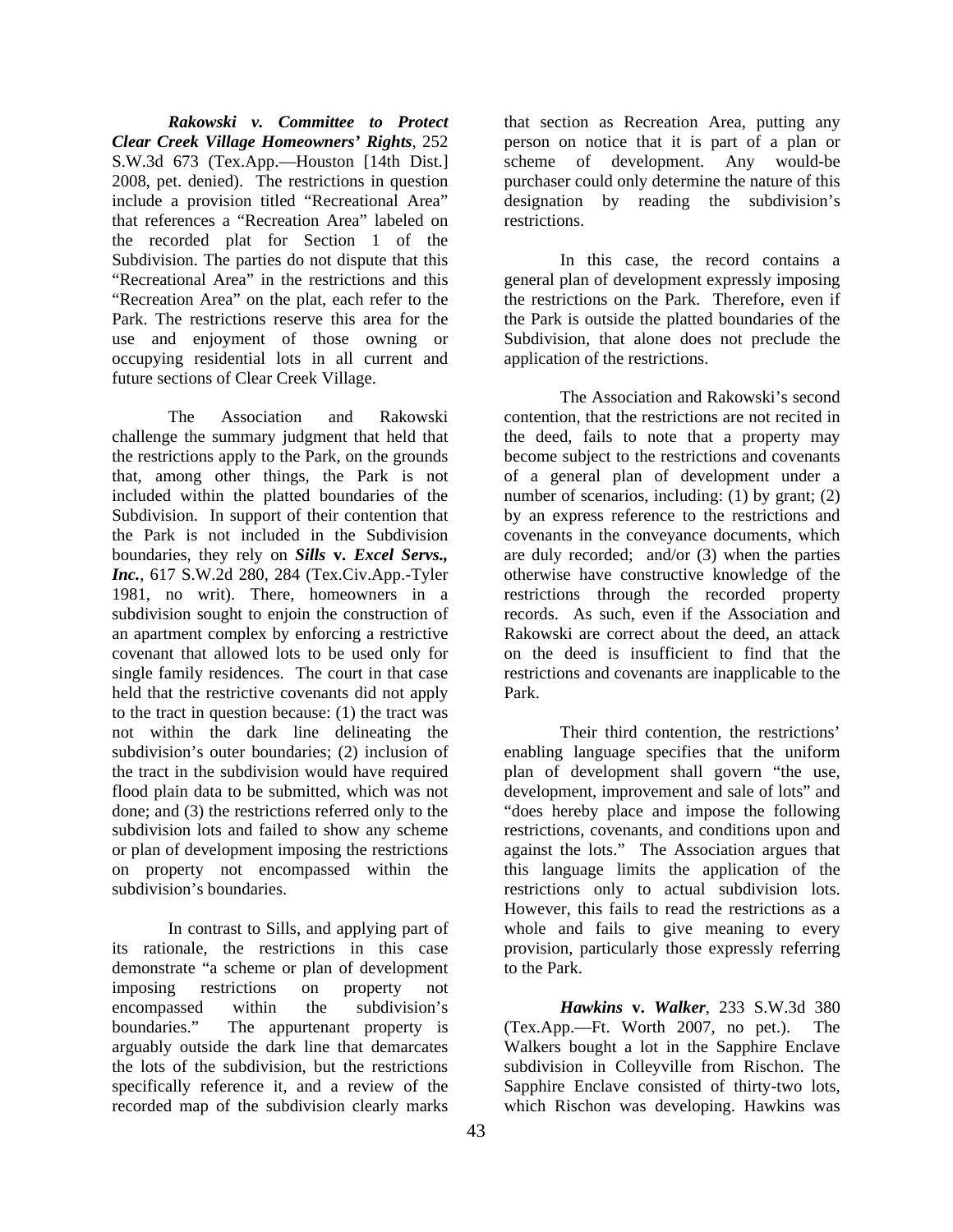Rischon's president. At the time of the purchase, Ron Walker owned Ron Walker Custom Homes, Inc. He had been in the custom home building business for over twenty years and had built between 300 and 400 houses. The Walkers planned to construct a "spec house" on the lot that they would live in while the home was on the market.

 Ron was impressed by the brochure advertising the subdivision, which stated that it was to be a gated community. Later, Ron received a copy of the Sapphire Enclave building restrictions and homeowner's association covenants, which Hawkins had drafted. Before the Walkers purchased their lot, Ron and Hawkins talked often about the subdivision and Hawkins's plans for it. According to Ron, Hawkins made numerous representations to him, both before and after the Walkers purchased their lot and began building their house. Ron testified that he relied on these representations in deciding to purchase the Walkers' lot and in building a 5000-plus squarefoot house that was valued (preconstruction) at \$896,000.

 After closing on their lot, the Walkers began construction on their house. A month or six weeks later, no other homes were under construction, and no other lots had been sold. Hawkins told Ron that he was considering selling the remaining lots in the Sapphire Enclave to Pulte Homes and letting Pulte finish the subdivision. Ron was concerned that the Walkers' home would be too expensive to be competitive with the lower-priced homes that Pulte would build. He was also concerned because the promised gate and perimeter fence had not been constructed and the subdivision was overgrown with weeds three to four feet tall. Consequently, the Walkers decided to delay finishing their house until they could see what type and price ranges of houses would be built around theirs.

 Later, Rischon revoked the Covenants and sold the remaining thirty-one lots in the Sapphire Enclave to Pulte. Pulte cleaned up the subdivision and began building other homes. Pulte put up a sign advertising the homes as

starting at \$300,000 to \$400,000. The Walkers eventually sold their house for substantially less than the \$896,000 they had originally planned for.

 The Walkers sued Rischon and Hawkins, alleging causes of action for statutory fraud under Business and Commerce Code section 27.01, common law fraud, and negligent misrepresentations. The Walkers also sought declaratory relief and statutory damages from Rischon for its alleged invalid revocation of the Covenants under Texas Property Code § 202.004. The trial court granted the Walkers summary judgment on their claim that Rischon's revocation of the Covenants was invalid. The remainder of the case was tried to a jury. The jury found that Richon and Hawkins had not committed common law fraud, but had committed statutory fraud and negligent misrepresentations.

 Rischon and Hawkins argued that the trial court improperly rendered judgment awarding the Walkers damages from Rischon under property code section 202.004 based on Rischon's invalid revocation of the Covenants, because the Walkers, as private landowners, are not entitled to relief under this statute. Texas Property Code § 202.004, which is entitled "Enforcement of Restrictive Covenants," provides that "[a] property owners' association or other representative designated by an owner of real property may initiate, defend, or intervene in litigation ... affecting the enforcement of a restrictive covenant or the protection, preservation, or operation of the property covered by the dedicatory instrument." The court agreed with Rischon and Walker. The exclusive language in the statute evidences a legislative intent that only property owners' associations or the designated representative of a property owner may sue for civil damages under the statute. Individual property owners are not identified in the statute as persons or entities who are authorized to bring suit under the statute. In this case, the Walkers are not, and do not purport to be, a property owners' association as that term is statutorily defined. Nor is there any evidence in the record showing that they are designated representatives of the property